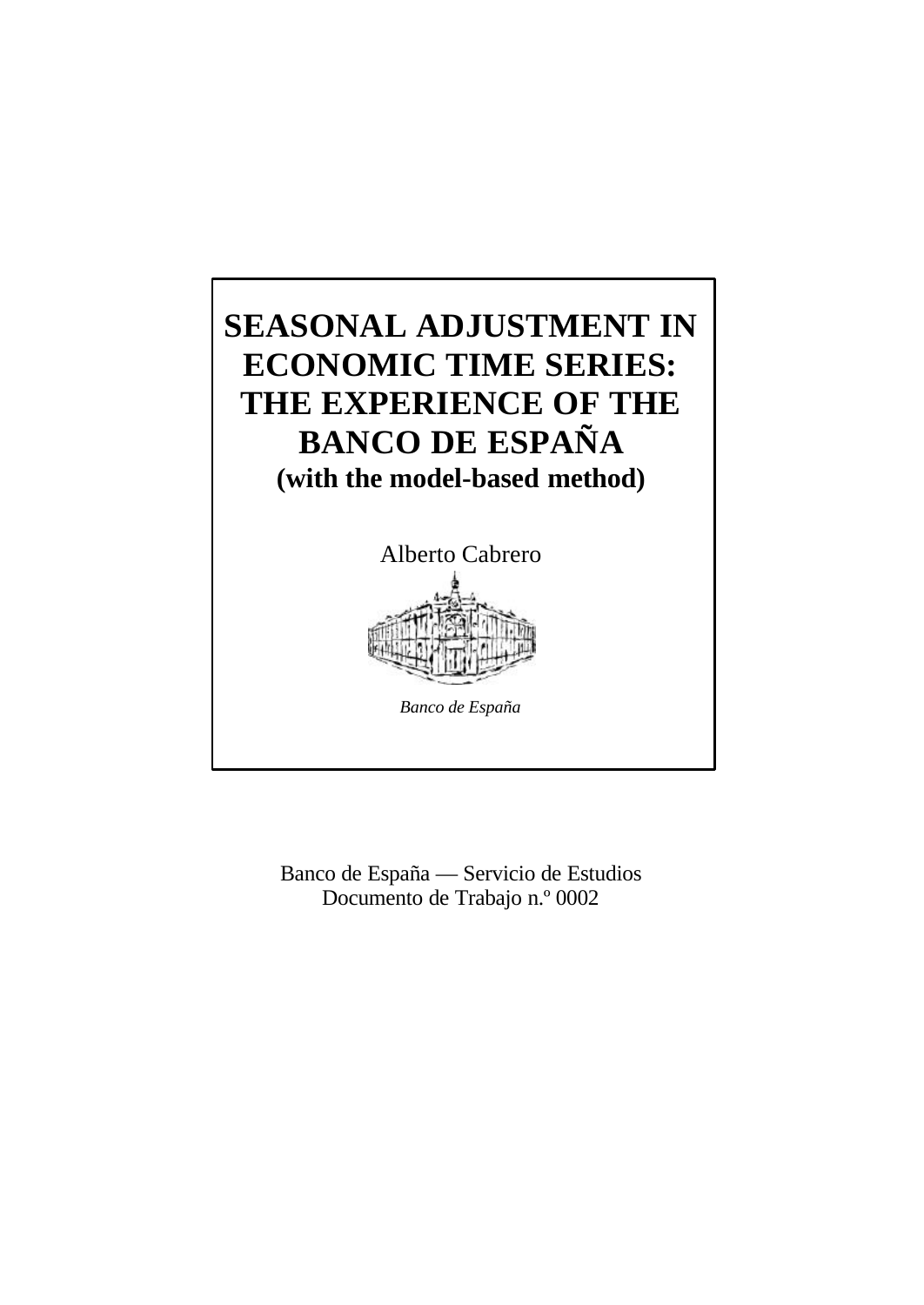# **SEASONAL ADJUSTMENT IN ECONOMIC TIME SERIES: THE EXPERIENCE OF THE BANCO DE ESPAÑA (with the model-based method)**

**Alberto Cabrero(\*)**

(\*) A first version of this paper was presented at a meeting of the Task Force on Seasonal Adjustment in Frankfurt (November, 1999). I am grateful for helpful comments to the members of the TFSEA. Also, I am especially grateful to A. Maravall for his suggestions and comments. Of course, any remaining errors are the author´s own.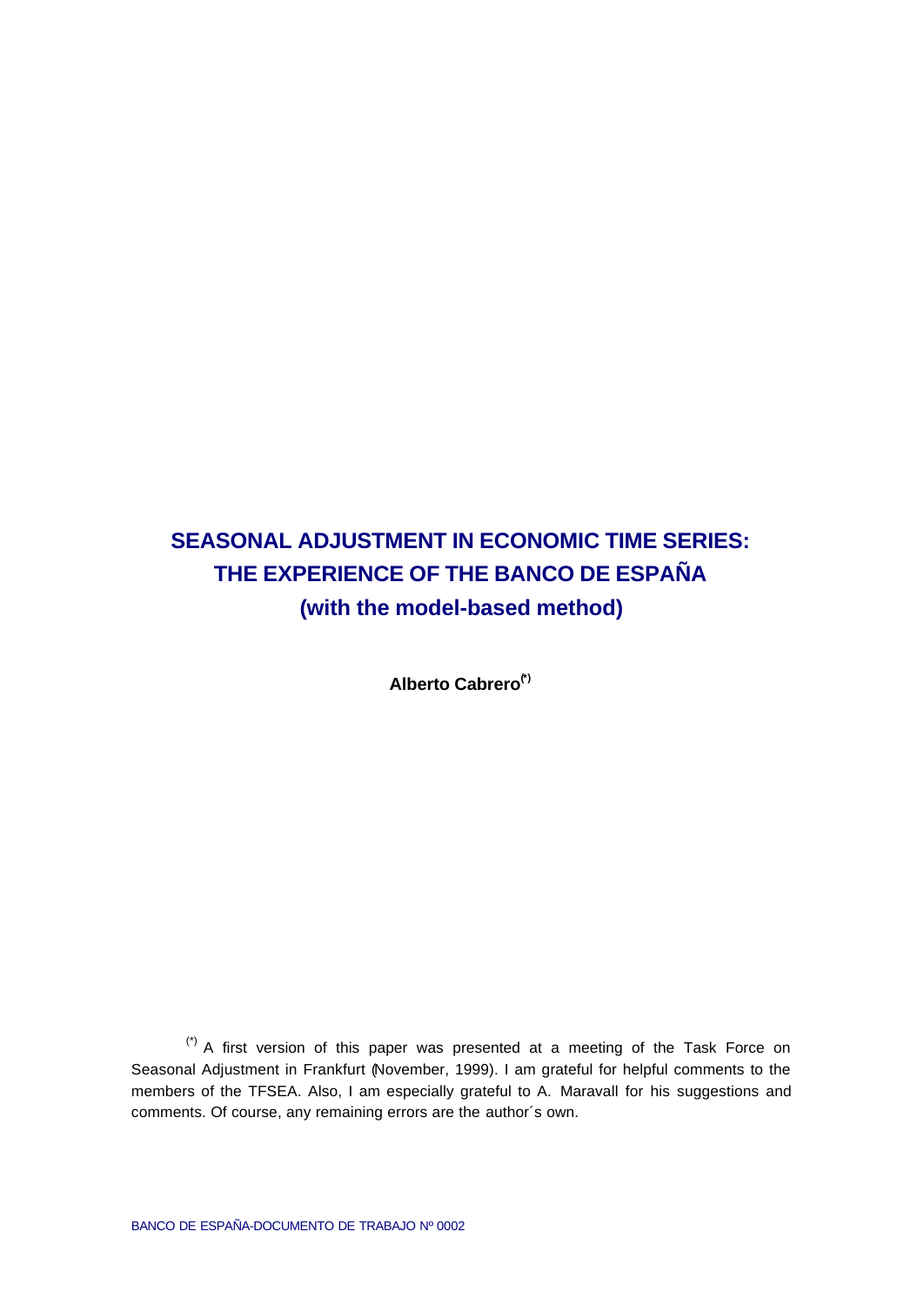#### Abstract.

For over 20 years the Banco de España has been using seasonally adjusted series for economic analysis and, more specifically, for monitoring the main monetary and financial magnitudes. This paper presents the Banco de España's experience in this field, describing the various methodological aspects that lead a central bank to use seasonally adjusted series in monetary monitoring and analysis. The paper further describes and substantiates the use of a procedure such as ARIMA model-based signal extraction for seasonally adjusting economic series. Lastly, a specific instance of seasonal adjustment using this methodology is offered: the analysis of the seasonality of the Spanish component of the euro area M3 aggregate. This case study illustrates in detail how the Banco de España has been regularly conducting its monetary and credit aggregate seasonal adjustment exercises up to 1999.

Key words: monetary aggregates, seasonal adjustment, model-based signal extraction, TRAMO/SEATS procedure.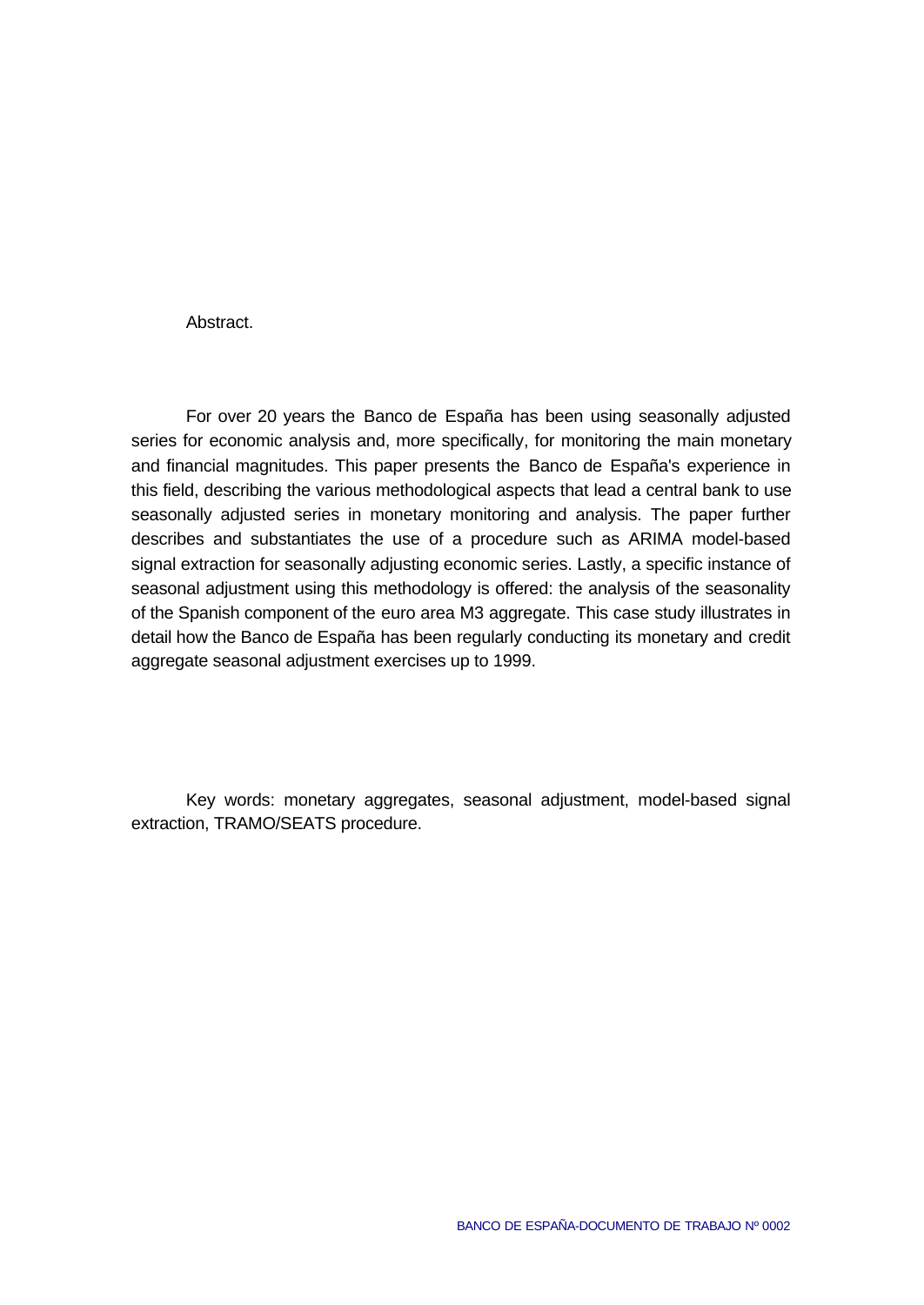# **Seasonal adjustment in economic time series: the experience of the Banco de España (with the model-based method)**

#### **1. INTRODUCTION**

The experience of the Banco de España in seasonal adjustment has been very extensive over the past 20 years. During this time there have been progressive changes in strategies and methodology and, indeed, a certain loss of significance or a relativisation of analysis in terms of seasonal adjustment in recent years. In fact, since the early nineties, the Banco de España has progressively paid more attention to longer rates, with month-to-month developments becoming less important. In this sense, it should be noted that the importance and the means of using seasonally adjusted series is highly conditional upon the role we wish to give to economic series and, specifically, to monetary aggregates (and the HICP).

That said, this paper is based on a summary of some of the articles published by the Banco de España in its official publications, specifically in the Boletín Económico, relating to the successive annual exercises involving the seasonal adjustment of the monetary and credit aggregates. Throughout these articles, the Banco de España has explained first, the economic fundamentals that led it to monitor the monetary aggregates using seasonally adjusted series; and further, the justification and diffusion of the methodology and procedures which, to its understanding, were best suited to this task and which, from 1986 onwards, were carried out drawing on model-based signal extraction methodology. Initially the Burman (1980) procedure was used, followed by SEATS (Maravall, 1987) and, subsequently, TRAMO/SEATS (Gómez and Maravall, 1992).

The rest of this paper is structured as follows. Section two discusses the criteria that lead central banks -and in this case led the Banco de España- to seasonally adjust their monetary aggregates. Section 3 justifies from a methodological standpoint the advantages for monetary analysis in the short term of using a seasonal adjustment procedure such as ARIMA model-based signal extraction. Finally, section 4 illustrates, with an exercise involving the seasonal adjustment of the monetary series relating to the Spanish contribution to the M3 aggregate, the type of analysis and presentation structure that the Banco de España has habitually conducted using the analytical tools provided by TRAMO/SEATS.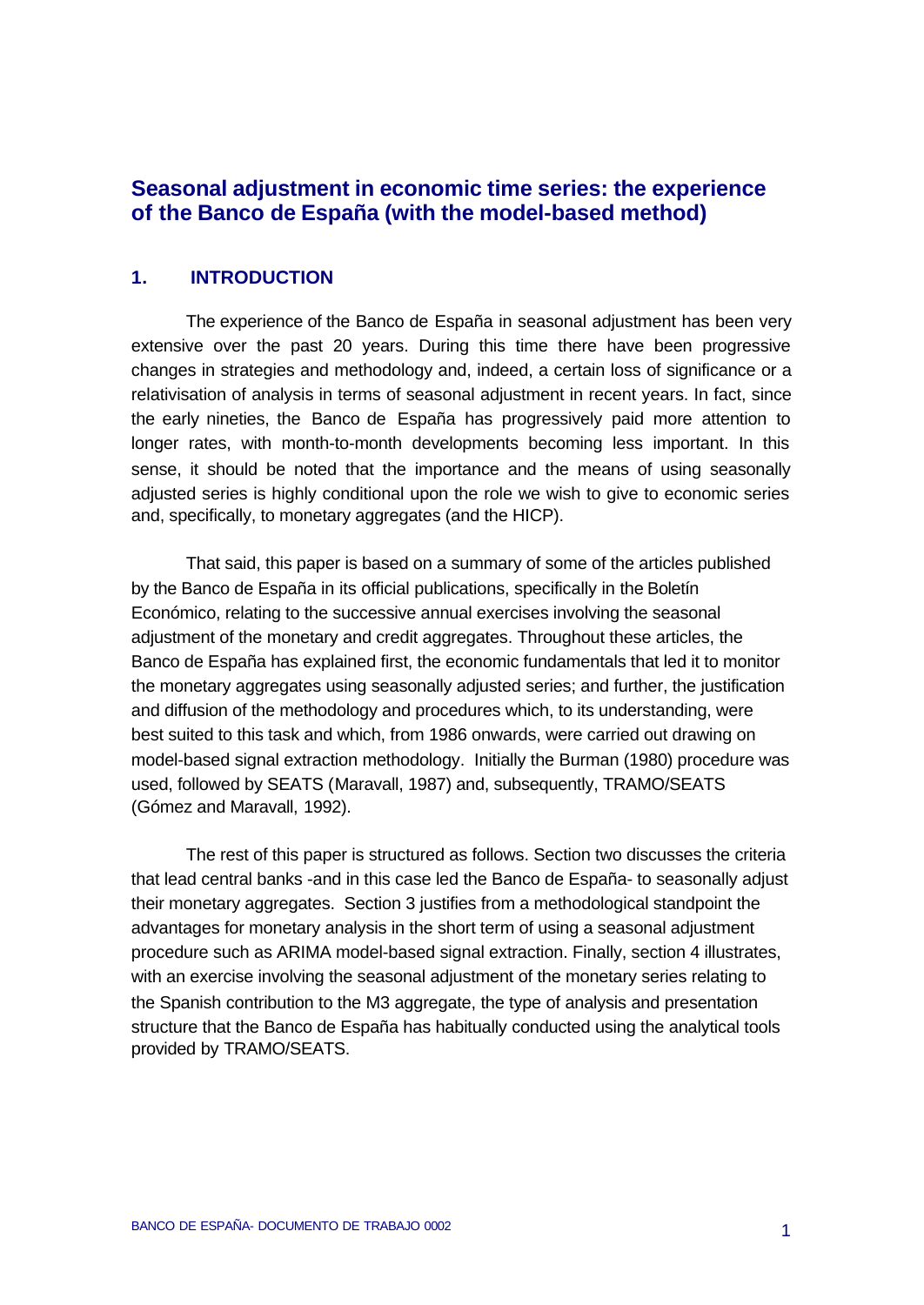## **2. WHY MAY THE SEASONAL ADJUSTMENT OF MONETARY AGGREGATES BE NECESSARY FOR A CENTRAL BANK?**

In line with other central banks, the guiding principles previously adopted by the Banco de España, regarding the use of seasonally adjusted series in the monitoring of short-term monetary aggregates and their publication, may be summarised as follows:

- 1 ) Most monetary series show certain regular periodic fluctuations that emerge in a recurrent fashion each year with a similar intensity and frequency. As these fluctuations can be isolated by sufficiently reliable estimates, it is worthwhile eliminating them from the monetary magnitudes, constructing series adjusted for seasonal movements. Two basic arguments underlie the use of seasonally adjusted series by central banks. First, these periodic fluctuations contribute significantly to short-term movements in many monetary series. As a result, their presence dominates the movement of other components of a greater economic significance and precludes, therefore, proper evaluation of the behaviour of the monetary aggregates based on original series, especially over short periods of time. Further, central banks are usually interested in detecting certain regularities shown by the monetary series as a result of specific, systematic behaviour by the general public, in its demand for liquidity, and by financial intermediaries, in the process of multiple expansion of assets.
- 2 ) As in all signal extraction processes, seasonal adjustment is a relatively artificial transformation of the original series that may be of some importance for the decisions taken by the monetary authorities. This is what made the Banco de España particularly cautious when it came to incorporating new methodologies and to publishing alternative transformations of the monetary series to act as a reference for the monitoring of the reference variables, and all the more so if these were target variables.

In this way, the Banco de España decided that, notwithstanding the fact that a rigorous statistical analysis of monetary developments may require the estimation of trends, cycles and irregular elements, the official presentation of the data should be limited to the seasonally adjusted series, since the revision errors were habitually smaller and revised annually.

Over the past ten years, however, the development of signal extraction techniques along with changes in the monetary implementation framework in parallel with the growth of money and financial markets, led the monetary authority to look for indicators in the monetary aggregates. Such indicators would enable it to assess liquidity developments not only from the standpoint of its short-term control, but also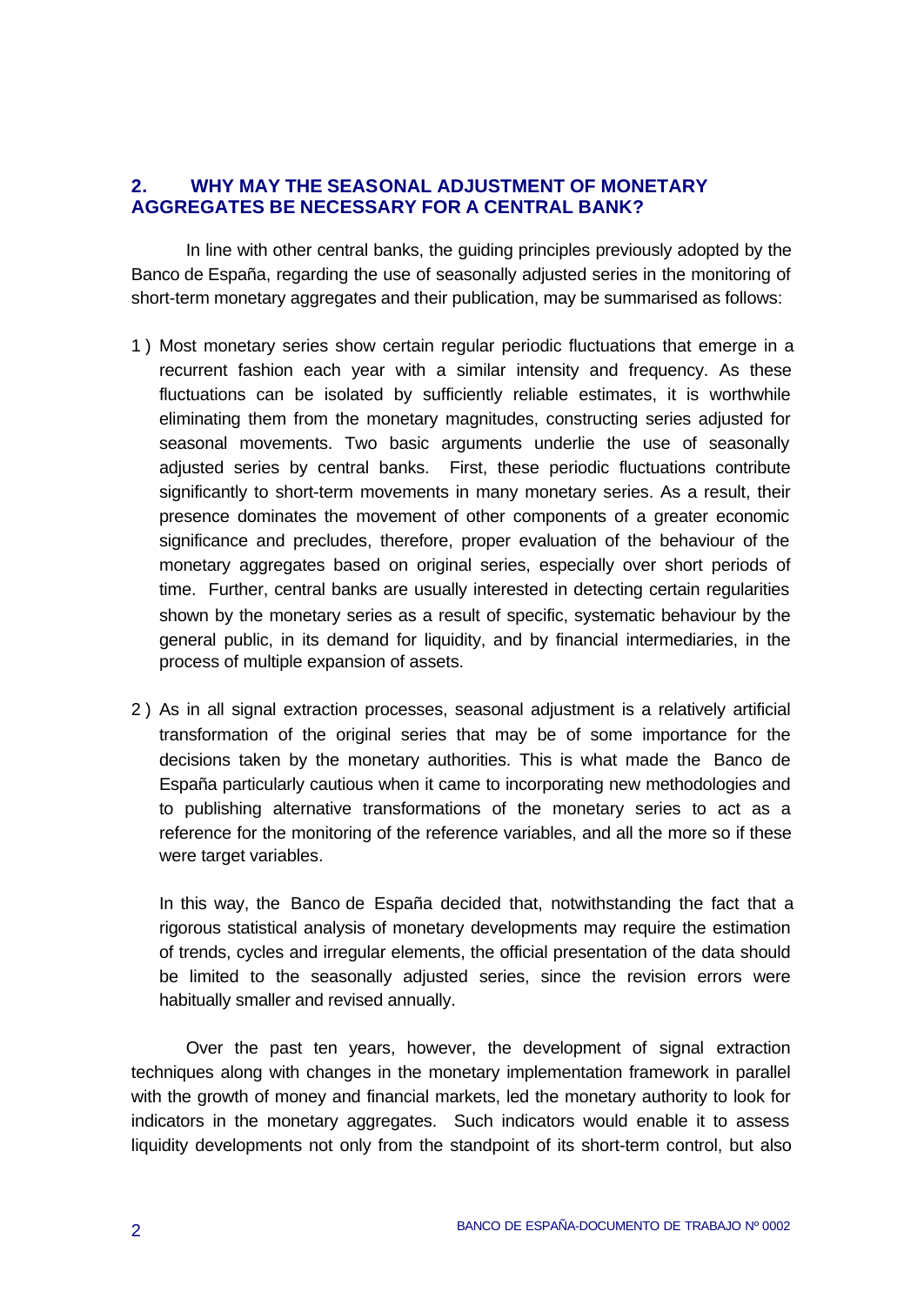would desirably provide the most relevant information possible to explain the course of the end variables, principally prices. In this respect, progressively less emphasis was placed on monitoring the monetary aggregates on the basis of very short seasonally adjusted rates, and the use for internal monetary analysis purposes of some signal less contaminated by regular and irregular disturbances, such as the trend-cycle, was considered. It was thought that the signal could approximate more exactly to the course of the stable core of the money supply. That is to say, its course could be linked to the greater stability that the portion of liquidity that agents demand on the basis of their short-term expenditure planning should, in principle, show.

As a final reflection, one big advantage of model-based methods is that they provide a robust framework to deal with a large set of important statistical problems in an internally consistent manner.

#### **3. USE OF THE ARIMA MODEL-BASED SIGNAL EXTRACTION METHOD IN THE BANCO DE ESPAÑA**

The generalised use of the univariate model-based signal extraction method by the Banco de España is underpinned by the perception that this methodology offers advantages over other, more usual empirical methods. As is known, the justification for this methodology is extensively reflected in the traditional literature [see Box, Hilmer and Tiao (1978), Burman (1980), Hilmer and Tiao (1982), Bell and Hilmer (1984) and Maravall (1987)<sup>1</sup>]. Subsequently, numerous papers have analysed in greater depth the use of this methodology and its potential advantages compared with other alternatives**.** Specifically, taking Maravall's line (1987), the reasons behind the adoption of this methodology may be summarised as follows.

The procedures based on X11, for example, are empirically developed methods that include in an ad hoc fashion a series of characteristics common to a large number of economic series. The absence of a model severely limits an analyst's capacity. First, because it does not allow appropriate diagnosis of the results to be made and, therefore, it offers no means of improvement if this is inappropriate. Second, because the absence of a model for the non-observable components prevents statistical inference from being carried out. However, the model-based seasonal adjustment methodology allows for each series more specific treatment of the problem of extracting its seasonal component, and the rest of the non-observable components of an economic series.

j

 $<sup>1</sup>$  Indeed, this last reference has been the basis for the official adoption by the Banco de España as from 1988 of the</sup> ARIMA model-based signal extraction methodology using the SEATS application.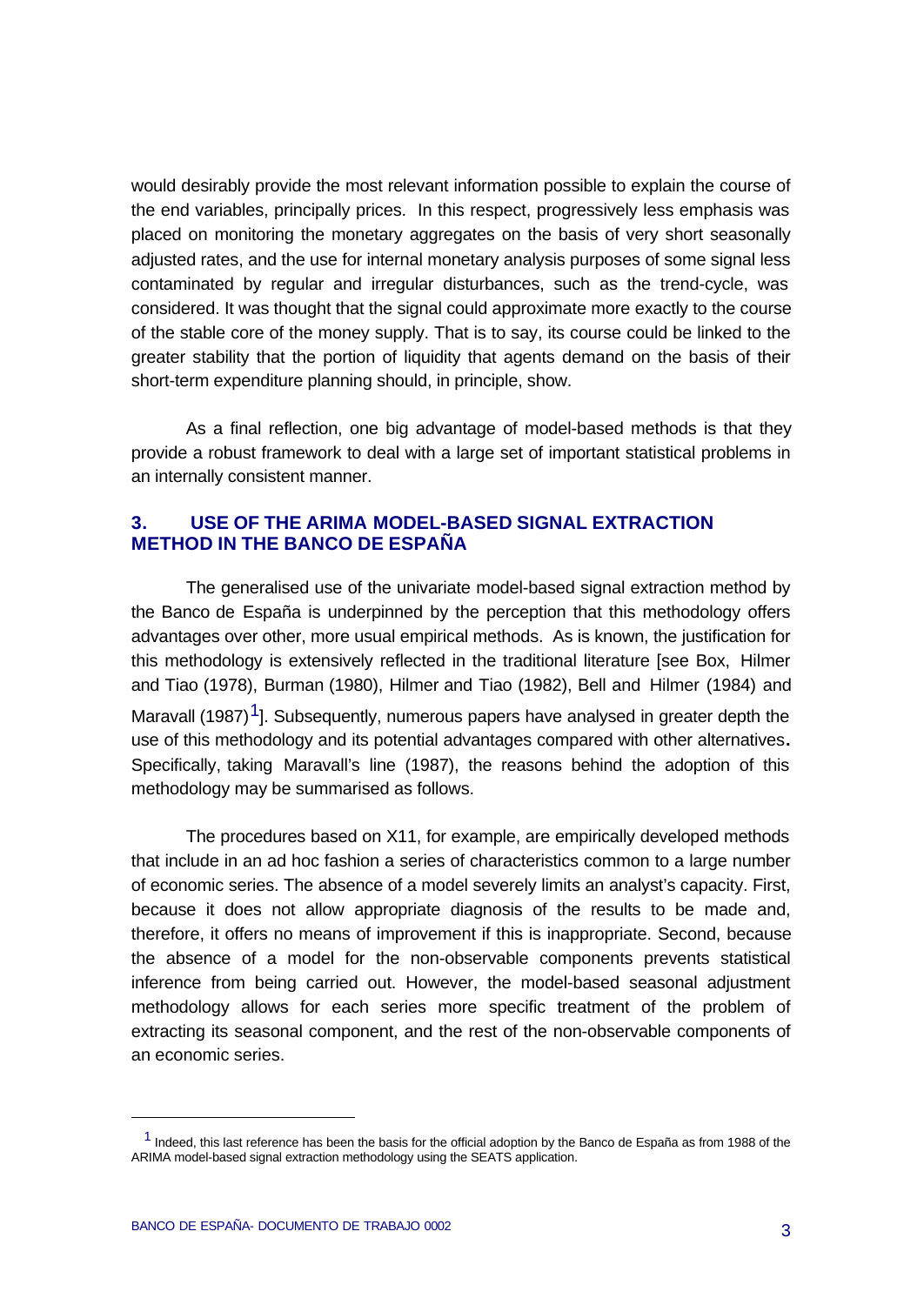A model-based seasonal adjustment method provides information on the properties of the estimators used, and the estimation errors. This makes it possible to estimate confidence intervals for the seasonally adjusted series that reflect the inaccuracy with which seasonality is estimated. The need for a mesure of the precision of the seasonal adjusted series estimator has been emphasised for a long time by "expert committees; see Bach et al, (1976), Moore et al, (1981)

Back in 1981, the committee of experts on seasonal adjustment techniques meeting in the United States Federal Reserve included among its recommendations the need to apply the model-based seasonal adjustment method to monetary series on an experimental basis in parallel with the official X11-ARIMA-based procedure. At that time a model-based method seemed to present two serious drawbacks: Computational expense and the need for expert help. Since then, the work conducted on signal extraction (much of it in the Banco de España) under this model-based approach has contributed notably to its statistical fundaments and to its better application for the seasonal adjustment of economic series. In particular, the procedure is very efficient computationally, and the need for time series experts is now minimal.

The model-based method provides for the development of a complete analytical framework in which questions relating to the diagnosis and inference of an economic series can be answered naturally. Such questions would be as follows:

- − With what error is seasonality measured?
- − What are the confidence intervals for the seasonal factors?
- − How are these errors passed through to errors in growth rates?
- − How is the effect of the errors smoothed by considering rates averaging several months?
- − Would it be preferable to use the trend instead of the seasonally adjusted series in the short-term monitoring of the series?
- − How often should seasonal adjustment be carried out?
- − How long should the revision of the seasonally adjusted series last?
- − If the central bank were to set a target range, what is the implicit tolerance band for the targets set for these rates?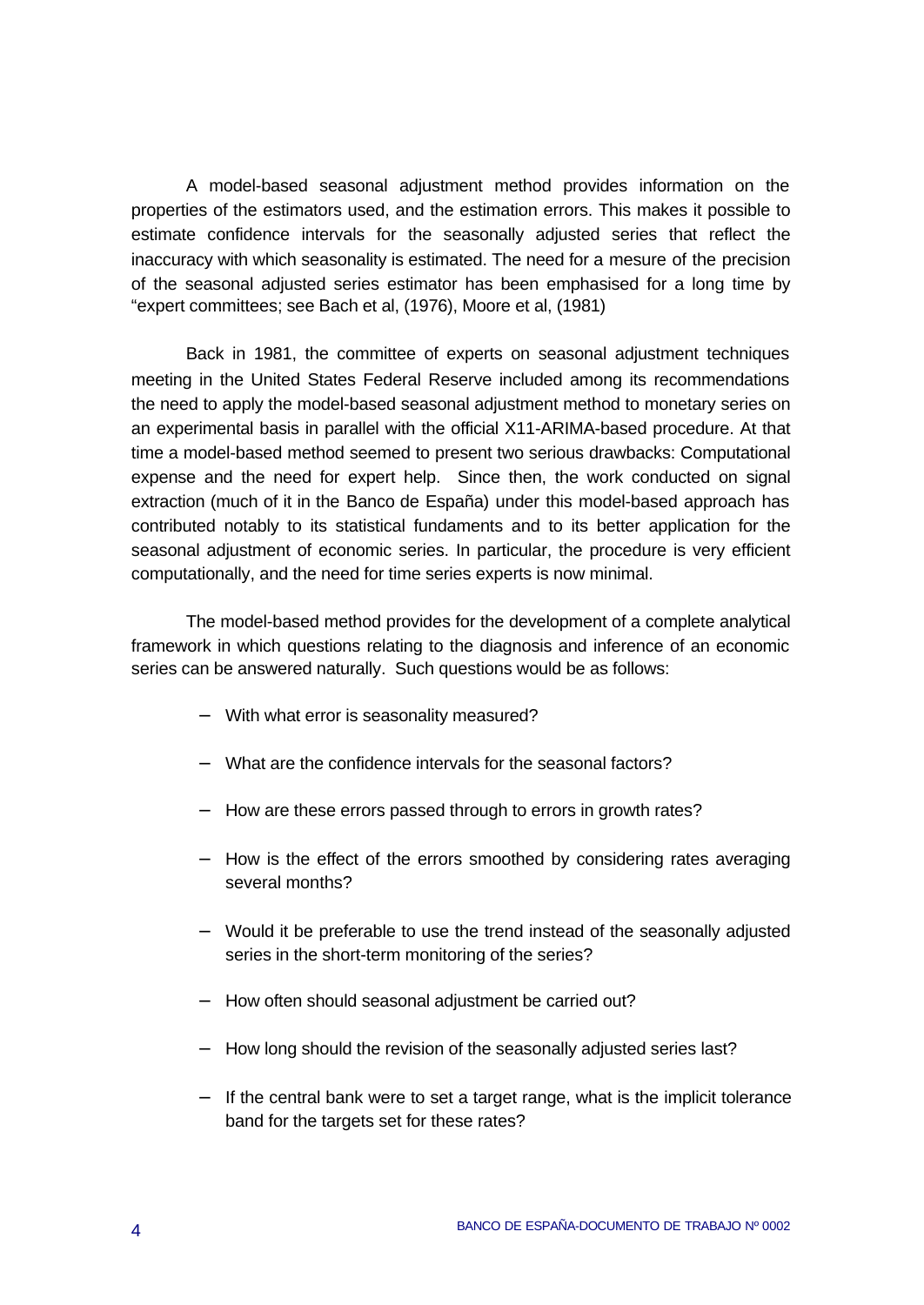− For a sequence of deviations from this target, how many months should elapse before it is accepted that growth is proving significantly different from the target?

The crucial point in this methodology is, on the basis of a univariate ARIMA model for the observed series, to derive ARIMA models for the various non-observable components, i.e. the seasonal component, the trend-cycle and the irregular component, and to be able to conduct an inference and diagnosis analysis not only of the series observed but also of its non-observable components.

Insofar as it is usual in short-term economic analysis to extrapolate from the original series using more or less complex ARIMA models, it is an additional advantage that the same model available for forecasting, whose behaviour and assessment should be monitored most closely, may also be the model that is used for extracting more specific and fully compatible information on the seasonal or trend pattern of the series.

The possibility of conducting inference and diagnostic analysis of the nonobservable components arises due to the derivation of the estimation errors of these components. A highly descriptive explanation is given below of the means of obtaining and using the estimation errors on the components. The derivation of these errors, found in Maravall, 1987, is reproduced in annex 1.

Let  $X_t$  be an observed series, produced by a trend, a seasonal factor and a irregular factor. Taking logarithms, the multiplicative relationship becomes the following additive one:

$$
Z_t = P_t + S_t + U_t \tag{1}
$$

Where  $Z_t = \log(X_t)$  and the three terms on the right-hand side represent the trend, seasonal and irregular components respectively. These components are unknown. When they have been estimated the series Zt will be equal to the sum of the three estimators, i.e.:

$$
Z_t = \hat{P}_t + \hat{S}_t + \hat{U}_t \tag{2}
$$

The difference between an estimator and its corresponding component is the estimation error. For example,  $s<sub>t</sub> - s<sub>t</sub>$  is the estimation error of the seasonal component at time t, and will obviously be equal (although with the opposite sign) to the estimation error of the seasonally adjusted series. These errors are important, in a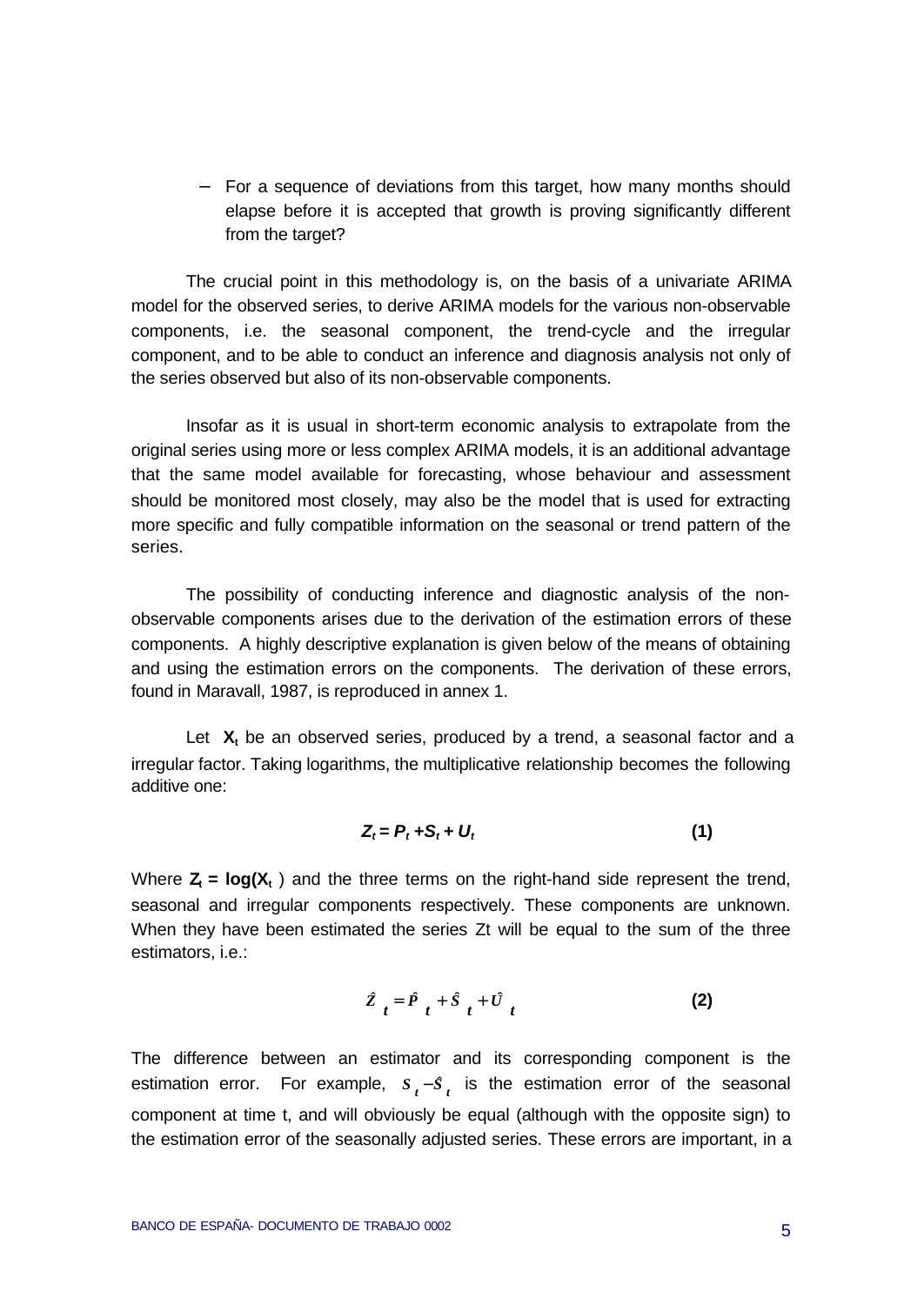context of monitoring of the monetary aggregate using the seasonally adjusted series within the current year. In this respect, for example, if for a given month growth in the monetary aggregate of 9% is recorded (in annualised terms), how accurate is this measurement? If the reference (or the target) is growth of 5%, it is important to determine whether the difference indicates that the monetary aggregate is growing more or less than desired, or whether the difference can be perfectly explained by the measurement error arising from seasonal adjustment of the series.

 At the same time, since the irregular component represents erratic and transitory changes, it could be useful to establish the monitoring of the monetary reference on the basis of a measure of the trend, for example, instead of on the basis of a seasonally adjusted series. It would therefore be useful to determine and verify the estimation errors of these two measurements.

Equation (1) implies that, for each new observation **Z<sup>t</sup>** , it is necessary to estimate three non-observable components. This is, therefore, "a case of incidental parameters", in which the degrees of freedom do not increase with the number of observations. In consequence, even for an infinite series of data, the components would be estimated with an error with positive variance. This asymptotic error (which would exist even if the infinite history of the series were known) is called "error in the final estimator".

For a finite series, the estimation error of a component will be increased by the effect of the values of the variable outside the interval spanning the available data, which contain additional information for the estimation of the component. The estimator of a component for a time t is obtained as a linear combination (a filter) of values of the series at and around t. In all cases this filter is centred and symmetric, with weights which tend towards zero the further the observation from period t. The estimator of the component for time t thus depends symmetrically on past and future values of the series. In theory, the series may extend to infinity in both directions, but the tendency of the weights to approach zero means that it may be truncated after a finite number of years.

To estimate a component at times closer to the present, there will be two possible sources of error associated with the finite nature of the series. First, the filter may extend into the past beyond the initial observations available. Second, the filter will extend into the future and its application will require values of the series that are currently not known. What is most relevant here is the effect due to the absence of future observations. To estimate the component for a time close to the present (sufficiently close that the filter cannot be completed due to the absence of future observations), an optimal preliminary estimator is obtained by extending the available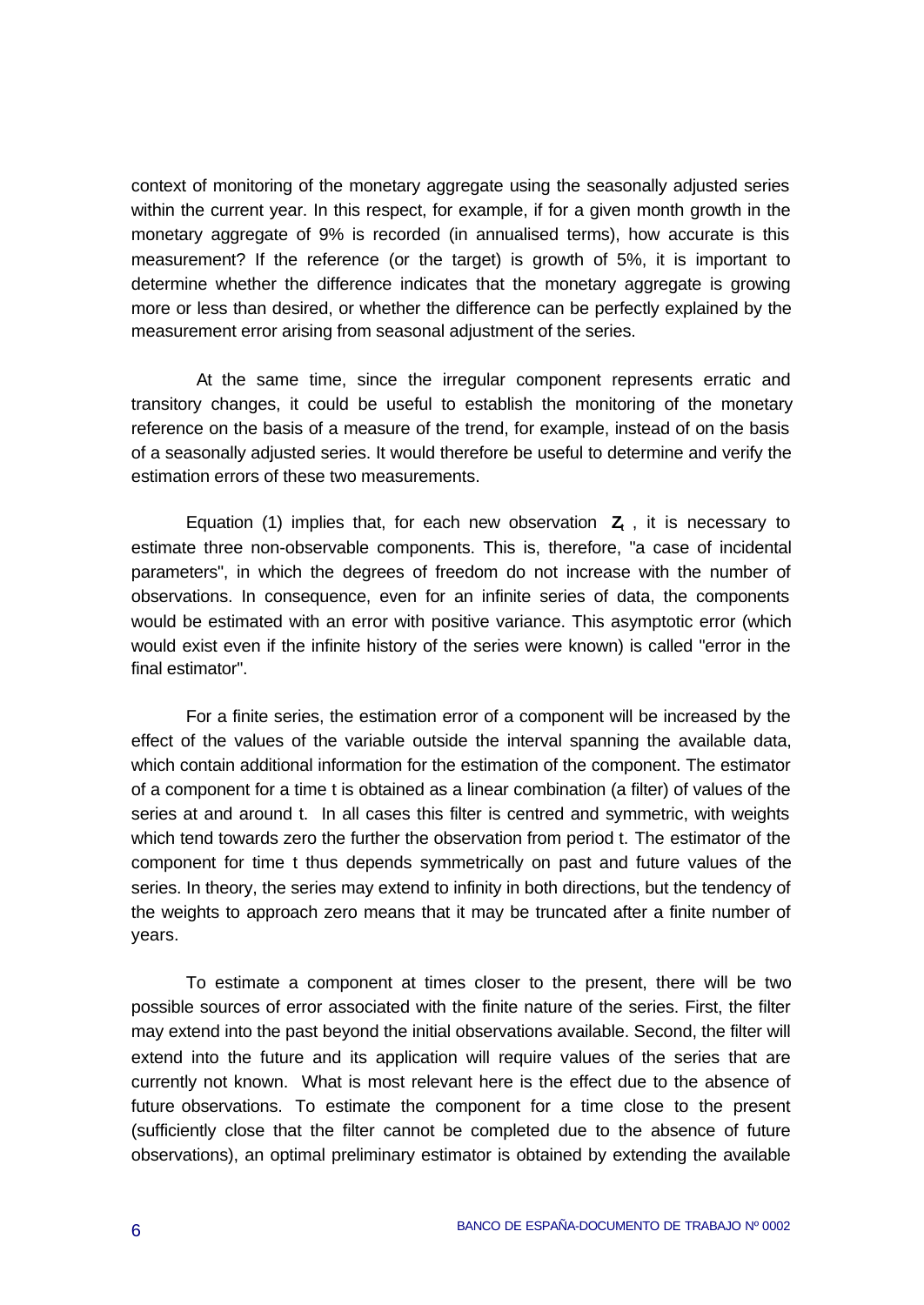series with forecasts and applying the complete filter to the extended series (The Burman-Wilson algorithms provides an exact solution using just a small number of forecasts). As time passes and new observations arise the forecasts are updated and eventually replaced by observations. The preliminary estimator will be revised until, when the filter has been completed with observations, the "final estimator" is obtained. The difference between the final and the preliminary estimator provides the "revision error". The revision error and the final estimator are independent, so that the variance of the error in the preliminary estimation is the sum of the variance of both types of error. The problem in measuring the error in the estimation of a component is that they are never observed. However, the model-based method enables their structure to be derived and their distribution estimated (see Pierce, 1979 and Maravall, 1986).

In order to illustrate how the statistical concepts presented above are applied in practice, an assessment is made in the following section of an exercise of seasonal adjustment of the monetary series corresponding to the Spanish contribution to the euro area monetary aggregate. The structure of this analysis and the presentation of results are similar to the way in which the Banco de España has annually been obtaining and publishing the results of the exercise of seasonal adjustment of monetary and credit aggregates.

## **4. SEASONAL ADJUSTMENT OF THE SPANISH COMPONENT OF THE MONETARY AGGREGATE M3**

This section presents the results obtained in the seasonal adjustment exercise on the Spanish contribution to the aggregate M3. The aim of the analysis is twofold. First, by means of a practical application, it seeks to illustrate the use of ARIMA modelbased signal extraction methodology, in the form in which the Banco de España has traditionally conducted its seasonal adjustment exercises. Further, taking the components of the Spanish contribution to the aggregate M3 as a basis, the three possible alternatives for seasonally adjusting the monetary aggregate are compared. These are, namely, direct seasonal adjustment of the aggregates (M1, M2 and M3), indirect seasonal adjustment through aggregation of the individual components and indirect seasonal adjustment through aggregation of the broadest sub-components (M1, M2-M1 and M3-M2).

The results given below have been obtained from the information available to August 1993<sup>3</sup>. The sample period analysed runs from January 1980 to June 1999. Although the analysis in this case is spread over 20 years, in a regular seasonal

j

 $3$  Possibly, some subsequent revision of the underlying information may have been carried out, principally in association with adjustment series. In any event, in the Spanish case the revisions are scant, owing to their nature, and do not affect the seasonal pattern of the Spanish components of M3 that are identified and analysed in this paper.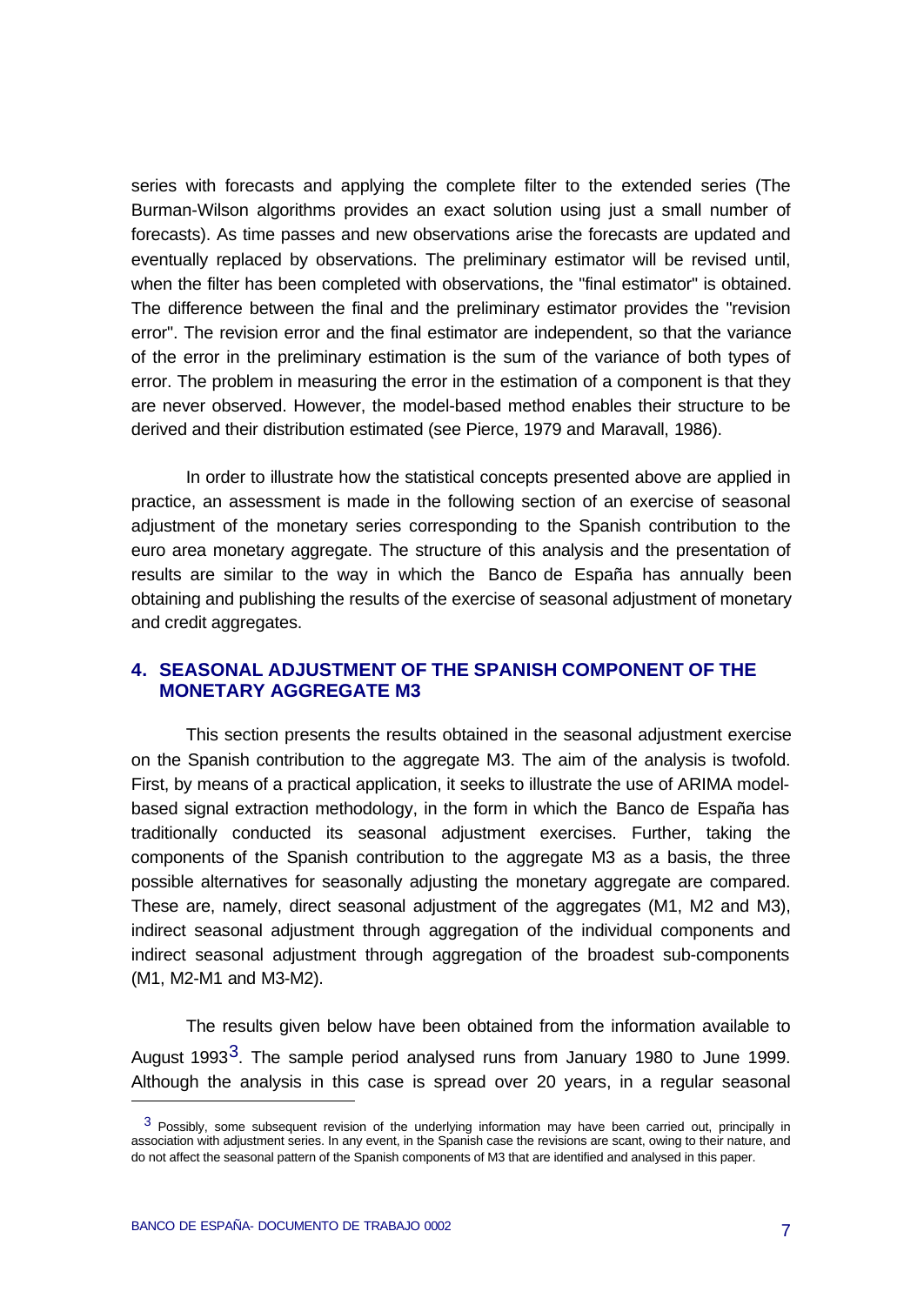adjustment exercise, in which there are no relevant revisions in the original underlying series and in which the process of revising the estimation of the non-observable components is finalised after around five years, a sample period of 10 years would suffice.

The analysis has been conducted on the 12 series of adjusted flows of the following components and aggregates:

- Currency in circulation **(CUR)**
- Overnight Deposits (**OD**)
- Deposits with agreed maturity up to 2 years (**TD**)
- Deposits redeemable at notice up to 3 months (**RD**)
- Repurchase agreements (**REPO**)
- Money market fund shares/units and money market paper (**MMF**)
- Debt securities issued with maturity up to 2 years (**DEBSEC**)
- **M1**=CUR+OD
- **M2**=M1+TD+RD
- **M3**=M2+REPO+MMF+DEBSEC
- **M2-M1**
- **M3-M2**

#### **4.1. Characterisation of ARIMA models**

An ARIMA model has been estimated for each of the monetary series using the TRAMO program in a pseudo-automatic identification process. For the treatment of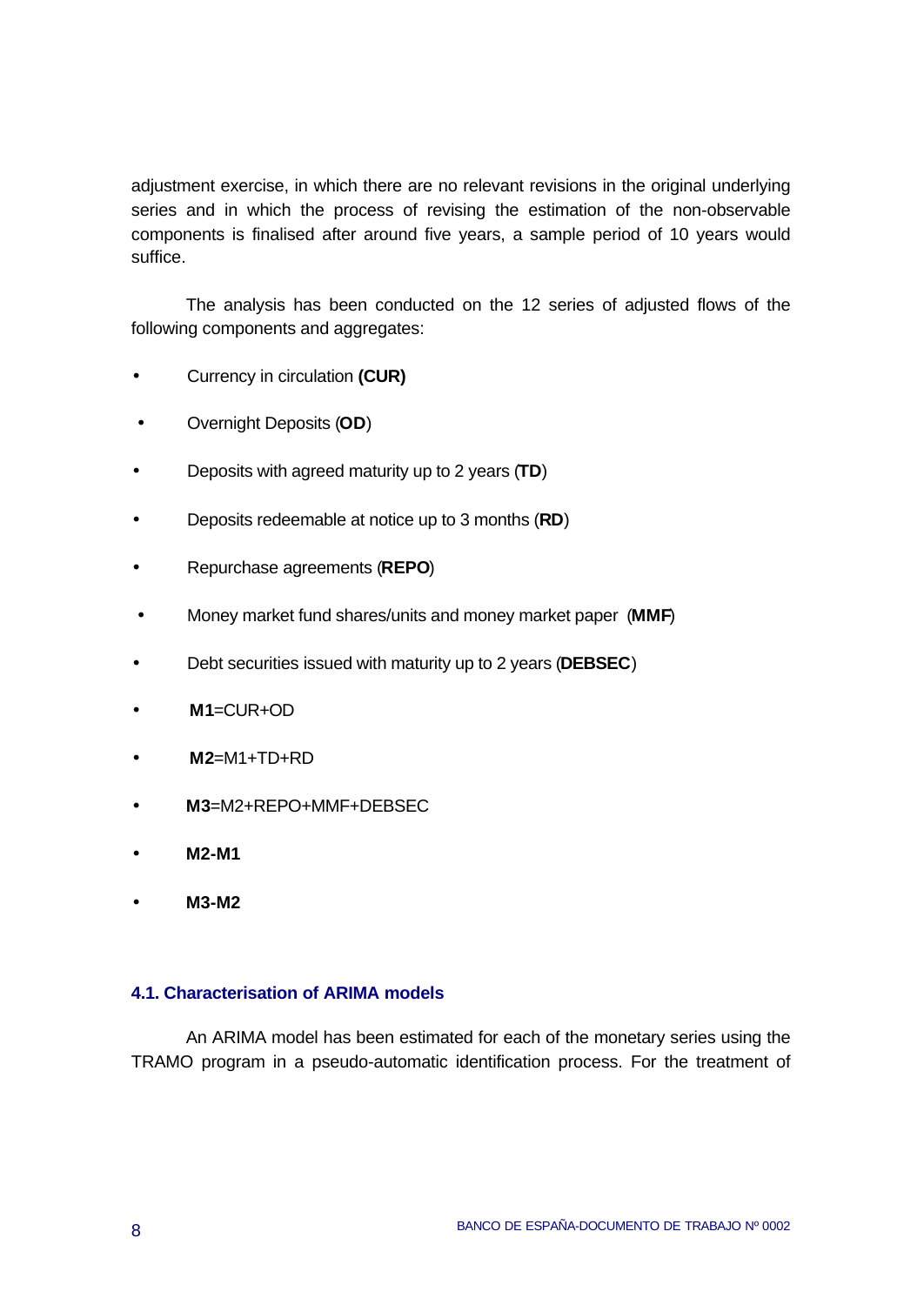"trading day" effects, a specific variable has been used for the stock series<sup>4</sup>. Likewise, a specific variable has been used to capture the effect of Spanish public holidays that fall at the end of the month. Probably, the overall consideration of the trading day effect, bearing in mind public holidays, could provide some additional improvement to the adjustment (see footnote 4 again). Nonetheless, in the calendar of national public holidays, the only ones with a certain effect on the end of the month are: 1st November (All Saints' Day), 1st January (New Year's Day), and in certain years the varying public holiday of Good Friday. The specific treatment provided in the TRAMO program has been used for this latter effect.

Table 1 presents the characterisation of the noise model and the different outliers identified in each of the components. In general terms, it is seen how, with the exception of the MMF and DEBSEC series, the models estimated show acceptable statistical properties. In the case of the two components mentioned, the breaks observed in the original series are indicative of the difficulty of modelling the behaviour of the series (see Chart A2.1 in Annex II).

#### 4.1.2 Characterisation of the pattern

First, to obtain the best adjustment possible in the estimated single-equation models, allowing subsequently for the study of the profile of a series and optimal estimation of the unobservable components, it is necessary to isolate the possible breaks that might be identified and the profile of the series of aggregates and components. The most significant interventions identified and estimated in relation to the degree of incidence of some of the instruments considered in the light of their inclusion or not in some of the aggregates are also presented in Table 1.

These breaks in the profiles of the series are principally associated with financial phenomena, such as the emergence of new instruments or changes in prevailing regulations that may prompt switching from one instrument to another, or changes in the tax payment calendar that affect not only the trend pattern but also the seasonal behaviour of the series. By way of illustration, one of the latest effects to involve a break in the pattern of the Spanish monetary components in M3 was the tax reform that came into force in January 1999. However, the announcement of the entry into force of these fiscal measures, which essentially entailed a relative improvement in

j

 $<sup>4</sup>$  This effect is constructed on the basis of a matrix of six dummy variables (one for each day of the week, Sunday</sup> excluded). The series have a 1 if the last day of the month falls on a trading day (Monday, Tuesday, Wednesday … Saturday) and 0 for the others. If the last day of the month is a Sunday, a -1 is introduced into each of the variables in this position. In that way the "trading day" effect is cancelled out over the whole of the sample period considered. One variant that has not been considered in this study is that of considering the effect of public holidays that fall at the end of the month on appropriate weightings. We should like to acknowledge Björn Fisher for having provided these series and a description of them.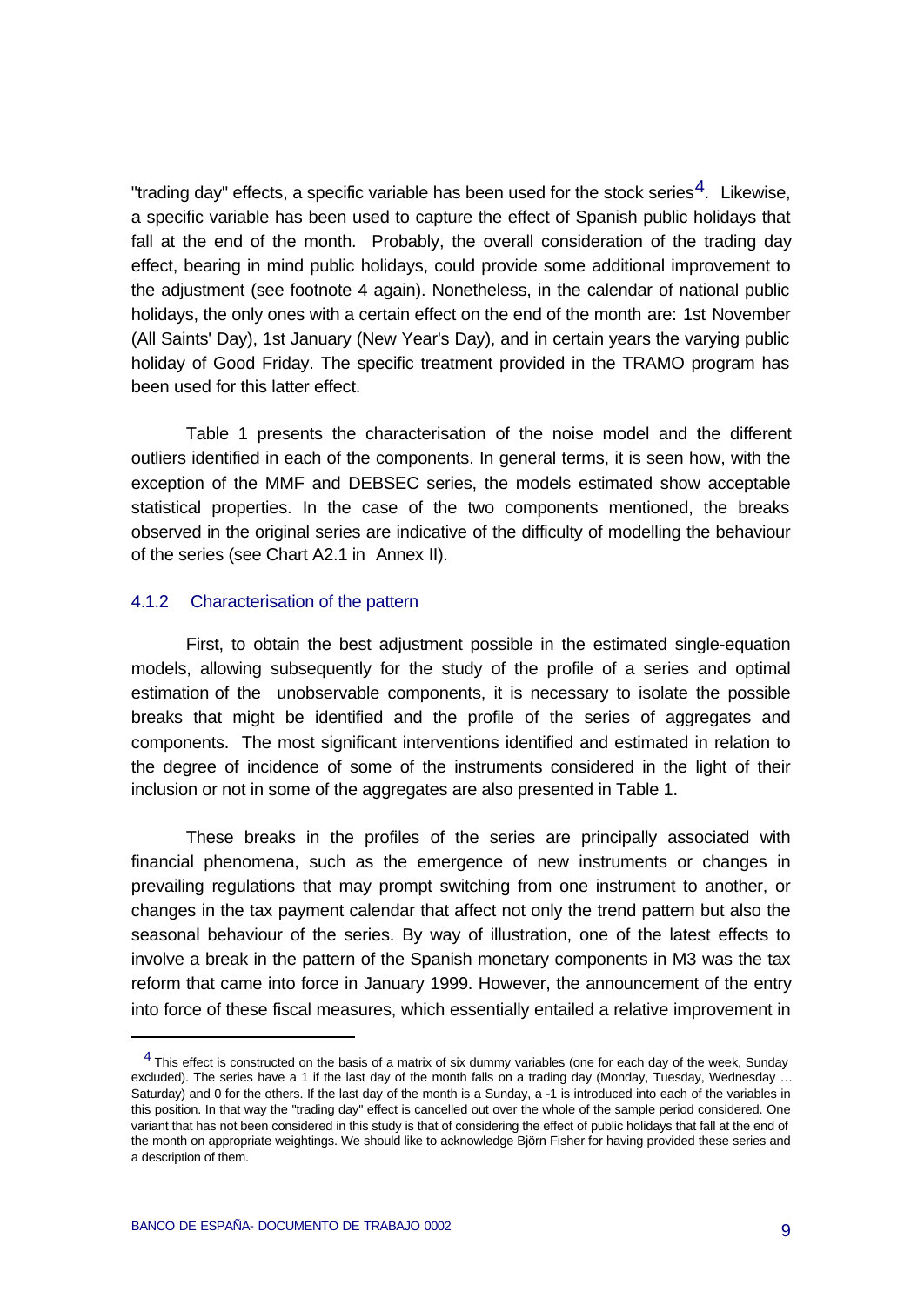the conditions for tax purposes of deposits as opposed to other financial assets such as mutual funds, translated into a significant positive step effect on overnight deposits. This probably included the realisation of capital gains on mutual funds with a view to avoiding the withholding that began to be applied to these funds as from February 1999. Likewise, deposits with a maturity of up to two years became, for much of 1999, recipients of money market mutual funds (FIAMMs and other fixed-income and equity funds), contrary to what occurred in 1997. This all leads to the identification and estimation of a step effect in November 1998 in the series of deposits (OD, TD) and in the aggregate M2. This effect has the opposite sign in the sub-component of M3-M2, and is neutralised in M3. However, the aggregate M1 does not reflect this effect. Likewise, the start of EMU has a transitory and marginal effect on the Spanish component that is essentially reflected in a low-value impulse effect in the narrower aggregates.

With regard to the structure of the noise models, 8 of the 12 series analysed have a stochastic seasonal structure reflected by means of a seasonal moving average term MA (12). A high value of the coefficient indicates that seasonality is less stochastic and less mobile. Specifically, the components OD and RD are characterised by their relatively non stochastic seasonal pattern. In the case of TD this pattern is virtually deterministic. On the contrary, it can be seen how the series of cash held by other residents sectors (CUR) shows a very mobile seasonal pattern throughout the sample period, which is combined with an autoregressive structure that reflects an intra-annual cycle of quarterly periodicity. The seasonal pattern of the rest of the components such as REPO, MMF and DEBSEC is much more blurred. Only the REPO series with the 12th-order seasonal autoregressive term shows apparently very mobile seasonality. It should be pointed out that one of the financial disturbances that has most affected the historical trend of the monetary component in Spain was the propagation of the 1985 Financial Assets Act, which granted favourable treatment in relative terms to short-term government securities at the expense of bank products<sup>5</sup>.

This type of intense switching between components of the monetary aggregates, generally associated with regulatory changes, has entailed significant trend changes. These are reflected in the estimation of a high coefficient for the regular part of the stochastic structure, highlighting the presence of a relatively nonstochastic trend. This is the case of the components of MMF, REPO and DEBSEC, for

j

<sup>5</sup> At that time the legislation appreciably affected not only trend changes but also the seasonal regularity of the national monetary aggregates, insofar as the component chiefly affected by public portfolio switching was bank deposits. Inasmuch as the distinguishing features of deposits and other types of instruments such as government securities became clearer, as did their role in the public's portfolios, the sizeable initial switching gradually diminished. This was reflected in the recovery by deposits of seasonal regularity and in the gradual appearance of a regular seasonal pattern for short-term public securities (which were included in the national aggregates in the past), and repos, associated with treasury management arrangements.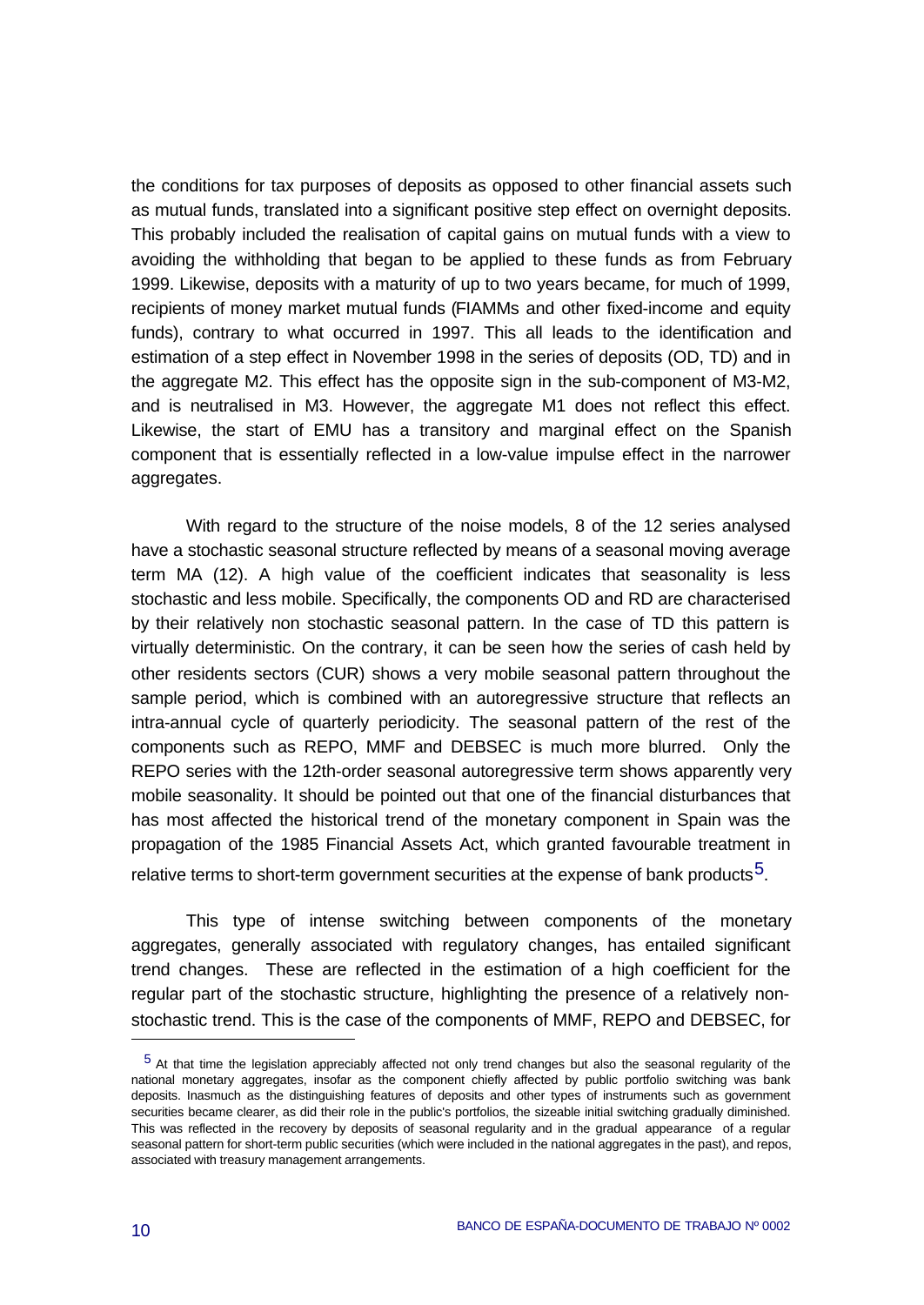which periods of intense growth with subsequent and likewise intense declines are recorded.

Logically, insofar as these processes are internalised in the broadest aggregate, the regular structure shows a more stochastic trend, as is the case of M3. In the narrower aggregate, the only predominant pattern is a seasonal structure which, as can be seen, highlights the weight in the Spanish component of M3 of deposits. The latter, along with cash, are the core of the seasonality of the monetary components.

#### **4.2. Characterisation of the seasonal pattern**

The following step after the estimation of the ARIMA models for each of the series is the estimation of the seasonal component that will enable the corresponding seasonally adjusted series to be prepared.

As indicated in the foregoing section, the methodology was that of model-based signal extraction, using the SEATS application. The process of breaking down the series into non-observable components (trend-cycle, seasonal and irregular) involves an estimation of the theoretical model for each of them on the basis of the ARIMA model of the series observed. A comparative analysis of the results of the estimation of these components is made in this section. The focus is mainly on seasonality, having regard to least estimation error criteria for the components, and a revision of the seasonal factors as new information becomes available.

It may be concluded from comparing these results that the seasonal patterns of the three monetary aggregates considered do not show marked differences. Evidently, all of them are dominated by the seasonal pattern of deposits, which are, along with cash, the core of seasonality, accounting for more than 75% of the Spanish contribution to M3. This is why it may be ventured that this aggregate, both in terms of its trend or seasonal adjustment, offers better qualities for short-term monitoring, since it may be deduced from the estimation of its non-observable components that the trend is smoother and estimated with less error. The M3 aggregate, however, shows somewhat worse qualities compared with M2. This is specifically apparent in the estimation of a greater contribution of the irregular component to the unpredictability of the series approximated by residual variance. This is mainly determined by the greater erraticism of the components encompassing M3-M2, the trend of which is marked by greater volatility without such a marked trend or stochastical seasonal pattern.

This type of conclusion can be obtained from analysis of the data in Tables 2 and 3 in which the variance of the innovations and the variance of the estimation errors of the non-observable components are respectively presented for each of the series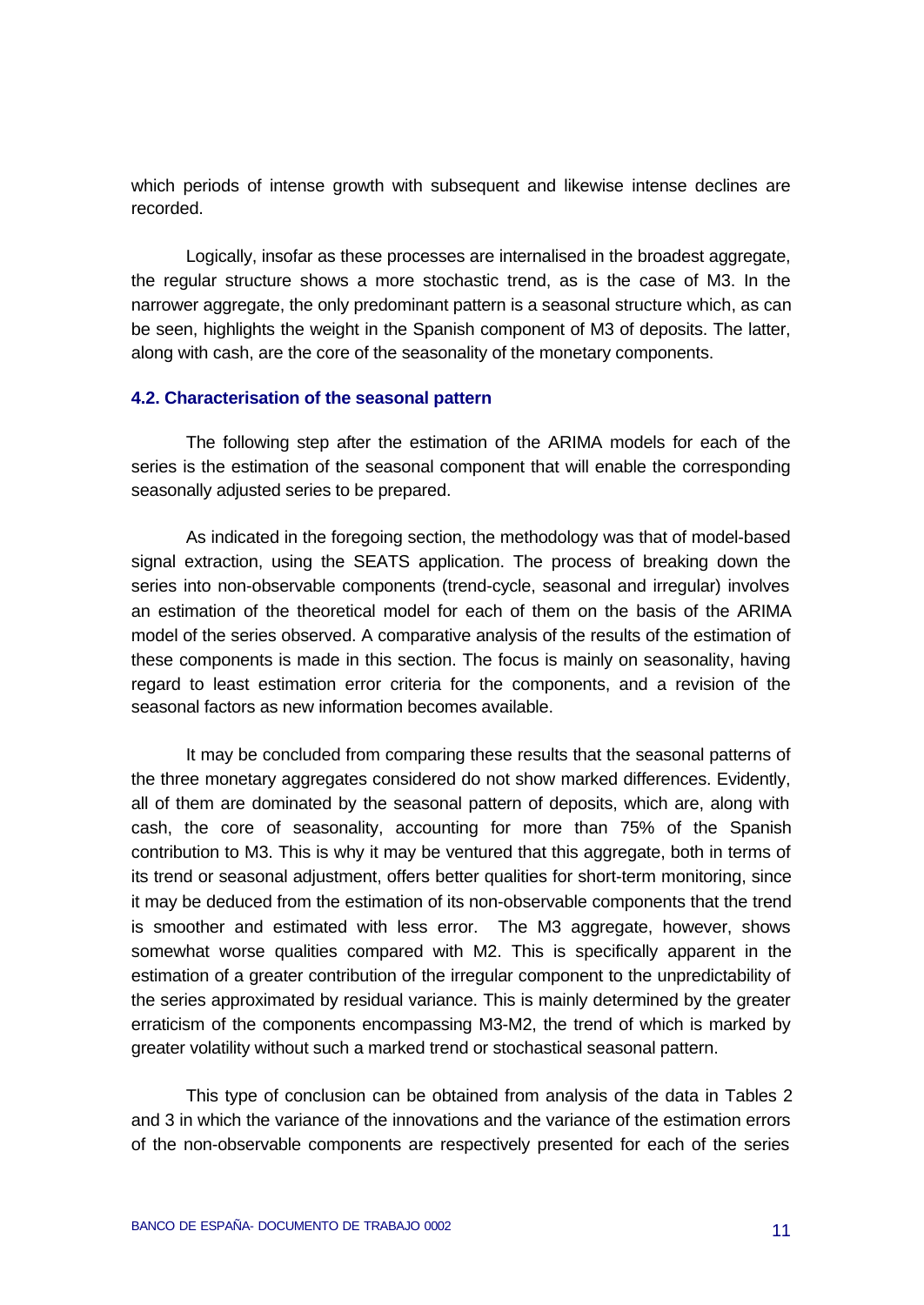analysed. Other comments that may be made on the various instruments and aggregates in the light of these tables might be the following:

• Currency displays a high contribution by seasonal components to the residual variance of original series. Seasonally adjusted series significantly reduce the innovation of original series. It is important to note that the innovation of the irregular component is especially low.

In the case of REPO, with the seasonal effect estimated by a  $AR(12)$  that can represent a highly stochastic seasonality, shows a high innovation of the seasonal component too.

The estimation of the Time deposits innovations shows a low contribution by seasonal components to the residual variance. It shows the higher volatility in the trend-cycle component too. That implies a highly stochastic trend. This evidences the difficulty of short-term monitoring of this component.

• Overnight Deposits presents a very high contribution of innovation by the irregular component linked to the seasonal one. This linked, to innovation in the seasonal component, suggests that the monitoring of this component would be improved were trend component used, instead of seasonally adjusted series, although the innovation of the trend component implies a very stochastic trend too.

• Looking at aggregates, in M1 the innovation of the seasonal effect of overnight deposits predominates. The trend-cycle component shows a low innovation, probably due to the offsetting of the effects of OD and CUR. That makes this signal more useful than the seasonal adjustment. Moreover the irregular component, also display a higher innovation.

The seasonal innovation of the rest of the deposits, and M1 is offset each other M2-M1 the innovation of the seasonal component fades out, although this is not the case for the innovation of the trend component that displays a high innovation. Moreover, the use of the seasonally adjusted series in M2, reduces the residual variance of the original series by, approximately 40%.

The rest of the components, between M2 and M3, are dominated by the innovation of the trend-cycle and the very low innovation of the seasonal component. This innovation would correspond, mainly, to the seasonal innovation of REPO series.

With respect to the estimator error of the non-observable components, it can be seen that, in general, the revision error (referring to the concurrent estimator, which in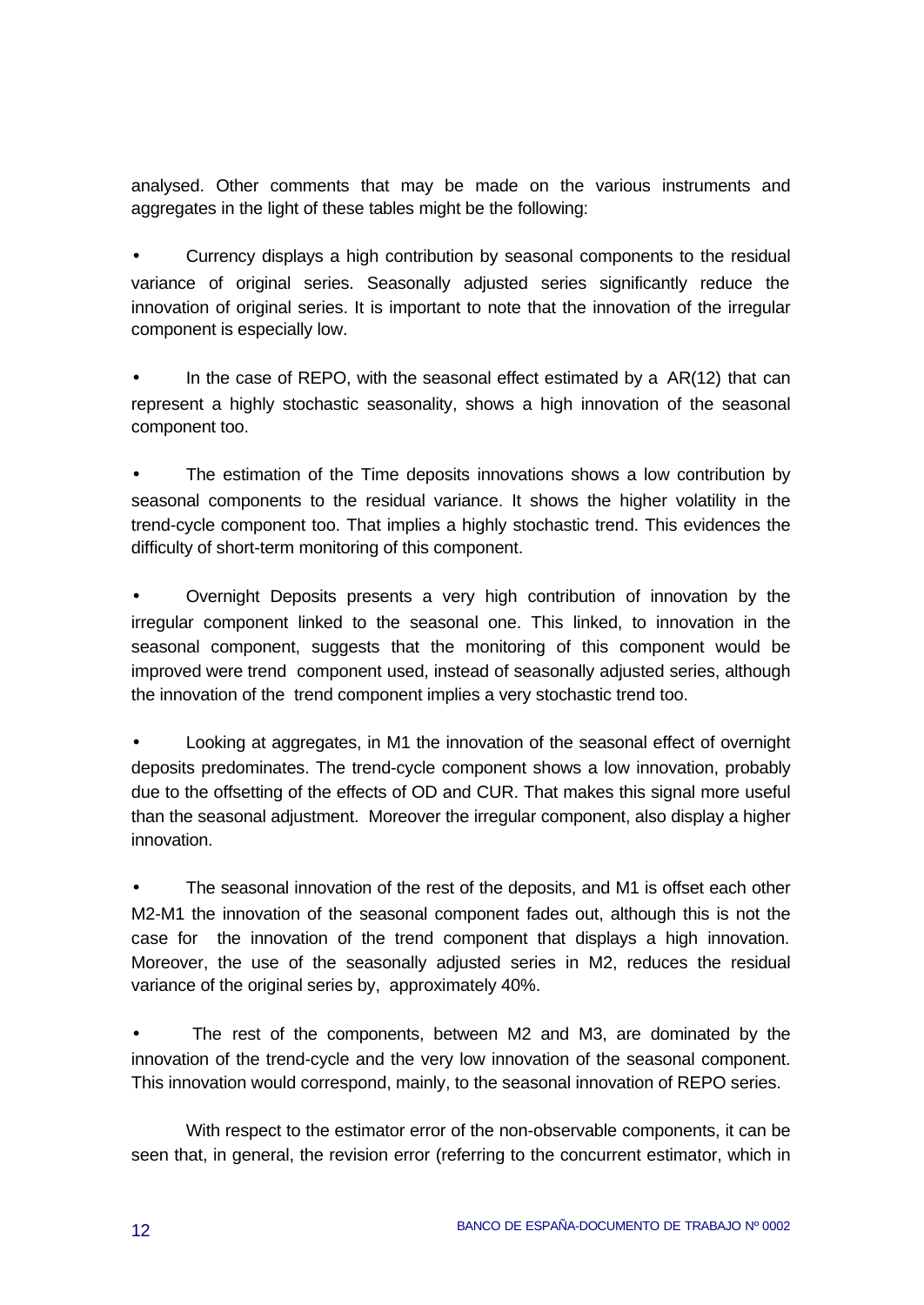turn is the estimator for month "t" when the latest data available are those of month "t") is around 50% of total error. This highlights that the series revision process substantially reduces revision error. Later, the degree to which the variance of the estimator is reduced is evaluated in the case of a concurrent adjustment in the various series.

It can further be seen in all the components that the trend-cycle estimator error, which is apparently a milder signal, is slightly higher than that of the adjusted series. The interpretation here could be that the use of a signal such as the trend-cycle signal does not generally mean an accurate estimation.

Considering the revision error of the contemporaneous estimator, Table 4 shows how a revision process for both the trend-cycle estimator and for the seasonally adjusted series is completed in virtually three years in the most liquid components (CUR and OD). This might advise the use of the concurrent estimation strategy for these components, as well as for the aggregate M1, as the percentage of reduction of the residual variance infers. By contrary, in the case of term deposits, it is important to see that this process of revision is much slower. This justifies the fact that, for M2 and M3, the advantage of using a concurrent adjustment procedure in terms of the improvement in the quality of the adjustment is not as clear as in the case of M1. This is set against the disadvantages to be found in this type of seasonal adjustment owing to the problems of interpretation and comparison of the new information.

One of the most interesting results is the analysis of the degree of change in seasonality. Table 5 presents a statistic for the total (stochastic plus deterministic) seasonal factors for the different components and aggregates, which is obtained by computing the deviation of seasonal factors from 100 (which implies no seasonality). Thus, under the hypothesis of regularity of the seasonal component that would be derived from the low innovation estimated for this component, it might be affirmed that the higher values for *Vj* would indicate more marked seasonality (the seasonal factor is greater the further the value is from 100). Conversely, much lower values for this statistic would infer the presence of less marked seasonality.

Hence, a horizontal reading enables the degree of seasonality of the different aggregates and components to be compared. A vertical reading of the table shows the trend of seasonality over time, insofar as the value *Vj* varies from one year to the next. Moreover, the adjustment of a simple regression against time of the related *V<sup>j</sup>* estimated for each aggregate gives a measure of the relevance of the trend of this seasonality, as well as the direction of this trend.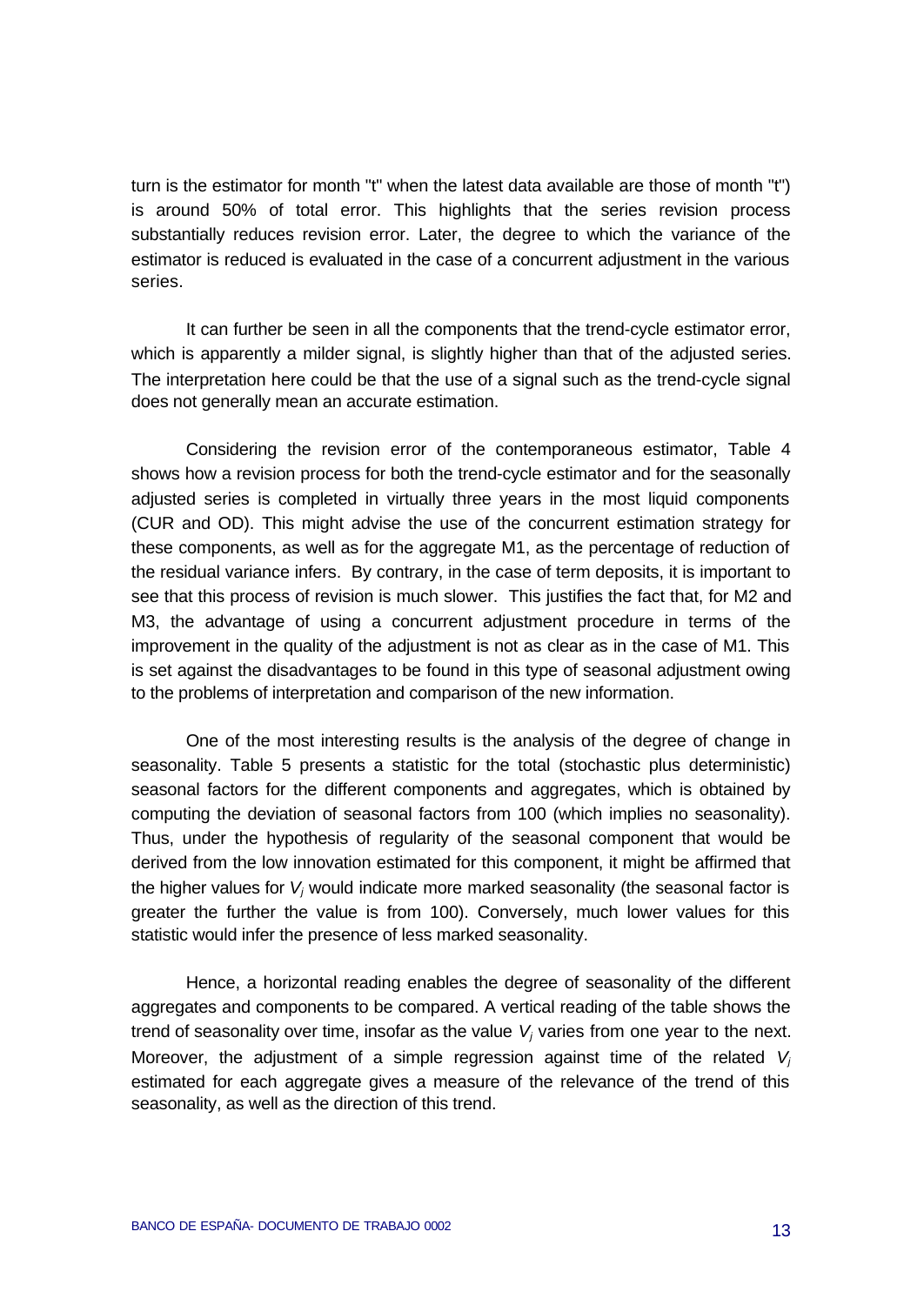One of the most relevant points in this characterisation is the change of seasonality of currency since 1980. The spread of use of ATM (Automated teller machines) and plastic money, has made the seasonality less marked and the loss of a seasonal pattern has been very significant in the last twenty years. By contrary, OD maintains the seasonal pattern associated with the payment of salaries, interest rate payments, and taxation, i.e. this series maintains a very close link to the annual pattern of the public´s income/spending. The same is the case with RD. Other components more associated with the saving concept, depending more on changes in interest rates and other aspects with lesser marked seasonality, generally, less marked and are relatively stable over time.

Apparently, the seasonality of REPO series is very marked. This is odd, because these financial assets have traditionally substituted TD and the seasonality of TD is more related to the role of this component in the financial innovation process, until the finalisation of the fiscal harmonisation process. 1984 saw the first public debt repos, and these were very attractive in relation to TD or other deposits. In 1985 there was a law of fiscal reform of financial assets, and in 1987 the Treasury bill issues began. Comparing the trend and degree of seasonality of the various aggregates, the most marked seasonality is seen to be that of M1. This pattern has also changed considerably, becoming progressively blurred over the years, while in the case of the other two aggregates, seasonality that is not so marked and changes less has prevailed. In this respect, it is important to analyse the degree of internalisation of seasonality between components. M2 and M3 reflect the neutralisation in the seasonality between deposits and repos and MMFs. Consequently, M2 and M3 remain very stable over time in the seasonal pattern, which is associated with the integration of components with a relatively different seasonal pattern offsetting one another.

#### 4.2.1 Suitable filters for evaluating growth rates

Another notable features of the methodology used is the ability to obtain confidence intervals for the growth rates estimated drawing on the seasonally adjusted series, as well as for the seasonal factors. This inference analysis reflects to some extent the results relative to estimation errors, the revision of non-observable components, changes in seasonality, etc, discussed previously.

The confidence intervals estimated for the final factors presented in Table 6 indicate the width that this interval represents in respect of the level of the series. These intervals highlight, in the case of the three aggregates considered, that M3 has the least width in its confidence interval, from 1% in terms of the contemporaneous estimator to 95% confidence of the estimation, declining to 0.8% of the level of the series in terms of the final estimator. For its part, M2 has a very similar width to that of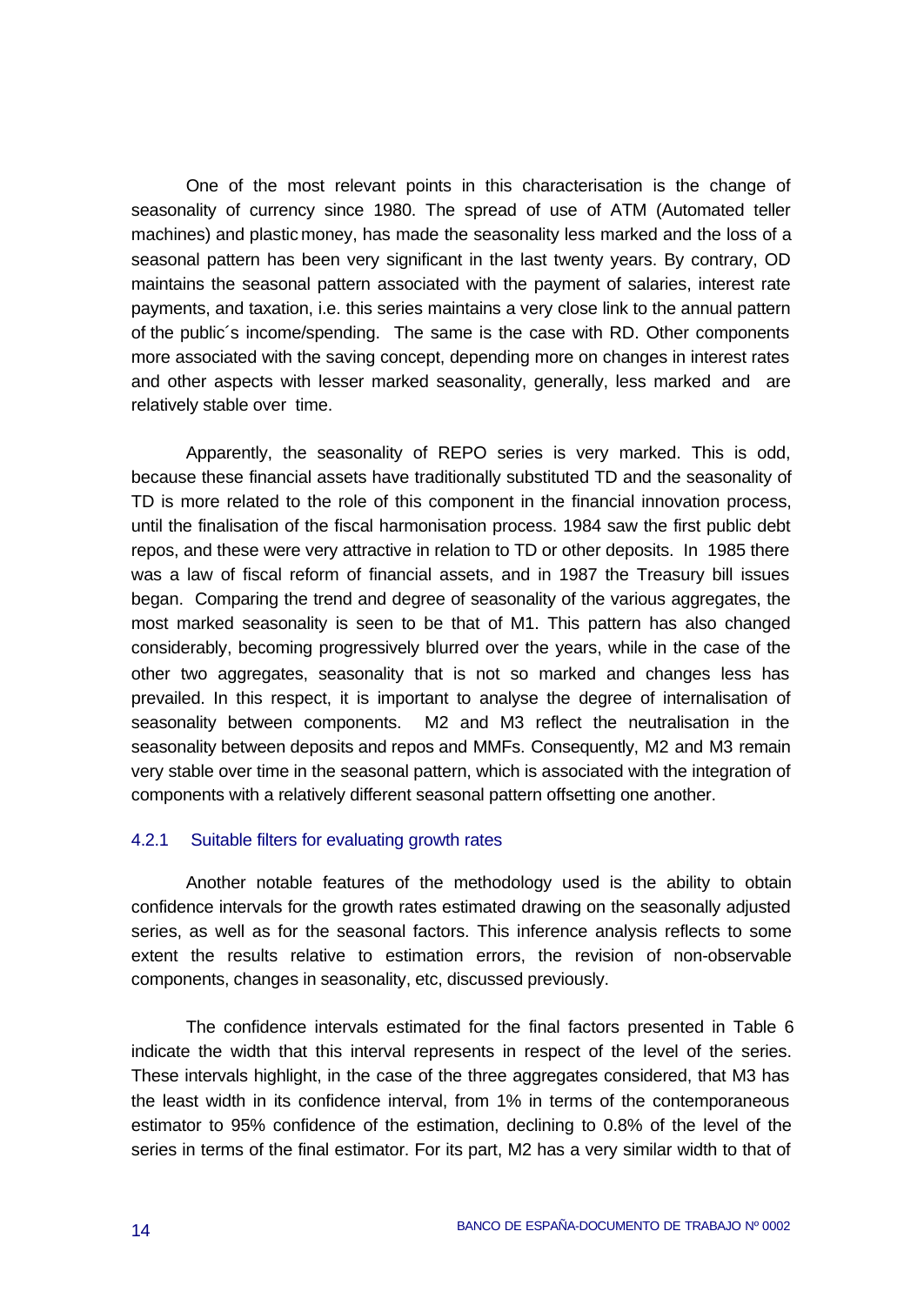M3. Without being particularly big, these intervals give some idea of the degree of caution with which the seasonally adjusted data of the monetary aggregates must be handled. Nonetheless, the width difference between the contemporaneous and final estimators also highlights that the information revision process is not particularly relevant in determining the goodness of fit in the estimation of seasonal factors in the case of an annual projection strategy (and in the absence of additional revisions of the original series). However, in the case of M1 the difference in the estimated interval widths for the factors relative to the contemporaneous or the final estimators broadens to almost 0.7% of the level of the series. It is seen how this estimated interval for factors duplicates in relation to that of the aggregates M2 or M3.

In respect of some of the components, it might be pointed out that the seasonal factors of term deposits up to a maturity of two years are those which show least width, of around 1%. The estimated width in the case of REPOS gives some idea of the scant quality of the estimation of seasonal factors and the caution required in interpreting the seasonally adjusted components. Yet insofar as monitoring and the growth references (or targets) are set in terms of rates, it is worth analysing the effect of measurement errors on these growth rates.

In this respect, Table 7 offers the different types of rates traditionally used in the Banco de España in monitoring the monetary aggregates or other financial magnitudes. In order to make annual growth references comparable, the shortestdated rates, which measure month-on-month or quarter-on-quarter changes, are annualised. It is known that such annualisation implicitly entails a prediction in the sense that the latest estimated change holds constant for the rest of the vear<sup>67</sup>.

The problem posed by a rate as short as that of a month-on-month growth rate (whether annualised or not) is the fact that, frequently, the month-to-month interpretation is especially difficult as it is confined to such a short space of time. Occasionally, this may be determined by a "discrete" disturbance that may affect a specific month, or by the very provisionality of the latest data with which this type of rate is calculated. This is why the Banco de España has also used other short rates in which an interval of several months is averaged. That gives a less erratic pattern as regards the trend of the aggregate. Chart 1 shows the monetary aggregates using several growth rates for the series, which have undergone seasonal adjustment by the direct method. It can be seen how rates such as  $T^1_{3}$  ( $T^1_{3}$  and  $T^3_{1}$  are virtually

j

 $^6$  In the use of annualised rates, it is also assumed that, in respect of annual rates, variance is not homogeneous.

 $<sup>7</sup>$  Another aspect that should be taken into account in the comparison between annual rates and month-on-month</sup> rates (whether annualised or not) is the centring of the former in order to set them in phase with what we call "basic growth" in Table 7. No considerations are made in this section of the advisability or not of centring rates.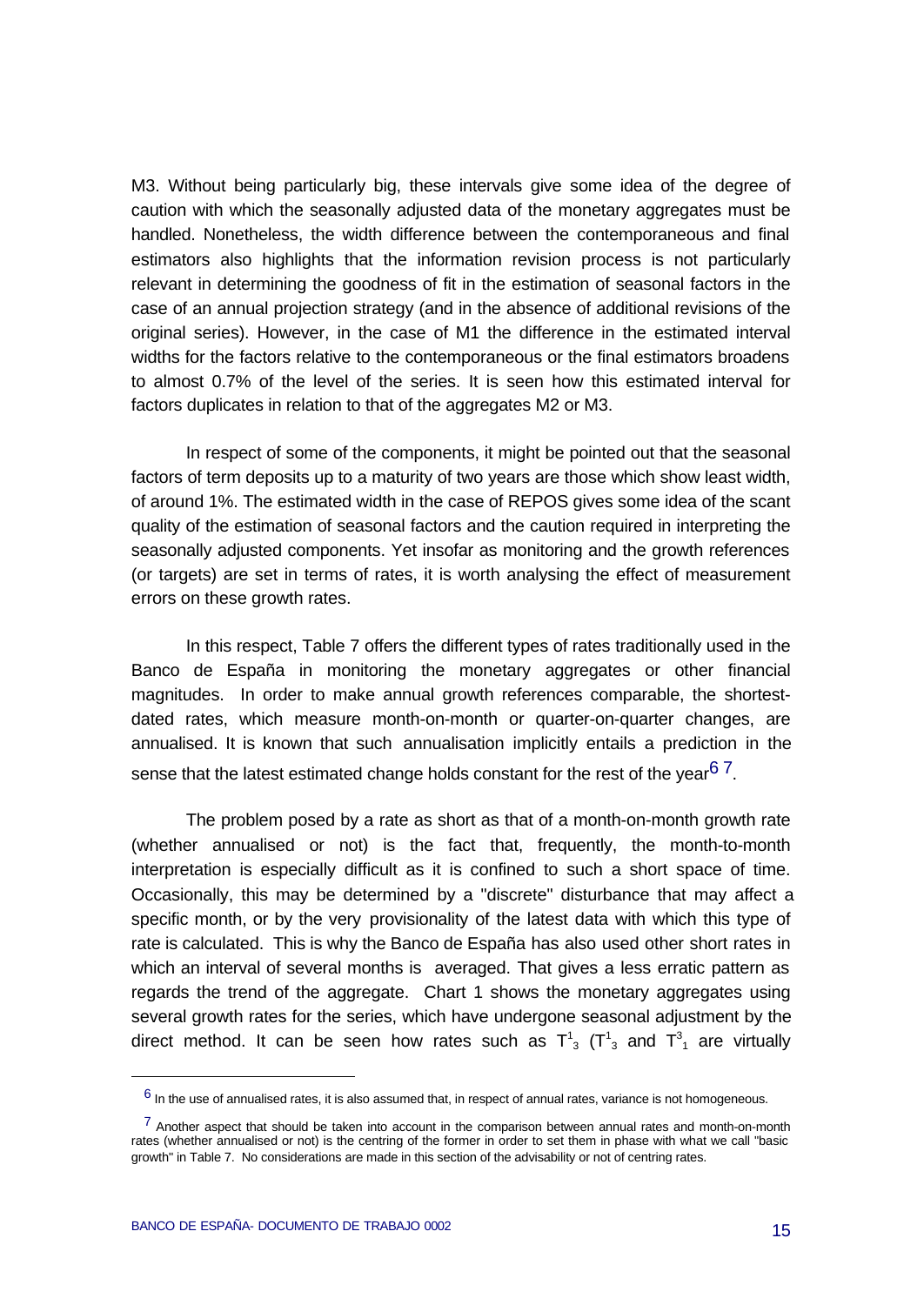equivalent) or  $\mathsf{T}_3^3$  are alternative rates which, if they are centred, show an identical profile to the foregoing month-on-month rate, only smoother.

Turning to the analysis and interpretation of the confidence intervals estimated for these rates, it should be pointed out that the size of the errors is the barrier to the measurement of the monthly growth of the seasonally adjusted series and the trend. Logically, the greater variability of the shortest rates becomes particularly patent in the greater width estimated for the confidence interval. This underscores what was previously said regarding the caution required for interpreting the results in terms of a rate as short as, for example,  $T_1$ . In this respect, Table 8 presents the confidence interval for month-on-month non-annualised growth.

The interval band for trend-cycle is for all components less than s.a. series, although the estimator error for trend is generally higher. The interval around  $\textsf{T}_1^\textsf{1}$  of the trend is lower, due to the presence of greater autocorrelation in its errors series. In general, there are few differences between the intervals of trend and s.a. There is only a more relevant difference in the case of the "core" of liquidity. Indeed, it is possible to see how in the components and aggregates with more marked seasonality and higher innovation in seasonal component, there is a greater difference between trend and s.a (CUR,OD and M1). For these components and M1, a signal such as trend would be more recommendable in short-term monitoring.

On the contrary, for the TD series, the interval for trend is slightly higher. It is in consonance with that shown before of an estimation of a smooth and less marked seasonality.

In the case of M3, the interval using the concurrent estimator is 0.25 (3 percentage points in annualised terms). In terms of final estimators after revision it is reduced to 2.3%. This interval for the Spanish M3 seems a little bit smaller than estimated for our old ALP and ALPF.

The potential use of this confidence interval would be as follows:

If, for example, +/- 3 % was the interval estimated for euro-area M3 aggregate and the growth in August 99 was 0.0, the true value could be between –3% or +3%. In this case it is significantly below 4.5%. On the contrary, in September 99 it was 0.6 (7.2 points annualised ), when the lower significance band is 4.2%; this implies that 4.5% is in the lower limit So, if there were a persistent month-on-month growth of around 6%, it could be compatible with the reference, depending on the month-on month confidence band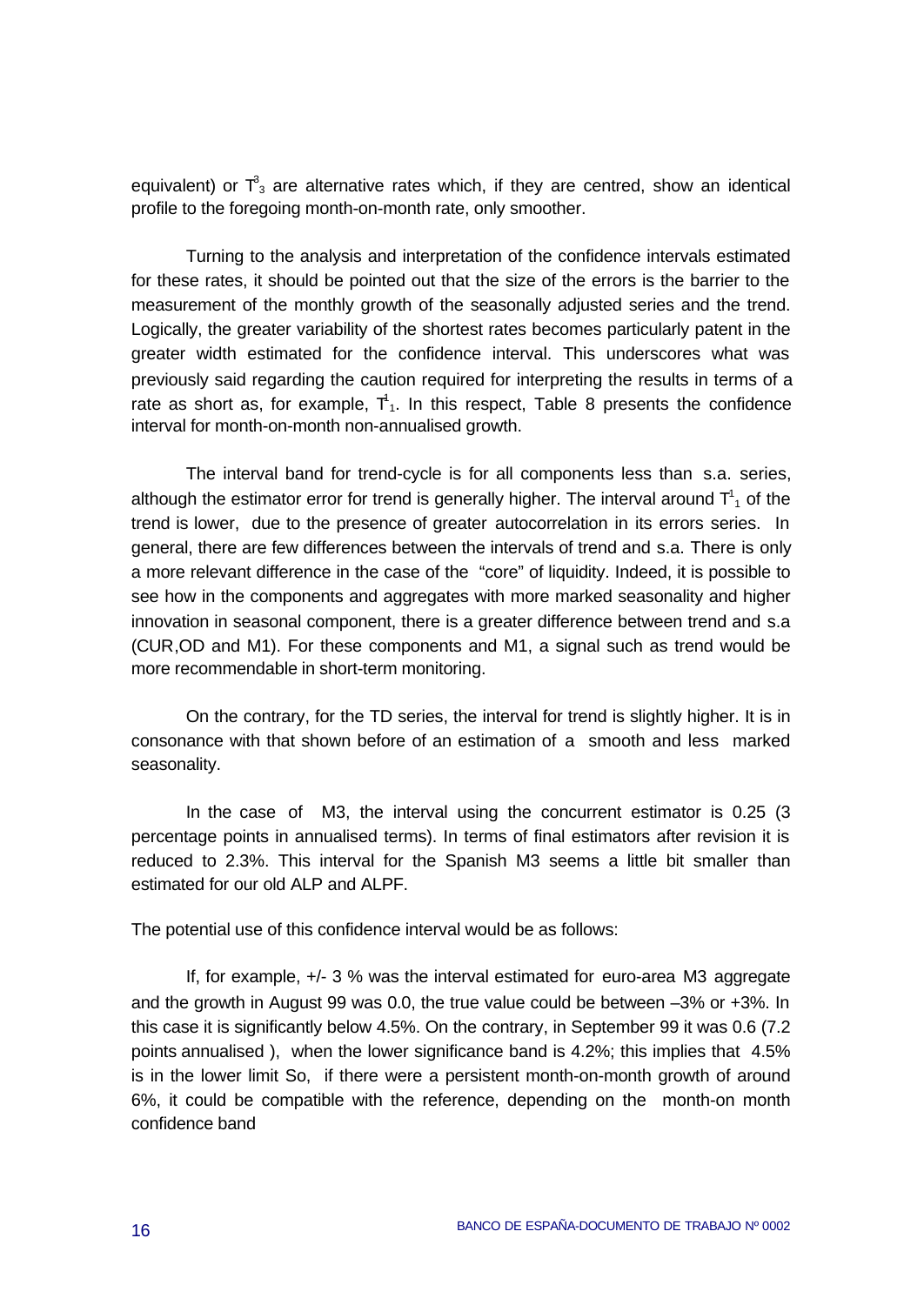Obviously, in terms of a smoother rate of growth such as a 3-month moving average -  $T^3$  -, the confidence interval is lower and, consequently, it is possible to monitor the reference more accurately (Table 9).

In conclusion, if the annual growth reference were in terms of a  $T_{12}^3$ , the short term month-on-month, monitoring could be more appropriate using the  $\textsf{T}_\textsf{1}^\textsf{3}$  or using an smoother rates of growth like  $T^3_{3}$ . Concretely, for the Spanish contribution to M3, the confidence band of the final estimator error, using the  $\mathsf{T}_1^3$  s.a. series, falls by around 1.2 points, practically reducing the uncertainty by 50%, in comparison with the  $T<sup>1</sup><sub>1</sub>$ .

#### **4.3. Evaluation of direct versus indirect adjustment**

One of the methodological aspects which most usually concerns users of seasonal adjustment techniques and analysts of this information is the choice of the aggregation strategy to be followed to obtain seasonal adjustment, mainly in the case of the main variables, such as the monetary and credit magnitudes, or of other economic indicators such as the consumer price index.

Evaluation of the better quality that a -direct or indirect- seasonal adjustment of an aggregate can offer will depend on the features of each particular case. Specific rules cannot be set since the best strategy depends on many factors: e.g. the intensity of potential switching processes involving components, the seasonal pattern that such components may follow, and, in this respect, the greater or lesser impact on this seasonal pattern of the switching processes. Naturally, there are other more subjective factors such as the use that is to be made of the seasonally adjusted information, the importance attached to the principle of additivity, etc.

One of the initial aspects to be analysed when the selection of the seasonal adjustment strategy is tackled is the degree of correlation between the components of an aggregate. A simple graphic inspection of the original series of these components can already give an idea of this potential correlation. In the case of Spain, as in that of other countries, an intense switching process is observed; this involves negative correlation between term deposits and repos, firstly, and mutual funds, subsequently. (See once again chart A2.1 and A2.2 in the annex II).

Another means of evaluating the quality of direct versus indirect seasonal adjustment is to compare the differences between the seasonal pattern obtained from the factors estimated by the direct method with that obtained by the indirect procedure. Specifically, the better quality of the adjustment can be assessed by having regard to the criterion of minimum variance of the stochastic factor. However, an analysis has been conducted here in respect of the lesser variability of the final factors.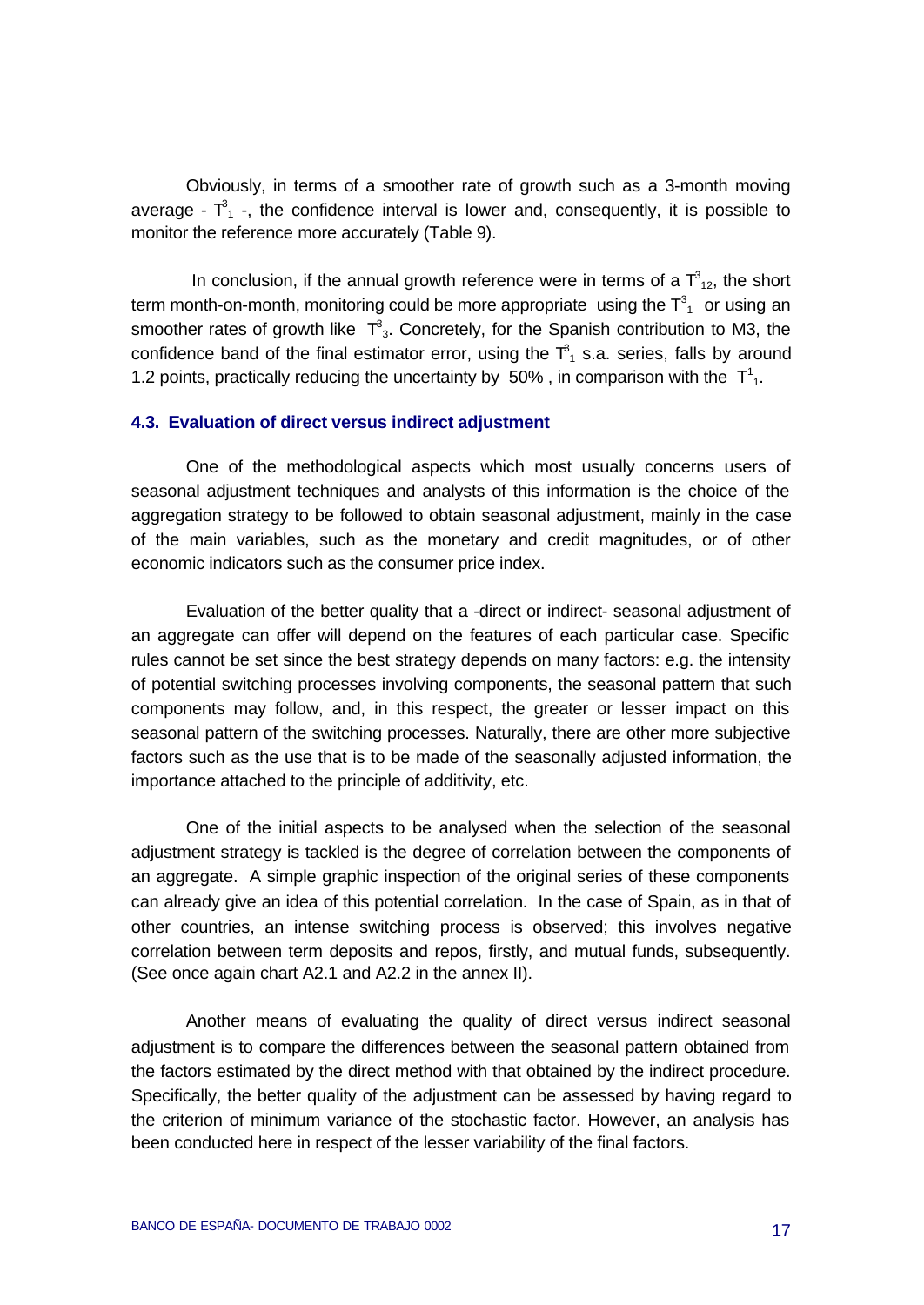Chart 2 depicts the seasonal profile estimated for the aggregates M1 to M3 under both approaches. In the case of M2, it is first seen how this seasonal profile has held very stable in recent years (average of 93-98) in relation to that estimated for the year 98. The stability is highlighted both in the direct and indirect approach. Both profiles are virtually identical, which underscores the fact that there are no superimposed seasonal effects between components and aggregates, a relatively marked profile being sustained in each of the components. This similarity in seasonal profiles is evidently determined by the seasonality of deposits, in response to a more marked seasonal pattern and to the very weight of deposits in the composition of the narrower aggregates.

The seasonal profile of M3 does not show any great differences either between the indirect and direct approach on average between the years 93-98. In terms of variability, the indirect approach is only marginally somewhat more volatile. This greater variability is more patent in a comparison of the profiles estimated for the year 1998. In this respect, despite the fact that the component of M3-M2 is that which presents a more variable seasonal pattern, its incidence in the seasonality of the aggregate obtained by the indirect method is not relevant. On one hand, in the total of the aggregate this sub-component does not reach 23%, of which amount bank securities and MMFs (10% of M3, approximately) show no clear evidence of the presence of seasonality. Indeed, an additional exercise consisting of the consideration of these two components has no incidence either on the estimation of the implicit factors obtained by the indirect adjustment or on the estimation of the related short rates of the seasonally adjusted series. In this context, the indirect approach by subcomponent (M1, M2-M1 and M3-M2) in the Spanish case gives virtually identical results to the indirect adjustment process at the maximum level of dissagregation, as is are observed in Chart 3.

A complementary exercise to compare the degree of discrepancy between both methods is to analyse what we have called the liaison term, which is shown in Chart 4. This is the difference between the aggregate seasonal adjustment and the seasonal adjustment obtained by aggregation of the seasonally adjusted components. Two points may be made here. First, the scale of the discrepancy in absolute terms or as a log (percentage of discrepancy in relation to the level of the series). And second, potential residual seasonality, i.e. the seasonality not reflected by the indirect method, and which would implicitly be internalised in the direct adjustment. Evidence of a liaison term with a defined seasonal profile and one of some scale would show that the seasonality of the aggregate would be better reflected having regard to a direct seasonal adjustment criterion.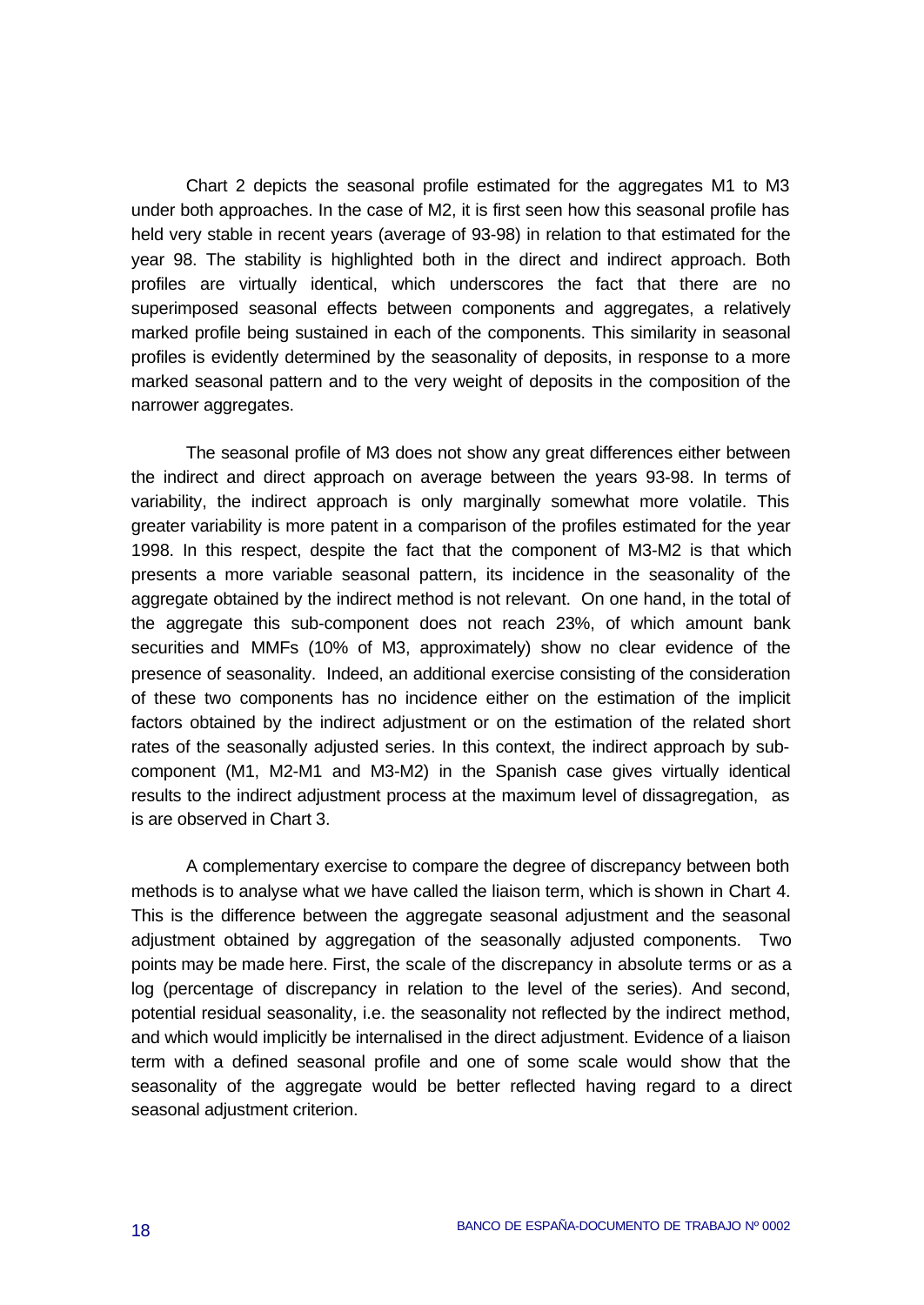In our specific case, the scale of the liaison term can be seen to relatively small, oscillating between 0.8% and -0.9% of the level of the series. Moreover, although a slight seasonal pattern is perceptible in the behaviour of the liaison term around the period 93 to 95, this becomes blurred at the end of the sample while the scale of the term increases.

Thus, having regard both to the analysis of the variability of the seasonal profiles estimated for both strategies and to the evidence that may be derived from the liaison term, on the information analysed there is no robust statistical evidence supporting either seasonal adjustment strategy in the case of the Spanish component. Indeed, in terms of the variability of short growth rates, the estimated profiles are very similar, although in the final years of the sample (1997 to 1999) the volatility of the rates estimated for the direct adjustment is slightly less (see Chart 5).

#### **5. CONCLUSIONS**

- 1. In the regular seasonal adjustment exercises for its main economic indicators, the Banco de España has traditionally used the ARIMA model-based signal extraction method and, specifically, the TRAMO/SEATS procedure.
- 2. The reason for using this methodology and procedure lies mainly in the fact that this method offers information on the properties of the estimators used and of the estimation errors. Specifically, the methodology makes it possible to perform inference analysis and a diagnosis of the non-observable components. In this respect, the TRAMO/SEATS application provides a robust statistical information infrastructure to conduct an exercise involving the decomposition of the time series into its non-observable components.
- 3. The monetary and credit aggregates were subject to regular seasonal adjustment at the Banco de España. This seasonal adjustment exercise was conducted annually and its results (projection and revision of factors) and other methodological factors were published in the Banco de España Boletín Económico.
- 4. The change in the monetary policy implementation strategy over the course of the nineties entailed a sizeable loss in the significance of the very short-term monitoring of the monetary aggregates, and the consequent relativisation of the role of the seasonally adjusted series of the monetary aggregates. In any event, the official seasonal adjustment of the monetary aggregates has been performed uninterruptedly through to 1999, insofar as the seasonally adjusted series continued to provide for short-term monitoring not so much on a month-to-month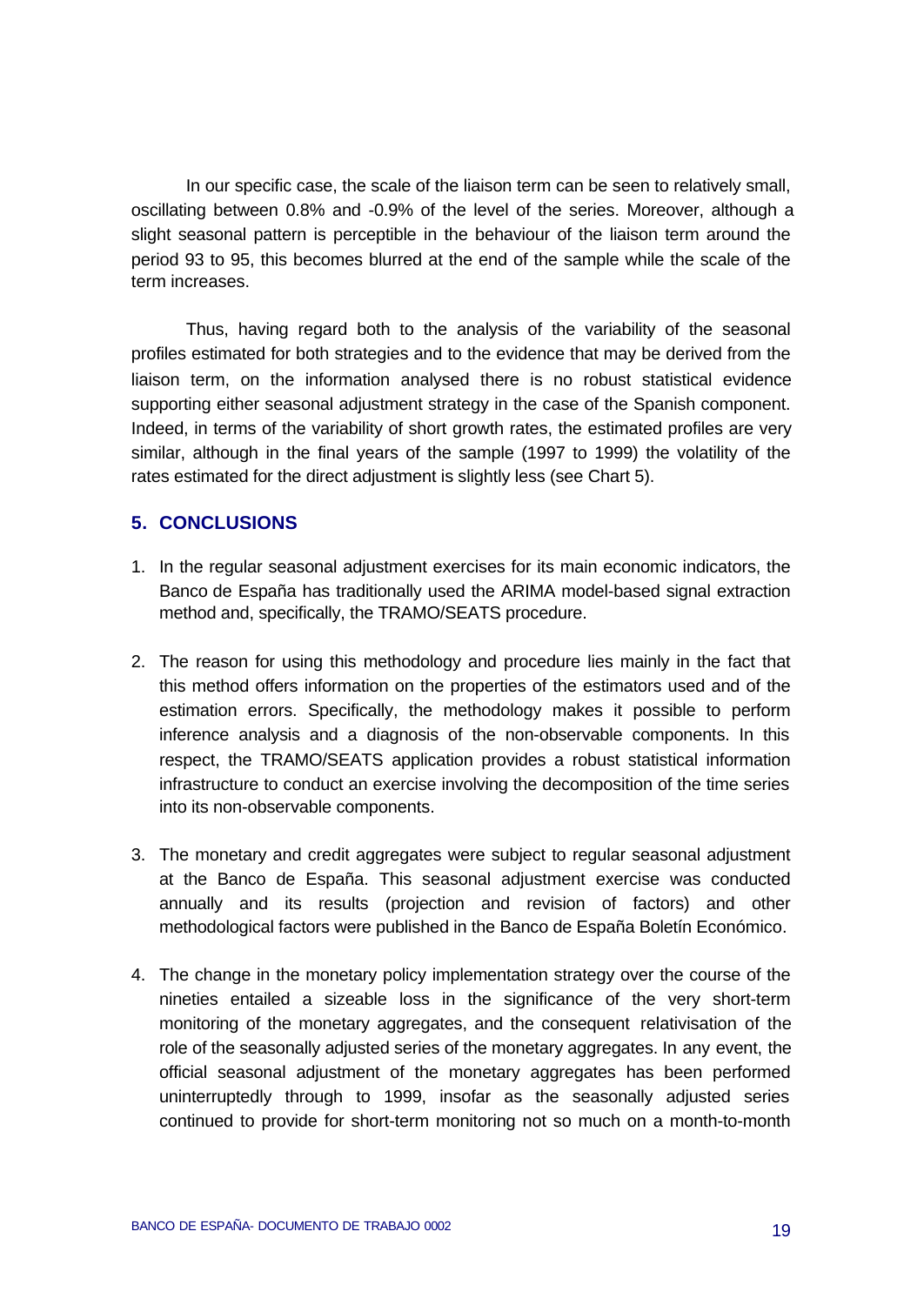basis but over a broader time frame (for instance, the average for one quarter in relation to the previous quarter).

- 5. In the analysis of the seasonality of the Spanish contribution of M3 to the euro-area aggregate, M3 is seen to follow a relatively stable seasonal pattern, dominated by the seasonality of bank deposits. The contribution to the M2 aggregate shows somewhat better statistical properties than the broader aggregate, by virtue of the characterisation of its short-term behaviour. The components between M2 and M3, comprising repos, MMFs and bank securities maturing at up to two years, do not show a marked seasonal pattern.
- 6. The results of the seasonal adjustment exercise for the Spanish component of M3 do not allow statistically robust conclusions to be drawn on whether a direct or indirect seasonal adjustment strategy would be best for Spain. Indeed, there are no observable differences between the seasonal profile estimated on the basis of the maximum level of disaggregation and that estimated indirectly on the basis of the major sub-components (M1, M2-M1 and M3-M2).

#### **References**

Bach,G.L. ,Cagan, P.D. , Friedman,M., Hildreth,C.G., Modigliani,F, and Okun,A. (1976) Improving the Monetary Aggregates: Report of the advisory Committee on Monetary Statistics, Washington D.C.: Board of Governors of the federal Reserve System

Bank of England (1992) "Report on the Seasonal Adjustment Working Party", Ocassional paper nº 2, October 1992

Bell W.R. and, Hillmer S.C (1984): "Issues involved with the Seasonal Adjustment of Economic Time Series" *,Journal of Bussines and Economic Statistics, vol 2 nº 4*

Box G.E.P., Hillmer S.C. and Tiao G.C. (1978): "Analysis and modelling of Seasonal Time Series" *, in Seasonal Analysis of Economic Time Series, ed A.Zellner*

Burman J.P. (1980): "Seasonal adjustment by signal extraction" *Journal of the Royal Statistical Society, A 143,221-337*

Hillmer S.C. and G.C. Tiao (1982): "An ARIMA-Model Based Approach to Seasonal Adjustment" *Journal of the American Statistical Assocation,77 63-70 .*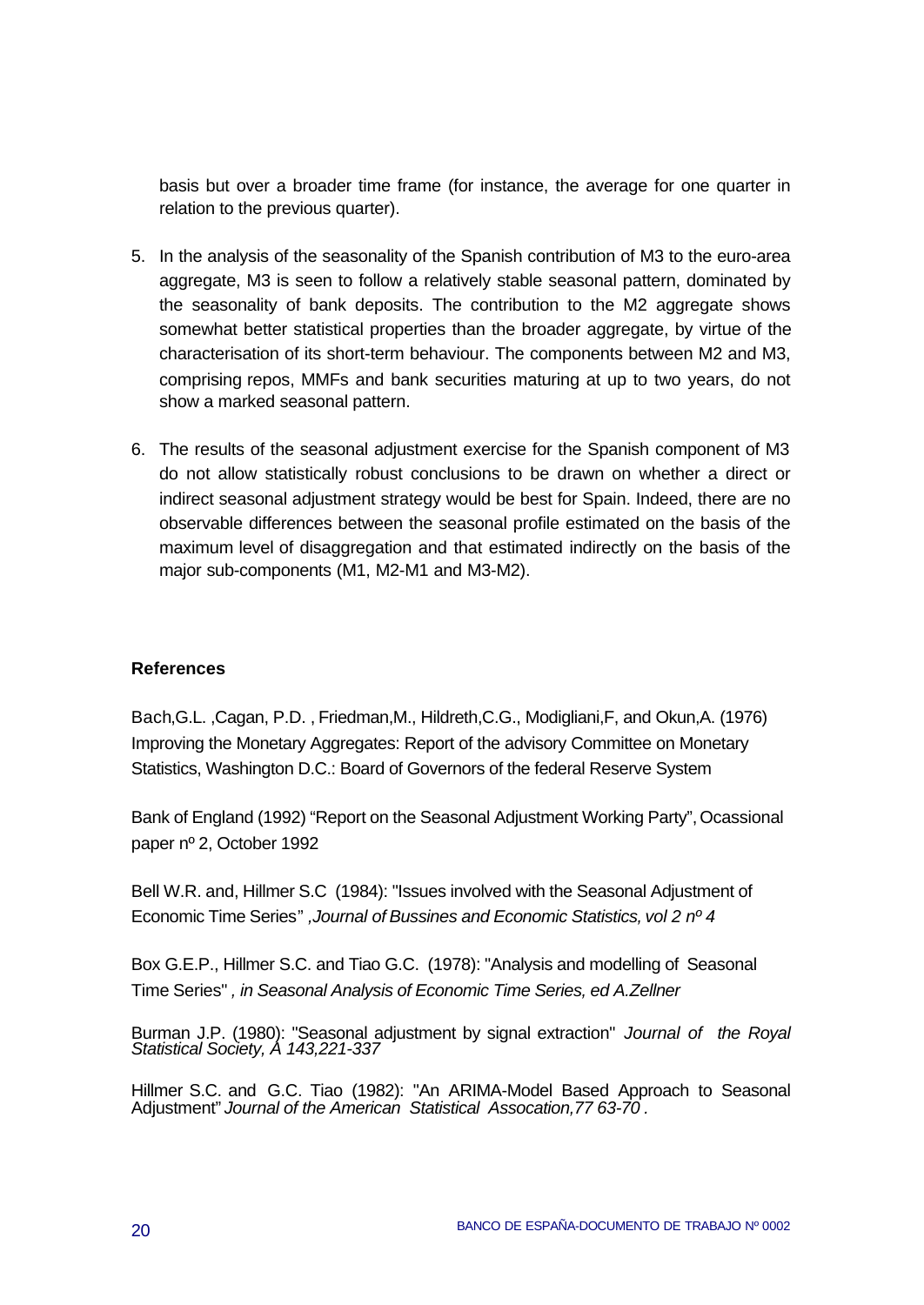Gómez, V. and Maravall, A. (1996), "Programs TRAMO and SEATS", in Banco de España, working paper 9628

Gómez, V. and Maravall, A. (1998), "Guide for using the programs TRAMO and SEATS", in Banco de España, working paper nº 9805

Gómez, V. and Maravall, A. (1998), "Automatic modeling methods for univariate series", in Banco de España, working paper nº 9808. Forthcoming, in *A Course in Time Series (eds. D.Peña, G.C. Tiao, and R.S. Tsay). N.Y. I.Wiley and sons*

Gomez, V. and Maravall, A. (1998), "Seasonal adjustment and signal extraction in economic time series" working paper nº 9809. Forthcoming, in *A Course in Time Series (eds. D.Peña, G.C. Tiao, and R.S. Tsay). N.Y. I.Wiley and sons*

Maravall, A. (1984): "On issues involved with the seasonal adjustment of time series", Banco de España ,working paper nº 8408. Also in *Journal of Business and Economic Statistics , 2, 1984*

Maravall, A. (1987): "The Use of ARIMA Models in Unobserved Components Estimation: an application to spanish monetary control", Banco de España , working paper nº 8701. Also in *Dynamic Econometric Modelling, Prceedings of the third International Symposium in Economic Theory and Econometrics, Austin (Cambridge):Cambridge University Press,1998*

Maravall, A. (1997): "Two discussions on new seasonal adjustment methods", Banco de España , working paper 9704. Also in *Journal of Business and Economic Statistics , 2, 1998*

Moore, G.H., Box,G.E.P., Kaitz,H.B., Stephenson,J.A. and Zellner,A. (1981), Seasonal Adjustment of the Monetary Aggregates: Report of the Committee of Experts on Seasonal Adjustment Techniques, Washington D.C.: Board of Governors of the Federal Reserve **System**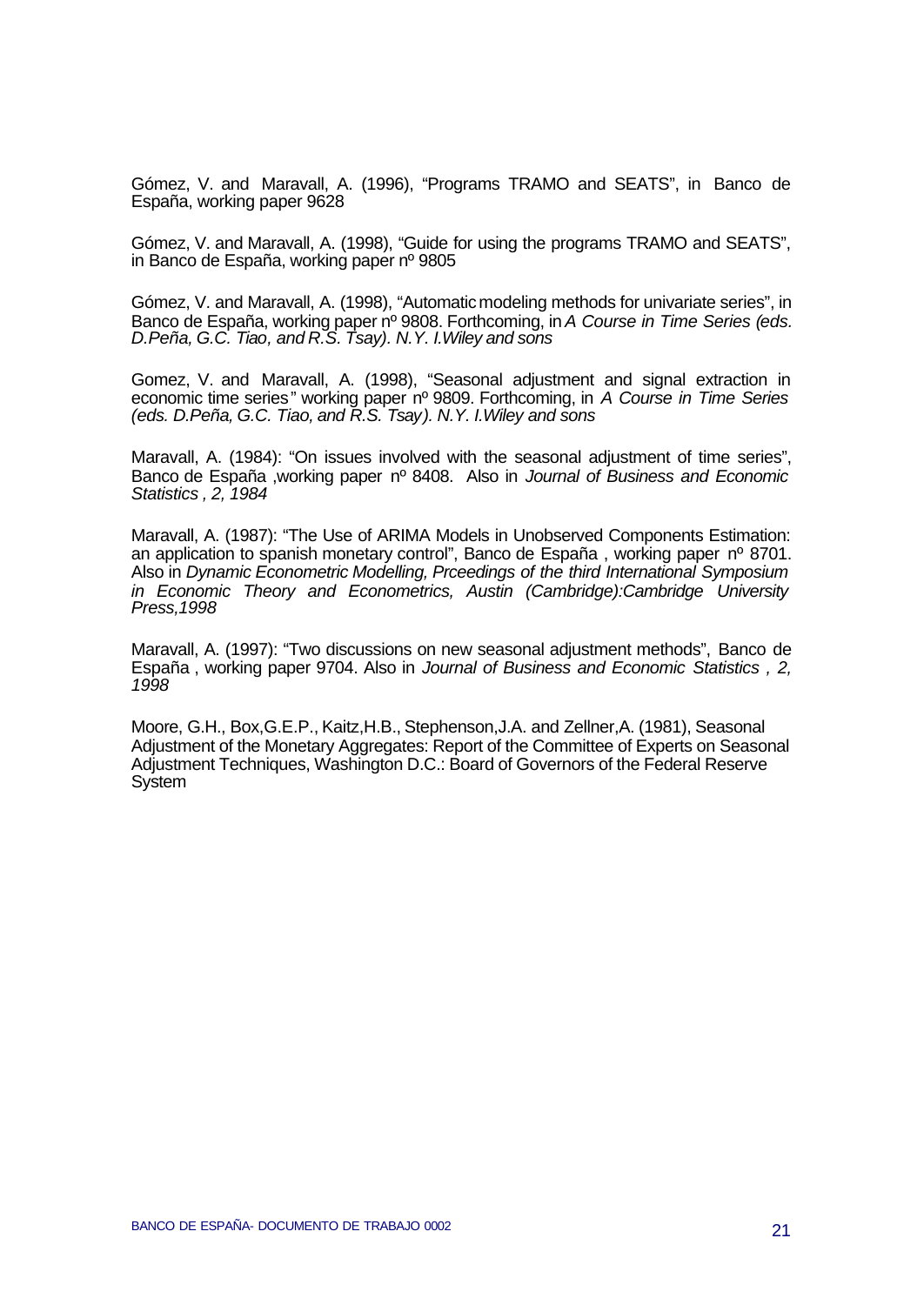# **TABLES AND CHARTS**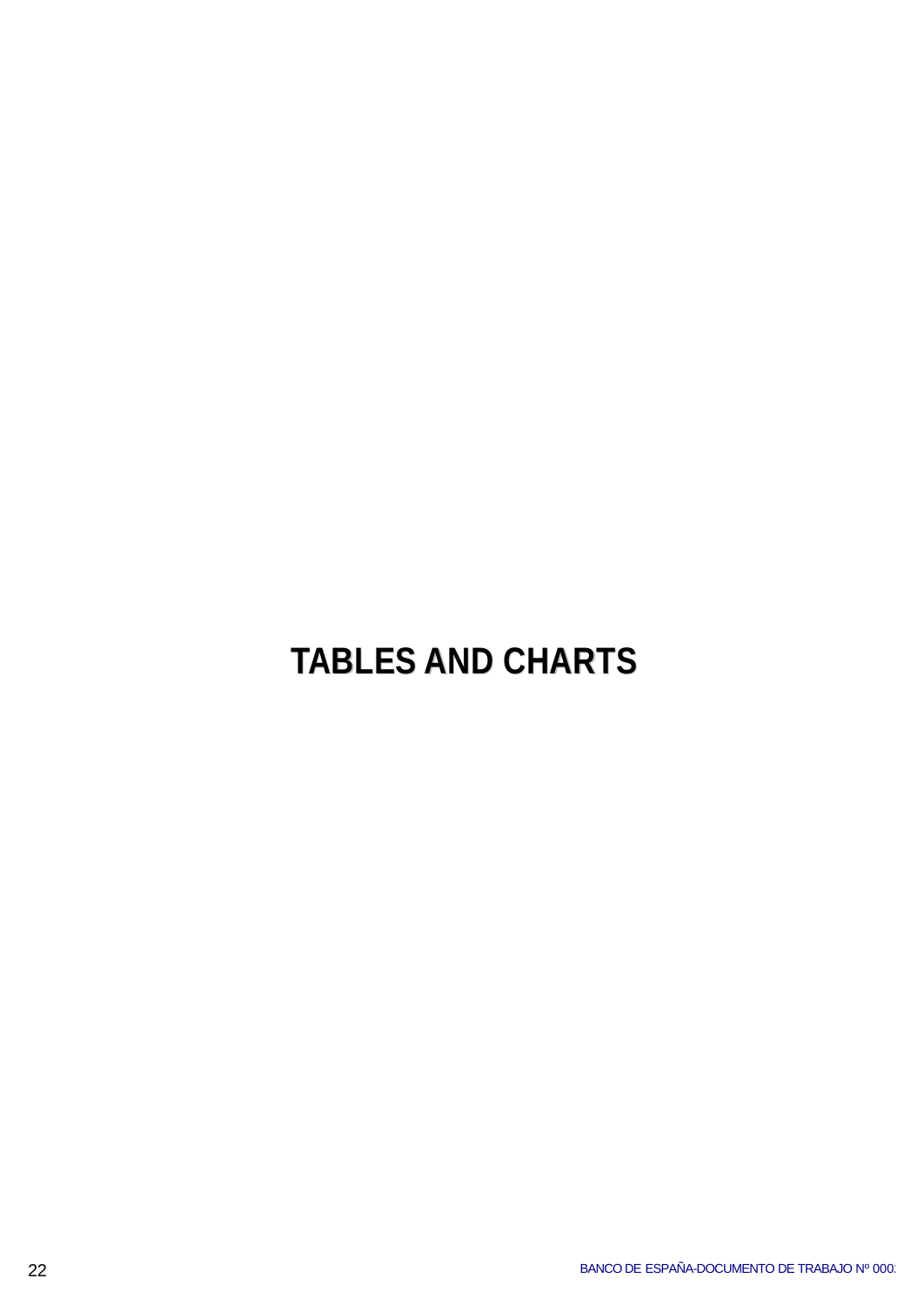#### **Table 1**

|                                       |                               |                          |                          |                          |                          |                                    | ARIMA models of components of Spanish contribution to M3 (end of month data) (*) |                          |                          |                          |                          |                                   |
|---------------------------------------|-------------------------------|--------------------------|--------------------------|--------------------------|--------------------------|------------------------------------|----------------------------------------------------------------------------------|--------------------------|--------------------------|--------------------------|--------------------------|-----------------------------------|
|                                       | $_{\mbox{\small CUR}}$<br>Log | OD<br>Log                | TD<br>Log                | RD<br>Log                | <b>REPO</b><br>Log       | $\texttt{MMF}$<br>Log              | <b>DEBSEC</b><br>Level                                                           | $M2 - M1$<br>Log         | $M3-M2$<br>Log           | M1<br>Log                | M <sub>2</sub><br>Log    | M3<br>Log                         |
| Sample<br>period                      | 80/1<br>99/6                  | 80/1<br>99/6             | 80/1<br>99/6             | 80/1<br>99/6             | 84/1<br>99/6             | 87/1<br>99/6                       | 87/1<br>99/6                                                                     | 80/1<br>99/6             | 80/1<br>99/6             | 80/1<br>99/6             | 80/1<br>99/6             | 80/1<br>99/6                      |
| Dif                                   | $\Delta \Delta_{12}$          | $\Delta \Delta_{12}$     | $\Delta \Delta_{12}$     | $\Delta\Delta_{12}$      | $\Delta^2$               | $\Delta^2$                         | Δ                                                                                | $\Delta\Delta_{12}$      | $\Delta$                 | $\Delta \Delta_{12}$     | $\Delta\Delta_{12}$      | $\Delta\Delta_{12}$               |
| T(1)                                  | $\overline{\phantom{a}}$      | $\equiv$                 | $\overline{a}$           | $\bar{ }$                | $-0.78$<br>$(-17)$       | $-0.63$<br>$\left(\,-\,5\,\right)$ | 0.53<br>(6.2)                                                                    | $-0.43$<br>$(-4.9)$      | $\equiv$                 | $\overline{\phantom{a}}$ | $\overline{\phantom{a}}$ | $-0.13$<br>$(\, -1 \; , \; 8 \;)$ |
| T(2)                                  | $\equiv$                      | $\overline{\phantom{a}}$ | $\equiv$                 | $\equiv$                 | $\overline{\phantom{a}}$ | $\overline{\phantom{a}}$           | 0.35<br>(4.1)                                                                    | $-0.60$<br>$(-8.9)$      |                          | $\overline{\phantom{a}}$ | $\overline{\phantom{a}}$ | $\equiv$                          |
| T(12)                                 | $-0.27$<br>$(-3.4)$           | $-0.49$<br>$(-8.4)$      | $-0.84$<br>$(-13)$       | $-0.50$<br>$(-7.9)$      | $\bar{\phantom{a}}$      | $\bar{\phantom{a}}$                | $\overline{\phantom{a}}$                                                         | $-0.60$<br>$(-8.9)$      | $\equiv$                 | $-0.49$<br>$(-7.5)$      | $-0.54$<br>$(-9)$        | $-0.6$<br>$(-8.9)$                |
| $\texttt{F}\,(\,\mathtt{l}\,)$        | 0.06<br>(0.9)                 |                          | $-0.78$<br>$(-17.8)$     | 0.05<br>(0.79)           |                          | $-0.39$<br>$(-3)$                  |                                                                                  | $-0.87$<br>$(-19)$       | $-0.18$<br>$(-3.3)$      | 0.24<br>$(-3.5)$         | $\overline{\phantom{a}}$ | $\qquad \qquad -$                 |
| F(2)                                  | $-0.23$<br>$(-3.5)$           |                          | $\overline{\phantom{a}}$ | $-0.31$<br>$(-4.6)$      |                          | 0.35<br>(4.2)                      | $\overline{\phantom{0}}$                                                         | $\overline{\phantom{a}}$ | $-0.1$<br>$(-1.8)$       | $\equiv$                 | $\overline{\phantom{a}}$ | $\qquad \qquad -$                 |
| F(3)                                  | $-0.29$<br>$(-4.7)$           | $\overline{\phantom{a}}$ | $\overline{\phantom{a}}$ | $\overline{\phantom{a}}$ | $\overline{\phantom{a}}$ | $\overline{\phantom{a}}$           | $\overline{\phantom{a}}$                                                         |                          | $-0.60$<br>$(-10.9)$     |                          | $\equiv$                 | $\overline{\phantom{a}}$          |
| F(12)                                 | $\equiv$                      | $\overline{\phantom{a}}$ | $\overline{\phantom{a}}$ | $\perp$                  | $-0.49$<br>$(-7)$        | $\qquad \qquad -$                  | $\frac{1}{2}$                                                                    | $\overline{\phantom{a}}$ | $\overline{\phantom{m}}$ | $\overline{\phantom{a}}$ | $\equiv$                 | $\overline{\phantom{a}}$          |
| $\sigma x100$                         | 0.76                          | 1.4                      | 0.55                     | 0.64                     | 3.1                      | 2.28                               | 125.6                                                                            | $0.43\,$                 | $2.5\,$                  | 1.2                      | 0.52                     | 0.64                              |
| $\mu$                                 | $-0.0002$<br>(0.3)            | 0.0001<br>$(-0.11)$      | 0.0009<br>(0.3)          | 0.0002<br>(0.5)          | 0.002<br>(0.79)          | $-0.002$<br>$(-1)$                 | $-2.5$<br>$(-0.22)$                                                              | 0.0003<br>$(-1.2)$       | 0.0001<br>(0.07)         | $\Omega$<br>(0.03)       | $\Omega$<br>(0.2)        | 0.0002<br>(0.4)                   |
| $L-B Q(24)$                           | 29.9                          | 34.1                     | 12                       | 25                       | 31.2                     | 24.4                               | 15.12                                                                            | 7.4                      | 29.5                     | 34.5                     | 34                       | 30                                |
| SE<br>$L-B Q(24)$                     | 30.6                          | 30.6                     | 31                       | 38                       | 39.7                     | 28.8                               | 19.3                                                                             | 14.55                    | 79.2                     | 14.2                     | 18                       | 16.55                             |
| Normality<br>Test $\chi$ <sup>2</sup> | 3.1                           | 0.85                     | $4\,.5$                  | $2\,\ldotp1$             | 1.9                      | 11.7                               | $2\,.\,1$                                                                        | 0.85                     | $3.5$                    | 2.9                      | 2.3                      | 0.87                              |

(\*)Between brackets: t-student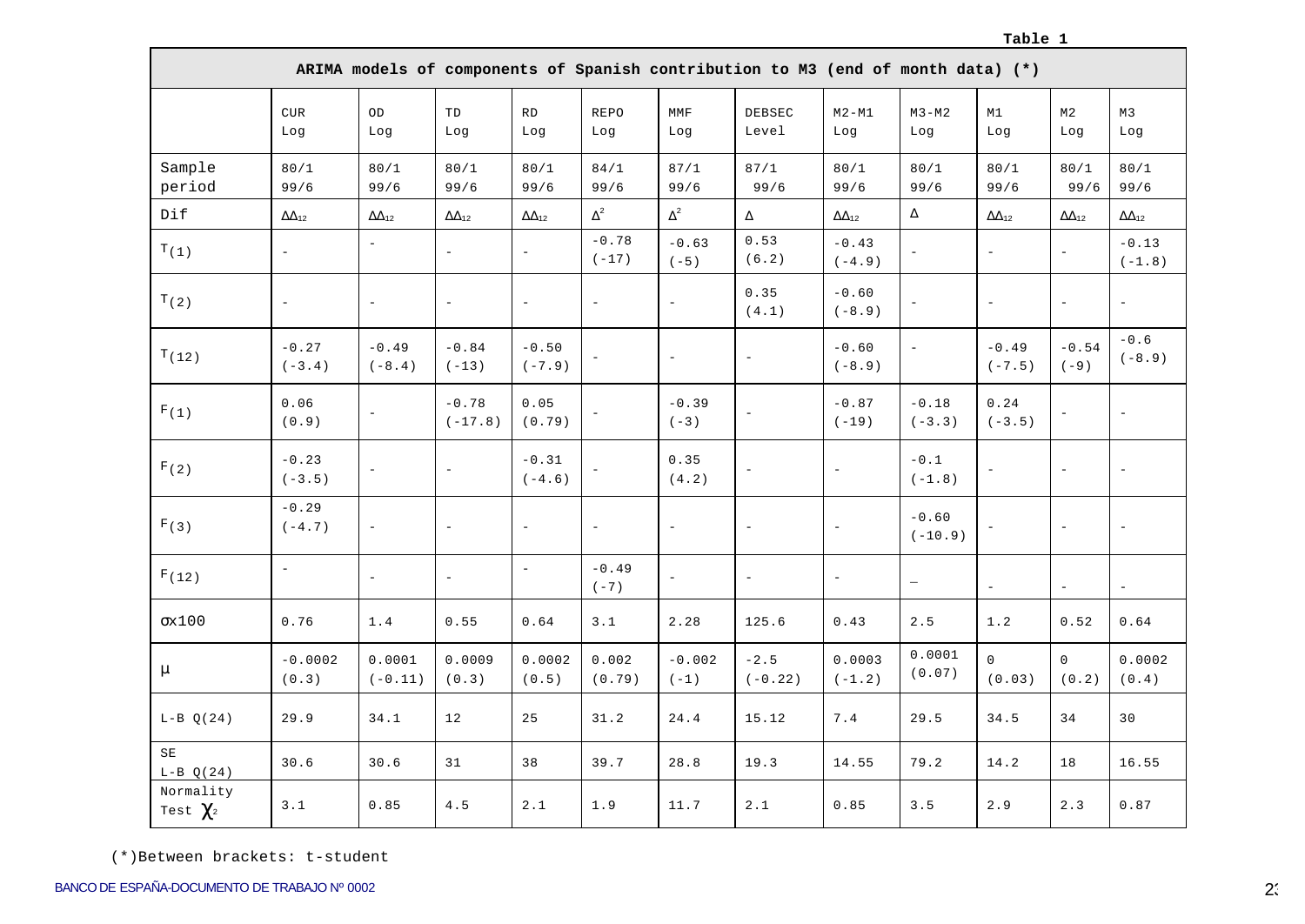#### **Table 1 (cont.)**

| AUTOMATIC OUTLIERS IDENTIFICATION WITH TRAMO |            |     |                 |              |      |            |               |         |           |     |                |                         |
|----------------------------------------------|------------|-----|-----------------|--------------|------|------------|---------------|---------|-----------|-----|----------------|-------------------------|
|                                              | <b>CUR</b> | OD. | TD.             | <b>RD</b>    | REPO | <b>MMF</b> | <b>DEBSEC</b> | $M2-M1$ | $M3-M2$   | M1  | M <sub>2</sub> | M <sub>3</sub>          |
| $Dec-80$                                     |            |     |                 |              |      |            |               |         | <b>TC</b> |     |                |                         |
|                                              |            |     |                 |              |      |            |               |         | TC        |     |                |                         |
| $Dec-81$                                     |            |     |                 |              |      |            |               |         |           |     |                |                         |
| $Oct-82$                                     | LS         |     |                 |              |      |            |               |         |           |     |                |                         |
| $Dec-82$                                     |            |     |                 |              |      |            |               |         | LS        |     |                |                         |
| $Mar-83$                                     | <b>TC</b>  |     |                 |              |      |            |               |         | LS        |     |                |                         |
| $May-83$                                     |            |     |                 |              |      |            |               |         | TC        |     |                |                         |
| $Oct-83$                                     |            |     |                 |              |      |            |               |         | AO        |     |                |                         |
| $Jan-84$                                     |            |     |                 |              |      |            |               |         | LS        |     |                |                         |
| $Jun-84$                                     | LS         |     |                 |              |      |            |               |         |           |     |                |                         |
| $Auq-84$                                     |            |     |                 |              |      |            |               |         | AO        |     |                |                         |
| $Sen-84$                                     |            |     |                 |              | LS   |            |               |         |           |     |                |                         |
| $Oct-84$                                     |            |     |                 |              |      |            |               |         | LS        |     |                |                         |
| $Mar-85$                                     |            |     |                 |              | AO   |            |               |         | AO        |     |                |                         |
| $Mav-85$                                     |            |     | TC              |              |      |            |               | TC      |           |     | TC.            |                         |
|                                              |            | AO  |                 |              |      |            |               |         |           |     |                |                         |
| $Au\alpha - 85$                              |            |     |                 |              |      |            |               |         | TC.       |     |                |                         |
| $Oct-85$                                     |            |     |                 |              |      |            |               |         | LS.       |     |                |                         |
| $Dec-85$                                     |            |     |                 |              |      |            |               |         |           |     | LS.            |                         |
| $Apr-86$                                     |            |     |                 |              |      |            |               | TC.     |           |     | LS.            |                         |
| $Mav-86$                                     |            |     | TC.             |              |      |            |               | TC.     |           |     |                |                         |
| $Jul - 86$                                   |            |     |                 |              | LS.  |            |               |         | LS.       |     |                |                         |
| $Au = 86$                                    |            |     |                 |              | LS.  |            |               |         | LS.       |     |                |                         |
| $Apr-87$                                     |            |     |                 |              |      | AO.        |               |         |           |     |                |                         |
| $Mav-87$                                     |            | TC. |                 |              |      |            |               |         |           |     |                |                         |
| $Jun-87$                                     |            |     |                 |              | TC.  |            |               |         | LS.       |     |                |                         |
| $Nov-87$                                     |            |     |                 |              |      | AO         |               |         |           |     |                |                         |
| Mar-88                                       |            |     |                 |              |      |            |               |         |           |     |                |                         |
|                                              |            |     |                 |              |      |            |               |         |           |     |                |                         |
| $Jul - 88$                                   |            | LS. |                 |              |      |            |               |         |           | LS. | LS.            |                         |
| $Mar-89$                                     |            |     | TC.             |              |      |            |               |         |           |     | AO.            |                         |
| $Jul - 89$                                   |            | AO  | TC.             |              |      |            |               | TC.     |           |     | AO.            | TC.                     |
| $Mar-90$                                     |            |     |                 |              |      |            |               | AO.     |           |     |                |                         |
| $Abr-90$                                     |            |     |                 | LS.          |      |            |               |         |           |     |                |                         |
| $Dec-91$                                     | TC.        |     |                 |              |      |            |               |         | AO.       |     |                |                         |
| Jan-92                                       |            |     | TC.             |              |      |            | LS.           | LS.     |           |     |                |                         |
| $Mar-92$                                     |            |     |                 |              |      |            | LS.           |         |           |     |                |                         |
| $Jun-92$                                     |            |     |                 |              |      |            | AO.           |         |           |     |                |                         |
| $Oct-92$                                     |            | LS. |                 |              |      |            |               |         |           | LS. |                |                         |
| $Feb-93$                                     |            |     |                 |              |      | AO.        |               |         |           |     |                |                         |
| $Apr-93$                                     |            |     |                 |              |      |            | AO.           |         |           |     |                |                         |
| $Dec-93$                                     |            |     |                 |              |      |            |               |         |           |     |                |                         |
|                                              |            |     |                 |              |      |            | LS.           |         |           |     |                |                         |
| $J$ un-94                                    |            |     |                 |              |      |            | TC.           |         |           |     |                |                         |
| $Jul-94$                                     |            | AO. |                 |              |      |            |               |         |           |     |                |                         |
| $J$ un-96                                    |            |     |                 |              |      |            | TC.           |         |           |     |                |                         |
| $Sep-96$                                     |            |     |                 |              |      |            | LS.           |         |           |     |                |                         |
| $Nov-96$                                     |            |     |                 |              |      |            | AO.           |         |           |     |                |                         |
| $Dec-96$                                     |            |     |                 |              |      |            |               |         | LS.       |     |                |                         |
| $Feb-97$                                     |            | LS. |                 |              |      |            |               |         |           |     |                |                         |
| $Mav-97$                                     |            |     |                 |              |      |            | LS.           |         |           |     |                |                         |
| Jun-97                                       |            | TC. |                 |              |      |            |               |         |           | AO. | AO.            |                         |
| $Sen-97$                                     |            |     |                 |              |      |            |               |         | AO.       |     |                |                         |
| $Feb-98$                                     |            | AO. |                 |              |      |            |               |         |           | AO. | AO.            |                         |
| $Mar-98$                                     | AO.        |     |                 |              |      | LS.        |               |         |           |     |                | LS.                     |
|                                              |            |     |                 |              |      |            |               |         |           |     |                |                         |
| $Mav-98$                                     |            | AO. |                 |              |      |            |               |         |           |     | AO.            |                         |
| $J$ un-98                                    |            |     |                 |              |      |            | AO.           |         | TC.       |     |                |                         |
| $Nov-98$                                     |            | LS. |                 |              |      |            |               |         | LS.       |     | LS.            |                         |
| $Nov-98$                                     |            |     | LS.             |              |      |            |               |         |           |     |                |                         |
| $Dec-98$                                     |            |     |                 |              |      |            | AO.           |         |           |     |                |                         |
| Jan-99                                       |            | TC. |                 |              | AO.  |            |               |         |           | AO. | AO.            |                         |
| $Feb-99$                                     |            |     | AO.             |              |      |            |               |         | TC.       |     |                | TC.                     |
| $Mar-99$                                     |            |     |                 |              |      | LS.        | LS.           |         | TC.       |     |                |                         |
| $Apr-99$                                     |            |     |                 |              |      |            | LS.           |         |           |     |                |                         |
| $Jun-99$                                     |            |     |                 |              |      |            | AO.           |         |           |     |                |                         |
| Total                                        |            |     |                 |              |      |            |               |         |           |     |                |                         |
|                                              | 5          | 12  | $7\phantom{.0}$ | $\mathbf{1}$ | 6    | 5          | 15            | 6       | 16        | 5   | 11             | $\overline{\mathbf{3}}$ |
|                                              |            |     |                 |              |      |            |               |         |           |     |                |                         |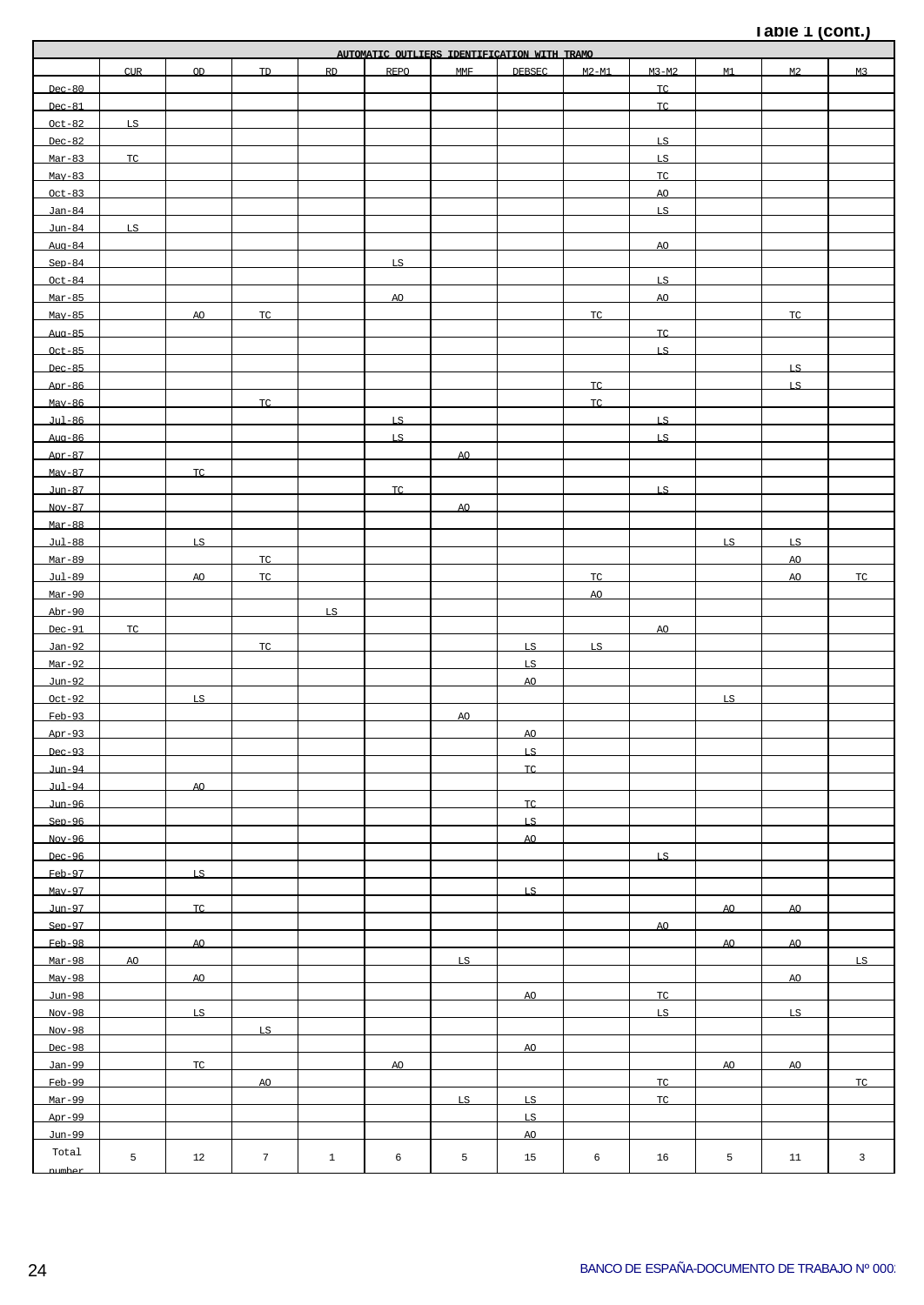| VARIANCE OF THE INNOVATIONS IN THE MODELS OF COMPONENTS<br>(Percentage over $s^2a$ ) (*) |              |                 |                          |                          |                                      |                                          |  |  |  |  |
|------------------------------------------------------------------------------------------|--------------|-----------------|--------------------------|--------------------------|--------------------------------------|------------------------------------------|--|--|--|--|
|                                                                                          | Total Series | Trend-<br>cycle | Seasonal                 | Irregula<br>$\mathtt{r}$ | Seasonall<br>Y<br>Adjusted<br>Series | $\overline{\phantom{a}}^2$<br>$\sigma$ a |  |  |  |  |
| <b>CUR</b>                                                                               | $\mathbf{1}$ | 0.06            | 0.19                     | 0.05                     | 0.38                                 | $0.54 \times 10^{-4}$                    |  |  |  |  |
| OD                                                                                       | $\mathbf{1}$ | 0.14            | 0.09                     | 0.14                     | 0.57                                 | $0.18 \times 10^{-3}$                    |  |  |  |  |
| TD                                                                                       | $\mathbf{1}$ | 0.32            | 0.02                     | 0.06                     | 0.84                                 | $0.28 \times 10^{-4}$                    |  |  |  |  |
| <b>RD</b>                                                                                | $\mathbf{1}$ | 0.11            | 0.14                     | 0.08                     | 0.44                                 | $0.40 \times 10^{-4}$                    |  |  |  |  |
| <b>REPO</b>                                                                              | $\mathbf{1}$ | 0.07            | 0.27                     | 0.09                     | 0.39                                 | $0.80 \times 10^{-3}$                    |  |  |  |  |
| MMF                                                                                      | $\mathbf{1}$ | 0.33            | $\equiv$                 | 0.05                     | $\mathbf{1}$                         | $0.45 \times 10^{-3}$                    |  |  |  |  |
| <b>DEBSEC</b>                                                                            | $\mathbf{1}$ | 0.47            | $\overline{\phantom{a}}$ | 0.10                     | $\mathbf{1}$                         | 13.290<br>(level)                        |  |  |  |  |
| M1                                                                                       | $\mathbf{1}$ | 0.09            | 0.07                     | 0.16                     | 0.58                                 | $0.13 \times 10^{-3}$                    |  |  |  |  |
| M <sub>2</sub>                                                                           | $\mathbf{1}$ | 0.15            | 0.07                     | 0.15                     | 0.61                                 | $0.25 \times 10^{-4}$                    |  |  |  |  |
| M3                                                                                       | $\mathbf{1}$ | 0.13            | 0.05                     | 0.21                     | 0.68                                 | $0.30 \times 10^{-4}$                    |  |  |  |  |
| $M2 - M1$                                                                                | $\mathbf{1}$ | 0.19            | 0.05                     | 0.09                     | 0.65                                 | $0.18 \times 10^{-4}$                    |  |  |  |  |
| $M3-M2$                                                                                  | $\mathbf{1}$ | 0.11            | 0.06                     | 0.09                     | 0.53                                 | $0.58 \times 10^{-3}$                    |  |  |  |  |

(\*) The last column is the residual variance of the estimated model given for each component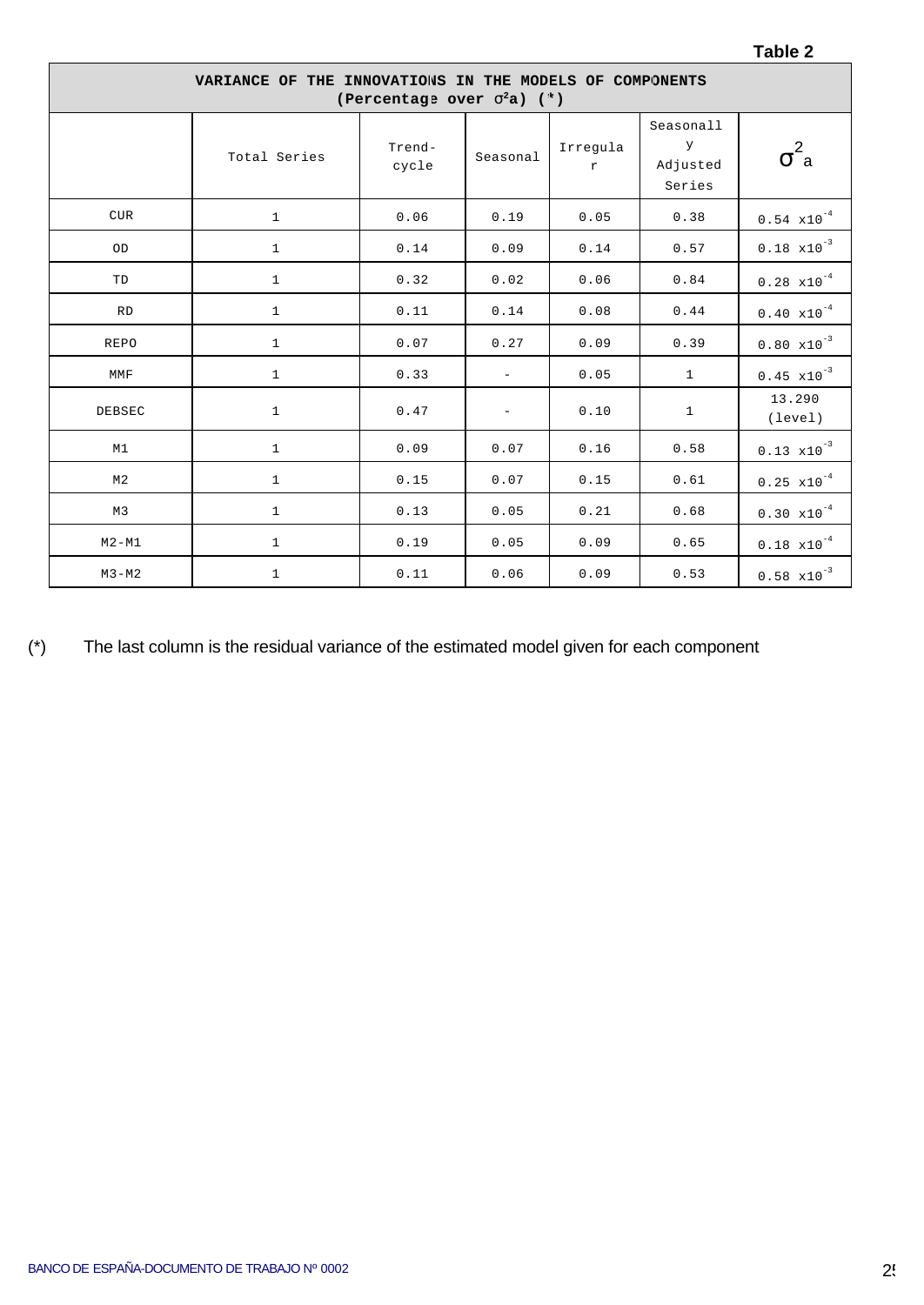|                                                      |                 |                          |                          |                          |                 |                                        | <b>Lanic</b> 2          |  |  |  |
|------------------------------------------------------|-----------------|--------------------------|--------------------------|--------------------------|-----------------|----------------------------------------|-------------------------|--|--|--|
| VARIANCE OF ESTIMATION ERRCRS<br>(Units $S^2a$ ) (*) |                 |                          |                          |                          |                 |                                        |                         |  |  |  |
|                                                      |                 | Revision error           | Final estimator<br>error |                          |                 | Total error of<br>concurrent estimator | $\sigma^2$ <sub>a</sub> |  |  |  |
|                                                      | Trend-<br>Cycle | Seasonally<br>Adjusted   | Trend-<br>Cycle          | Seasonally<br>Adjusted   | Trend-<br>Cycle | Seasonal<br>Adjusted                   |                         |  |  |  |
| <b>CUR</b>                                           | 0.33            | 0.29                     | 0.18                     | 0.20                     | 0.51            | 0.48                                   | $0.54 \times 10^{-4}$   |  |  |  |
| OD                                                   | 0.24            | 0.20                     | 0.19                     | 0.18                     | 0.42            | 0.37                                   | $0.18 \times 10^{-3}$   |  |  |  |
| TD                                                   | 0.24            | 0.21                     | 0.23                     | 0.20                     | 0.47            | 0.41                                   | $0.28 \times 10^{-4}$   |  |  |  |
| <b>RD</b>                                            | 0.30            | 0.26                     | 0.21                     | 0.21                     | 0.51            | 0.47                                   | $0.4 \times 10^{-4}$    |  |  |  |
| <b>REPO</b>                                          | 0.44            | 0.36                     | 0.28                     | 0.31                     | 0.72            | 0.67                                   | $0.79 \times 10^{-3}$   |  |  |  |
| MMF                                                  | 0.14            | $\equiv$                 | 0.25                     | $\overline{\phantom{a}}$ | 0.39            | $\overline{\phantom{a}}$               | $0.45 \times 10^{-3}$   |  |  |  |
| DEBSEC                                               | 0.07            | $\overline{\phantom{a}}$ | 0.02                     |                          | 0.09            |                                        | 13.290<br>(level)       |  |  |  |
| M1                                                   | 0.19            | 0.15                     | 0.14                     | 0.13                     | 0.33            | 0.28                                   | $0.13 \times 10^{-3}$   |  |  |  |
| M <sub>2</sub>                                       | 0.22            | 0.18                     | 0.19                     | 0.16                     | 0.41            | 0.34                                   | $0.25 \times 10^{-4}$   |  |  |  |
| M3                                                   | 0.18            | 0.13                     | 0.16                     | 0.12                     | 0.35            | 0.26                                   | $0.3 \times 10^{-4}$    |  |  |  |
| $M2 - M1$                                            | 0.33            | 0.27                     | 0.25                     | 0.23                     | 0.58            | 0.50                                   | $0.18 \times 10^{-4}$   |  |  |  |
| $M3-M2$                                              | 0.09            | 0.05                     | 0.05                     | 0.05                     | 0.14            | 0.1                                    | $0.58 \times 10^{-3}$   |  |  |  |

(\*) The last column is the residual variances of the estimated model given for each component.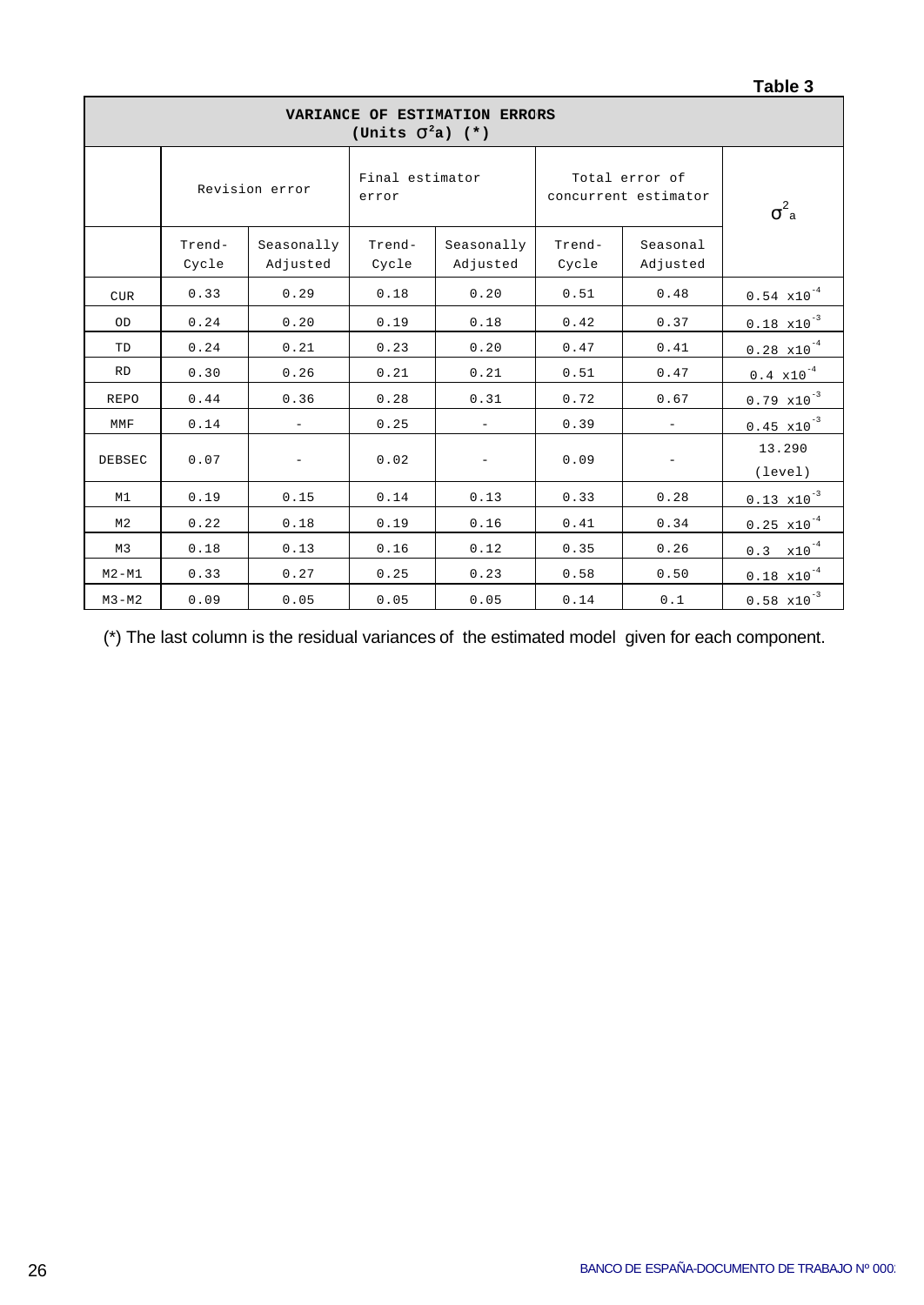**Table 4**

|                    | PHRCENTAGE REDUCTION IN THE STANDARI ERROR OF THE REVISION (COMPOSITION WITH THE CONCUHRENT ESTIMATOR) (*)<br>(Units of $S^2$ <sub>a</sub> )                    |                       |       |                       |                       |      |                       |      |                       |      |                       |      |                       |      |                       |                                                                      |                      |         |       |                       |
|--------------------|-----------------------------------------------------------------------------------------------------------------------------------------------------------------|-----------------------|-------|-----------------------|-----------------------|------|-----------------------|------|-----------------------|------|-----------------------|------|-----------------------|------|-----------------------|----------------------------------------------------------------------|----------------------|---------|-------|-----------------------|
|                    |                                                                                                                                                                 | <b>CUR</b>            | OD    |                       | TD                    |      | <b>RD</b>             |      | <b>REPO</b>           |      | M1                    |      | M <sub>2</sub>        |      | M3                    |                                                                      |                      | $M2-M1$ |       | $M3-M2$               |
|                    |                                                                                                                                                                 | $0.54 \times 10^{-4}$ |       | $0.18 \times 10^{-3}$ | $0.28 \times 10^{-4}$ |      | $0.40 \times 10^{-4}$ |      | $0.79 \times 10^{-3}$ |      | $0.13 \times 10^{-3}$ |      | $0.25 \times 10^{-4}$ |      | $0.30 \times 10^{-4}$ |                                                                      | $0.2 \times 10^{-4}$ |         |       | $0.58 \times 10^{-3}$ |
|                    | Trend                                                                                                                                                           |                       | Trend |                       | Trend                 |      | Trend                 |      | Trend                 |      | Trend                 |      | Trend                 |      | Trend                 |                                                                      | Trend                |         | Trend |                       |
|                    | Cycle                                                                                                                                                           | S.a                   | cycle | S.a                   | Cycle                 | S.a  | Cycle                 | S.a  | cycle                 | S.a  | cycle                 | S.a  | cycle                 | S.a  | Cycle                 | S.a                                                                  | Cycle                | S.a     | cycle | S.a                   |
| Concurren<br>Error | 0.50                                                                                                                                                            | 0.48                  | 0.43  | 0.37                  | 0.47                  | 0.41 | 0.51                  | 0.47 | 0.72                  | 0.67 | 0.33                  | 0.28 | 0.41                  | 0.34 | 0.35                  | 0.26                                                                 | 0.58                 | 0.50    | 0.14  | 0.1                   |
| 1 years            | 75.4                                                                                                                                                            | 67.2                  | 64.0  | 49.9                  | 23.4                  | 15.5 | 58.1                  | 50.4 | 95.3                  | 90.2 | 68.4                  | 48.4 | 60.4                  | 44.6 | 60.4                  | 36.2                                                                 | 48.4                 | 37.4    | 100   | 100                   |
| 2 years            | 93.4                                                                                                                                                            | 91.2                  | 82.4  | 75.4                  | 35.2                  | 28.5 | 78.7                  | 74.8 | 99.7                  | 99.7 | 84.3                  | 74.3 | 78.4                  | 69.9 | 75.0                  | 59.8                                                                 | 69.0                 | 62.4    | 100   | 100                   |
| 3 years            | 98.2                                                                                                                                                            | 97.7                  | 91.4  | 87.9                  | 45.3                  | 39.6 | 89.2                  | 87.2 | 100                   | 100  | 92.2                  | 87.3 | 88.2                  | 83.6 | 84.3                  | 74.7                                                                 | 81.4                 | 77.4    | 100   | 100                   |
| 4 years            | 99.5                                                                                                                                                            | 99.4                  | 95.8  | 94.1                  | 53.7                  | 48.9 | 94.5                  | 93.5 | 100                   | 100  | 96.1                  | 93.7 | 93.6                  | 91.1 | 90.1                  | 84.0                                                                 | 88.8                 | 86.4    | 100   | 100                   |
| 5 years            | 99.9                                                                                                                                                            | 99.8                  | 97.9  | 97.1                  | 60.9                  | 56.8 | 97.2                  | 96.7 | 100                   | 100  | 98.1                  | 96.9 | 96.5                  | 95.1 | 93.8                  | 89.9                                                                 | 93.3                 | 91.9    | 100   | 100                   |
|                    |                                                                                                                                                                 |                       |       |                       |                       |      |                       |      |                       |      |                       |      |                       |      |                       | Average percentage reduction in RMSE from concurrent adjustment (**) |                      |         |       |                       |
|                    | 18.6                                                                                                                                                            |                       | 20.4  |                       | 4.1                   |      |                       | 16.2 | 13.9                  |      | 22.0                  |      | 18.5                  |      |                       | 16.4                                                                 |                      | 8.3     |       | 39.3                  |
| $(* )$             | Revision error in the concurrent estimator and after one to five years the annual revision in percentage over the data revision<br>period comprising five years |                       |       |                       |                       |      |                       |      |                       |      |                       |      |                       |      |                       |                                                                      |                      |         |       |                       |
| $(* * )$           | Indicates the equivalent improvement in the variance of the total estimation error if seasonal adjustment is carried out each time<br>a new figure is received. |                       |       |                       |                       |      |                       |      |                       |      |                       |      |                       |      |                       |                                                                      |                      |         |       |                       |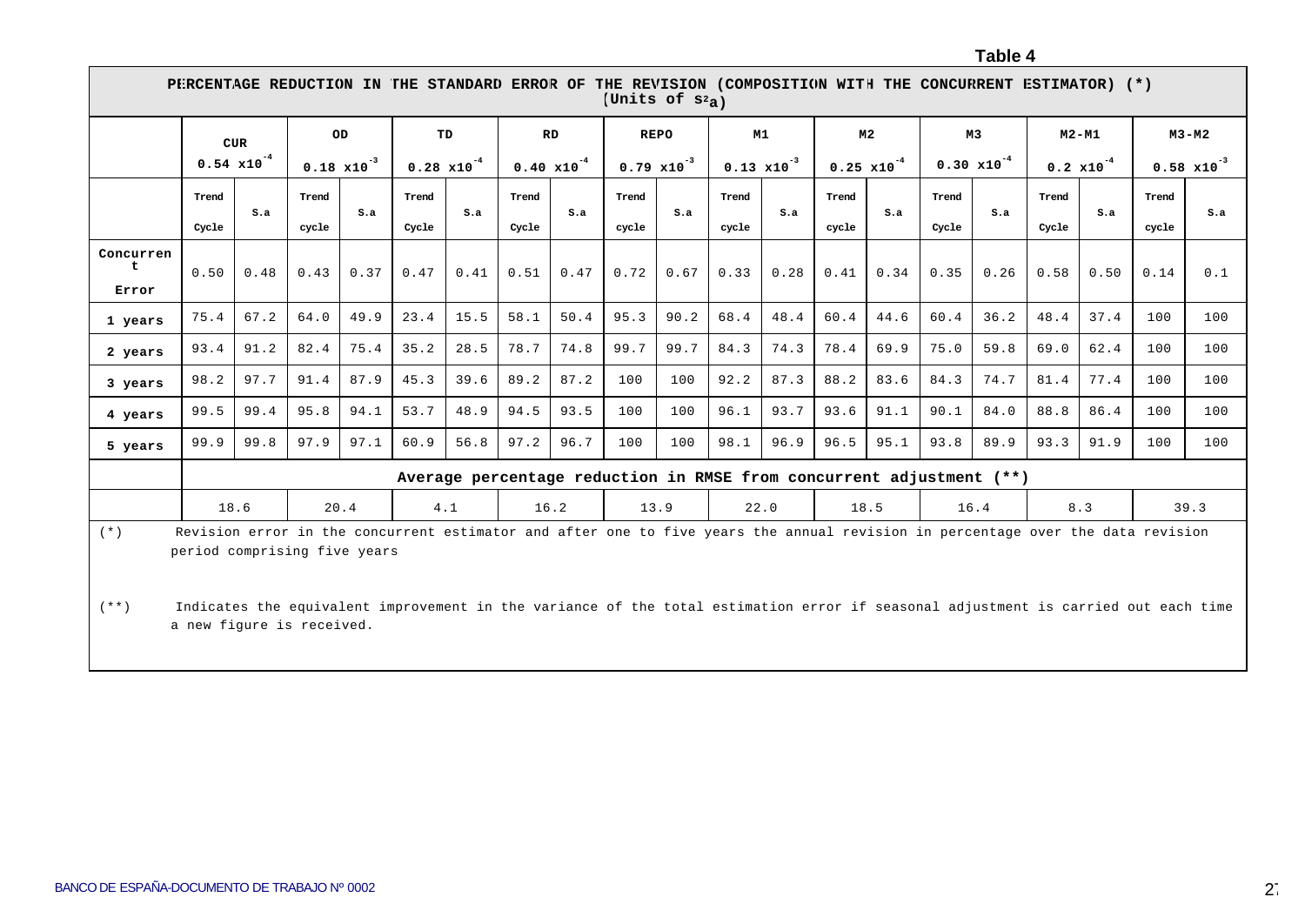| L<br>. . |  |
|----------|--|
|----------|--|

|                          | Changes in seasonality (on final seasonal factor)(*) |                           |                                |                   |                          |                          |                     |                     |                     |                |              |
|--------------------------|------------------------------------------------------|---------------------------|--------------------------------|-------------------|--------------------------|--------------------------|---------------------|---------------------|---------------------|----------------|--------------|
|                          | CUR                                                  | $_{\rm OD}$               | TD                             | <b>RD</b>         | REPO                     | MMF                      | M1                  | M2                  | M3                  | $M2 - M1$      | $M3-M2$      |
| 1980                     | 3.302                                                | 2.621                     | $0\,.\,4\,8\,7$                | 1.663             | $\overline{\phantom{0}}$ | $\overline{\phantom{0}}$ | 2.401               | 0.935               | 0.866               | 0.470          | 0.343        |
| 1981                     | 3.259                                                | 2.482                     | 0.494                          | 1.649             | $\equiv$                 | $\overline{\phantom{a}}$ | 2.402               | 0.951               | 0.888               | 0.480          | 0.402        |
| 1982                     | 3.178                                                | 2.336                     | 0.448                          | 1.639             | $\equiv$                 | $\overline{\phantom{0}}$ | 2.246               | 0.887               | 0.812               | 0.468          | 1.056        |
| 1983                     | 3.037                                                | 2.267                     | 0.426                          | 1.663             | $\equiv$                 | $\overline{\phantom{a}}$ | 2.150               | 0.871               | 0.783               | 0.453          | 1.944        |
| 1984                     | 2.799                                                | 2.536                     | 0.435                          | 1.577             | 4.897                    | $\overline{\phantom{0}}$ | 2.361               | 0.880               | 0.734               | 0.400          | 1.773        |
| 1985                     | 2.607                                                | 2.509                     | 0.389                          | 1.442             | 4.068                    | $\equiv$                 | 2.266               | 0.877               | 0.717               | 0.345          | 1.750        |
| 1986                     | 2.493                                                | 2.391                     | 0.375                          | 1.480             | 3.482                    | $\overline{\phantom{0}}$ | 2.171               | 0.869               | 0.652               | 0.364          | 1.471        |
| 1987                     | 2.621                                                | 2.546                     | 0.379                          | 1.451             | 2.284                    | 0.227                    | 2.284               | 0.937               | 0.732               | 0.402          | 0.494        |
| 1988                     | 2.720                                                | 2.389                     | 0.347                          | 1.600             | 1.422                    | 0.301                    | 2.187               | 0.957               | 0.699               | 0.467          | 0.758        |
| 1989                     | 2.631                                                | 2.486                     | 0.354                          | 1.710             | 1.277                    | 0.231                    | 2.381               | 1.044               | 0.730               | 0.464          | 0.931        |
| 1990                     | 2.144                                                | 2.419                     | 0.362                          | 1.651             | 0.937                    | 0.269                    | 2.230               | 1.065               | 0.718               | 0.474          | 0.515        |
| 1991                     | 1.648                                                | 2.251                     | 0.314                          | 1.579             | 1.532                    | 0.221                    | 1.970               | 0.998               | 0.712               | 0.420          | 0.726        |
| 1992                     | 1.605                                                | 2.245                     | 0.318                          | 1.510             | 1.197                    | 0.252                    | 1.872               | 0.950               | 0.712               | 0.368          | 0.648        |
| 1993                     | 1.589                                                | 2.204                     | 0.290                          | 1.630             | 1.801                    | 0.221                    | 1.725               | 0.853               | 0.684               | 0.377          | 0.531        |
| 1994                     | 1.555                                                | 2.113                     | 0.269                          | 1.589             | 2.048                    | 0.283                    | 1.738               | 0.870               | 0.729               | 0.394          | 0.878        |
| 1995                     | 1.464                                                | 2.195                     | 0.270                          | 1.537             | 2.423                    | 0.266                    | 1.783               | 0.814               | 0.766               | 0.413          | 0.604        |
| 1996                     | 1.229                                                | 2.260                     | 0.248                          | 1.401             | 2.402                    | 0.193                    | 1.690               | 0.822               | 0.779               | 0.483          | 0.883        |
| 1997                     | 1.198                                                | 2.254                     | 0.257                          | 1.305             | 1.631                    | 0.223                    | 1.640               | 0.825               | 0.741               | 0.588          | 0.870        |
| 1998                     | 1.290                                                | 2.431                     | 0.290                          | 1.284             | 2.450                    | 0.252                    | 1.838               | 0.850               | 0.810               | 0.684          | 0.983        |
| ß<br>( $\star$ $\star$ ) | $-0.13$<br>$(-16.3)$                                 | $\sim0$ . 0 2<br>$(-3.9)$ | $\sim 0$ . $0\,1$<br>$(-15.3)$ | $-0.01$<br>$(-3)$ | $-0.12$<br>$(-1.96)$     | $-0.02$<br>$(-0.7)$      | $-0.04$<br>$(-7.5)$ | $-0.04$<br>$(-1.4)$ | $-0.04$<br>$(-1.4)$ | 0.005<br>(1.5) | 1.1<br>(4.9) |

(\*) Change in Seasonality is observed from the change over time of the statistics  $V_j$ , defined as

$$
V_{j} = \left[\begin{array}{c} 12\\ \sum_{t=1}^{12} (F_{t} - 100)^{2} \\ 12 \end{array}\right]^{1/2}
$$

where  $F_t$  are the related seasonal factors in month t.

(\*\*) The coefficient ß, measures the degree of change of seasonality. It is the coefficient resulting from the adjustment of the  $\ V_{j}$  against time. In brackets is the t statistic.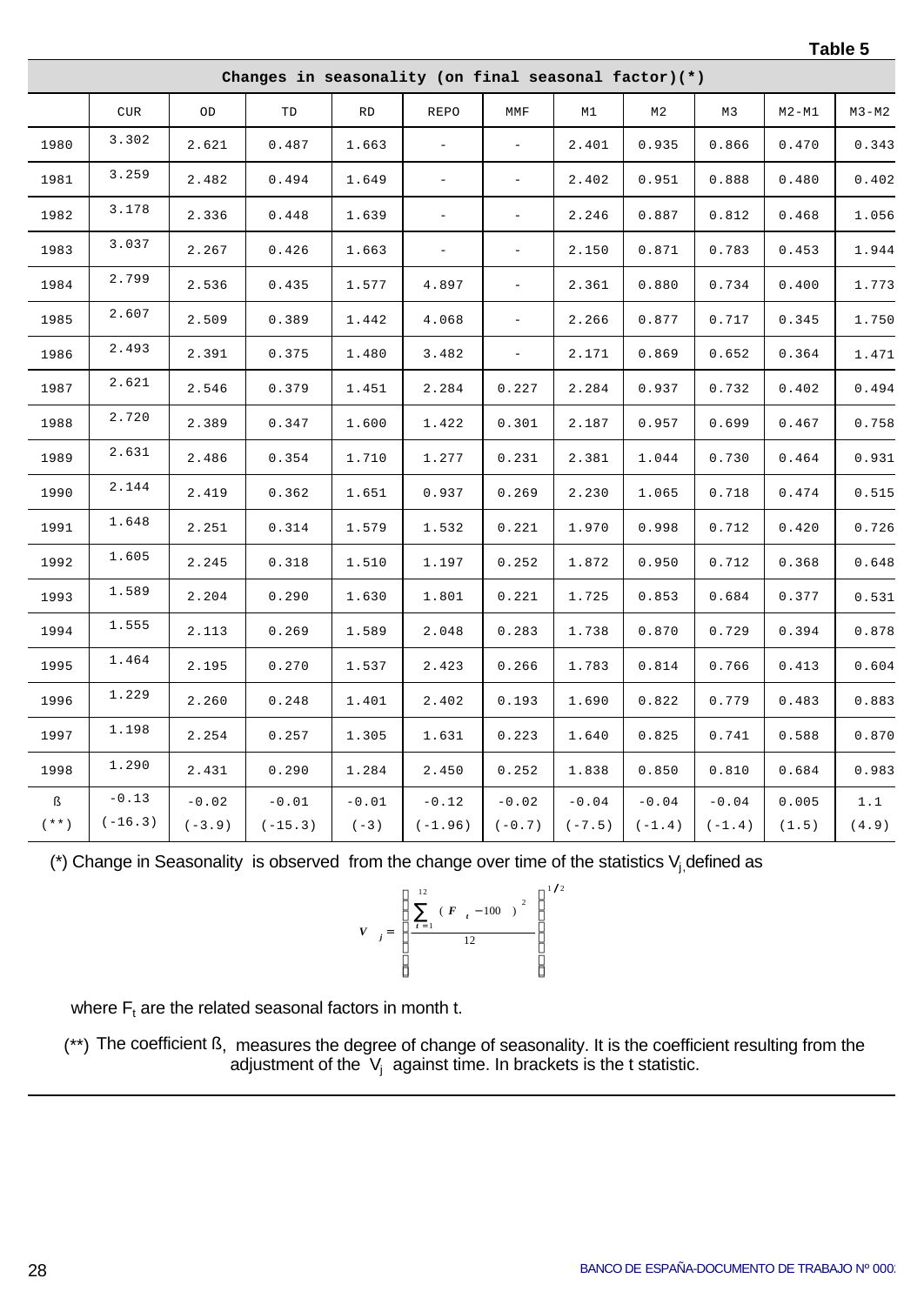| CONFIDENCE INTERVAL AROUND SEASONAL FACTORS OF 100 |                          |                          |                          |                          |  |  |  |  |  |
|----------------------------------------------------|--------------------------|--------------------------|--------------------------|--------------------------|--|--|--|--|--|
|                                                    |                          | 95%                      |                          | 70%                      |  |  |  |  |  |
|                                                    | Concurrent<br>estimation | Final estimation         | Concurrent<br>estimation | Final estimation         |  |  |  |  |  |
| <b>CUR</b>                                         | $99.00 - 101.00$         | $99.40 - 100.60$         | $99.50 - 100.50$         | $99.70 - 100.30$         |  |  |  |  |  |
| OD.                                                | $98.40 - 101.60$         | $98.90 - 101.10$         | $99.15 - 100.90$         | $99.42 - 100.60$         |  |  |  |  |  |
| TD                                                 | $99.33 - 100.70$         | $99.53 - 100.50$         | $99.65 - 100.40$         | $99.75 - 100.20$         |  |  |  |  |  |
| <b>RD</b>                                          | $99.15 - 100.90$         | $99.43 - 100.60$         | $99.55 - 100.50$         | $99.70 - 100.30$         |  |  |  |  |  |
| <b>REPO</b>                                        | $95.60 - 104.60$         | $97.00 - 103.10$         | $97.65 - 102.40$         | $98.40 - 101.60$         |  |  |  |  |  |
| <b>MMF</b>                                         | $\overline{\phantom{a}}$ | $\overline{\phantom{a}}$ | $\overline{\phantom{a}}$ | $\overline{\phantom{a}}$ |  |  |  |  |  |
| <b>DEBSEC</b>                                      | $\overline{\phantom{0}}$ | $\overline{\phantom{0}}$ | $\overline{\phantom{a}}$ | -                        |  |  |  |  |  |
| M1                                                 | $98.81 - 101.20$         | $99.18 - 100.80$         | $99.37 - 100.60$         | $99.56 - 100.40$         |  |  |  |  |  |
| M2                                                 | $99.44 - 100.60$         | $99.60 - 100.40$         | $99.70 - 100.30$         | $99.79 - 100.20$         |  |  |  |  |  |
| M3                                                 | $99.46 - 100.50$         | $99.63 - 100.40$         | $99.72 - 100.30$         | $99.80 - 100.20$         |  |  |  |  |  |
| $M2 - M1$                                          | $99.41 - 100.60$         | $99.61 - 100.4$          | $99.69 - 100.30$         | $99.79 - 100.20$         |  |  |  |  |  |
| M3-M2                                              | $98.55 - 101.50$         | $98.95 - 101.10$         | $99.23 - 100.80$         | $99.44 - 100.60$         |  |  |  |  |  |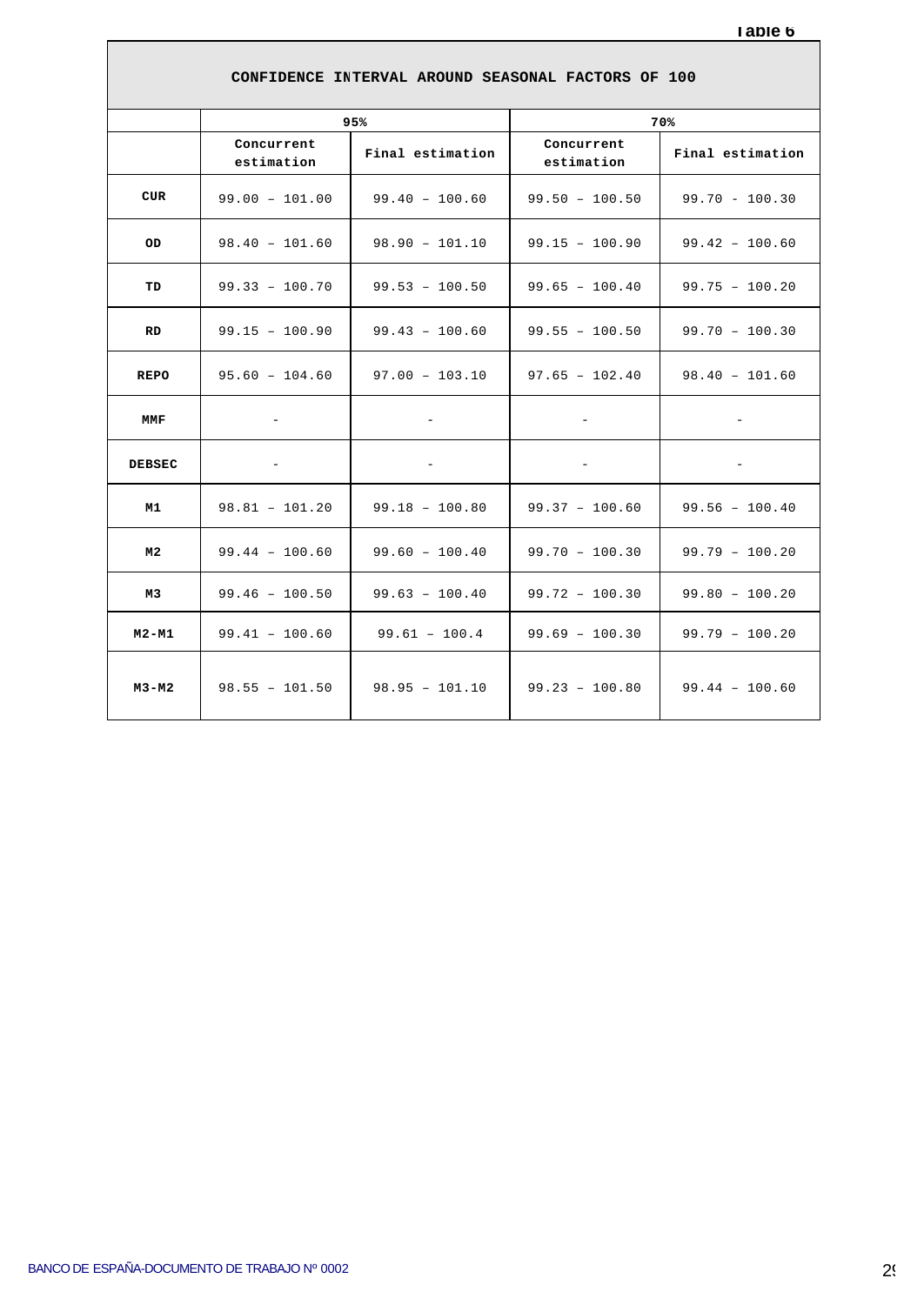| Several kinds of rates of growth                            |                                                                                                                                |
|-------------------------------------------------------------|--------------------------------------------------------------------------------------------------------------------------------|
| Basic growth:                                               | $\ln \frac{m!}{\frac{x_{t-1}}{x_{t-1}}}$ +100                                                                                  |
| Month-on-month change annualised:                           | $T_1^1 = \left[ \left( \frac{x_t}{x_{t-1}} \right)^{12} - 1 \right] \neq 100$                                                  |
| 3-month moving average annualised (centred)                 | $T_1^3 = \left\  \frac{x_{t-1} + x_t + x_{t+1}}{x_{t-2} + x_{t-1} + x_t} \right\ ^2 - 1 \approx 100$                           |
| Month-on -3-months earlier annualised (centred)             | $T_{3}^{1} = \left  \left  \frac{x_{t}}{x_{t-2}} \right ^{-\frac{12}{3}} - 1 \right  * 100$                                    |
| 3-month average on the 3 previous months' average (centred) | $T_3^3 = \left\  \left[ \frac{x_1 + x_1 + x_1 + x_1}{x_{t-3} + x_{t-2} + x_{t-1}} \right]^{\frac{12}{3}} - 1 \right\}^{*} 100$ |
| Annual change (centred)                                     | $T_{12}^{1} = \left  \frac{x_{t+6}}{x_{t+6}} \right  - 1 \approx 100$                                                          |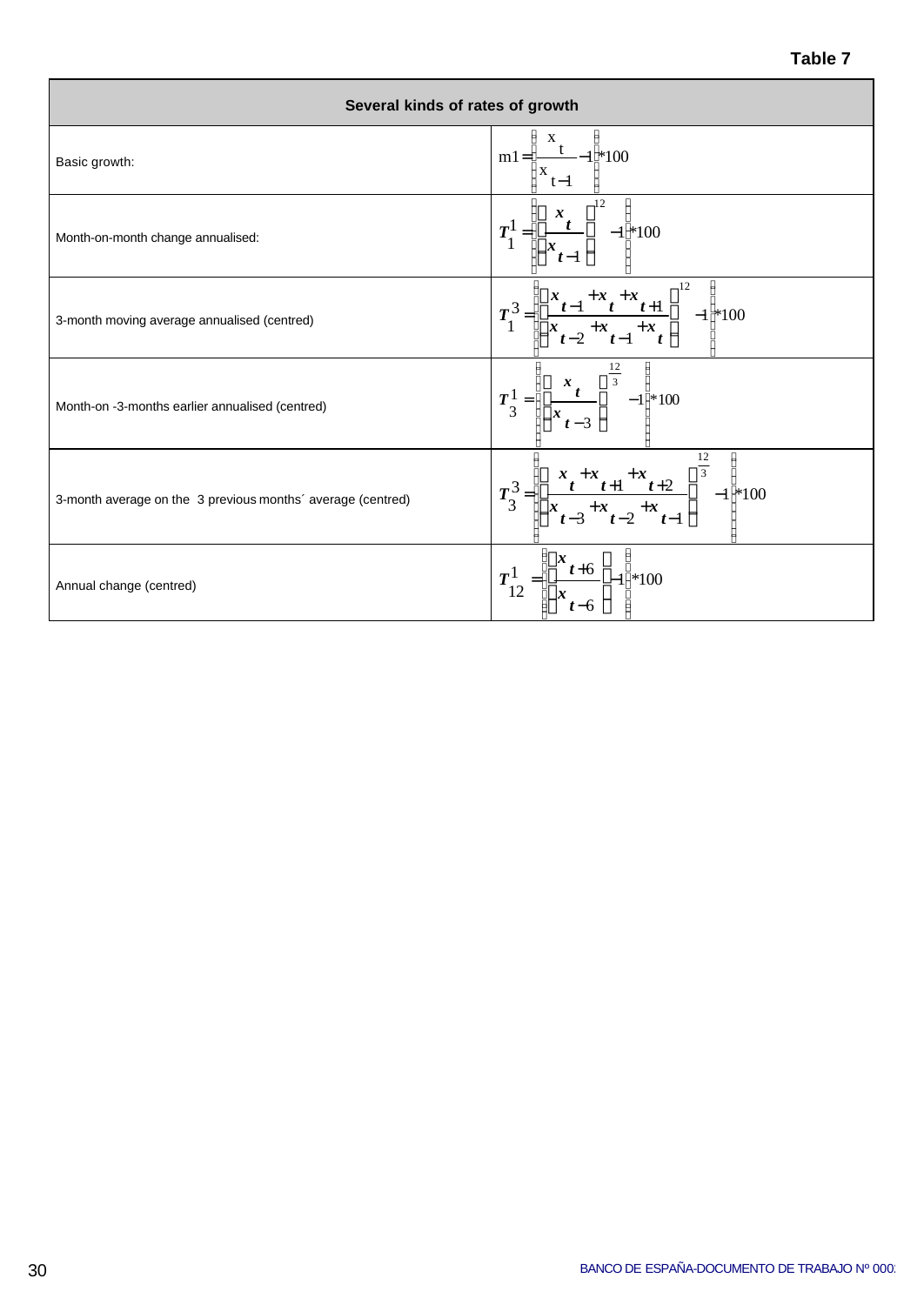#### **Table 8**

| CONFIDENCE INTERVAL FOR THE NON-ANNUALISED PERCENTAGE<br>GROWTH OF $T^1$ , (month-on-month growth)<br>(Linear approximation) |              |                          |                 |            |  |  |  |  |  |  |
|------------------------------------------------------------------------------------------------------------------------------|--------------|--------------------------|-----------------|------------|--|--|--|--|--|--|
|                                                                                                                              | TREND-       | SEASONALLY               | TREND-          | SEASONALLY |  |  |  |  |  |  |
|                                                                                                                              | <b>CYCLE</b> | ADJUSTED                 | <b>CYCLE</b>    | ADJUSTED   |  |  |  |  |  |  |
|                                                                                                                              |              | Concurrent estimator     | Final estimator |            |  |  |  |  |  |  |
| <b>CUR</b>                                                                                                                   | 0.25         | 0.35                     | 0.17            | 0.28       |  |  |  |  |  |  |
| OD                                                                                                                           | 0.56         | 0.66                     | 0.45            | 0.50       |  |  |  |  |  |  |
| TD                                                                                                                           | 0.24         | 0.21                     | 0.18            | 0.15       |  |  |  |  |  |  |
| <b>RD</b>                                                                                                                    | 0.26         | 0.30                     | 0.19            | 0.24       |  |  |  |  |  |  |
| <b>REPO</b>                                                                                                                  | 1.10         | 1.30                     | 0.8             | 1.10       |  |  |  |  |  |  |
| MMF                                                                                                                          | 1.40         | $\overline{\phantom{0}}$ | 1.30            |            |  |  |  |  |  |  |
| DEBSEC                                                                                                                       | 44.4         | $\overline{\phantom{0}}$ | 37.1            |            |  |  |  |  |  |  |
| M1                                                                                                                           | 0.40         | 0.58                     | 0.34            | 0.44       |  |  |  |  |  |  |
| M <sub>2</sub>                                                                                                               | 0.21         | 0.24                     | 0.17            | 0.18       |  |  |  |  |  |  |
| M3                                                                                                                           | 0.22         | 0.25                     | 0.18            | 0.19       |  |  |  |  |  |  |
| $M2 - M1$                                                                                                                    | 0.20         | 0.19                     | 0.14            | 0.14       |  |  |  |  |  |  |
| $M3-M2$                                                                                                                      | 0.86         | 0.99                     | 0.53            | 0.81       |  |  |  |  |  |  |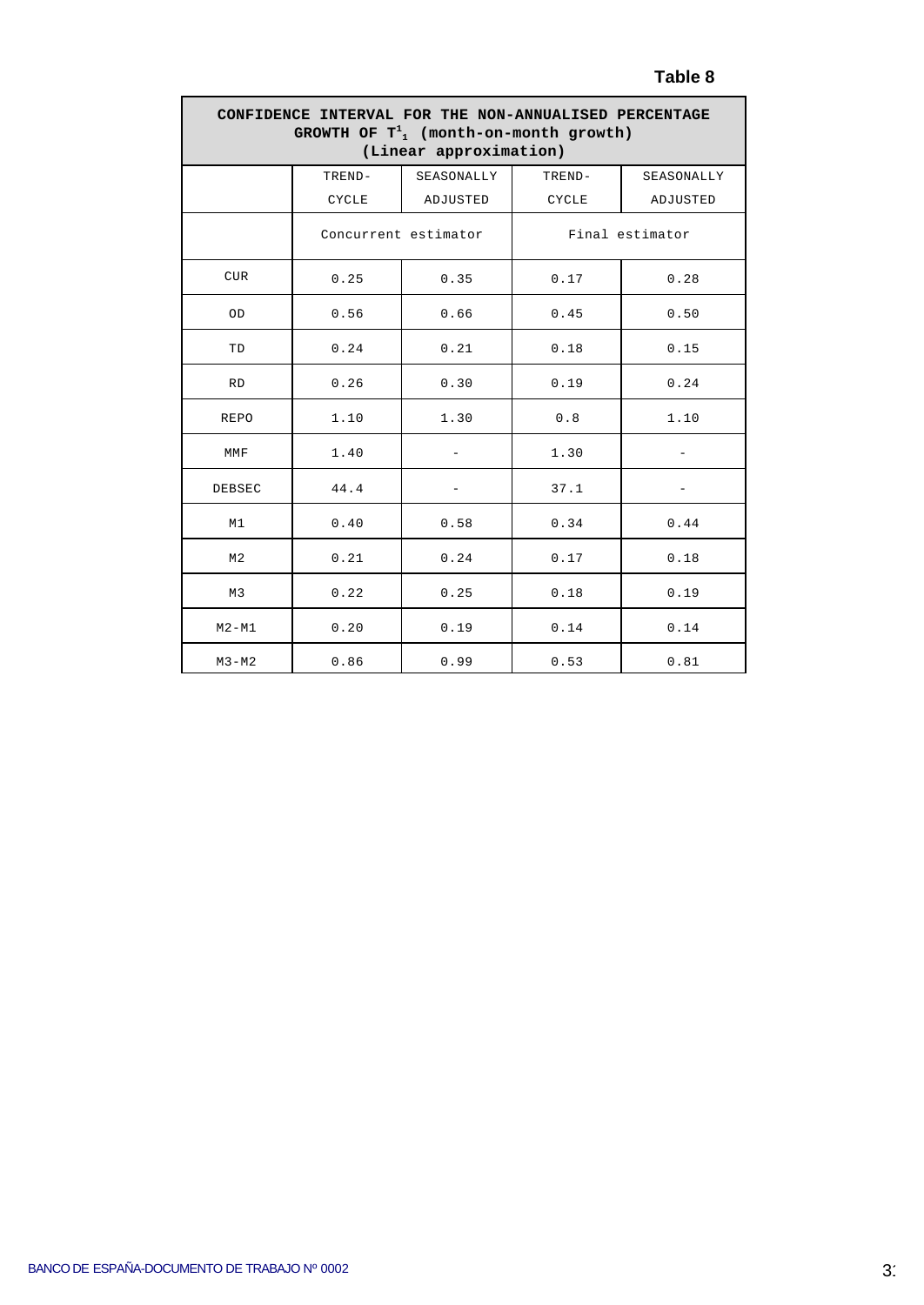#### **Table 9**

#### **CONFIDENCE INTERVAL FOR THE NON-ANNUALICED PERCENTAGE GROWTH OF T<sup>3</sup> <sup>1</sup>(3-month average centered) (linear approximation)**

|                | TREND-       | SEASONALLY               | TREND-       | SEASONALLY               |
|----------------|--------------|--------------------------|--------------|--------------------------|
|                | <b>CYCLE</b> | ADJUSTED                 | <b>CYCLE</b> | ADJUSTED                 |
|                |              | Concurrent estimator     |              | Final estimator          |
| CUR            | 0.66         | 0.71                     | 0.37         | 0.39                     |
| OD             | 1.26         | 1.37                     | 0.82         | 0.80                     |
| TD             | 0.69         | 0.70                     | 0.36         | 0.33                     |
| <b>RD</b>      | 0.65         | 0.67                     | 0.39         | 0.39                     |
| <b>REPO</b>    | 2.80         | 2.98                     | 1.62         | 1.79                     |
| MMF            | 2.71         | $-$                      | 1.59         | $\overline{\phantom{a}}$ |
| DEBSEC         | 117.4        | $\overline{\phantom{0}}$ | 43.8         |                          |
| M1             | 0.9          | 1.09                     | 0.59         | 0.6                      |
| M <sub>2</sub> | 0.47         | 0.51                     | 0.30         | 0.29                     |
| M <sub>3</sub> | 0.48         | 0.95                     | 0.31         | 0.28                     |
| $M2 - M1$      | 0.52         | 0.54                     | 0.28         | 0.27                     |
| $M3-M2$        | 2.17         | 2.33                     | 0.82         | 0.68                     |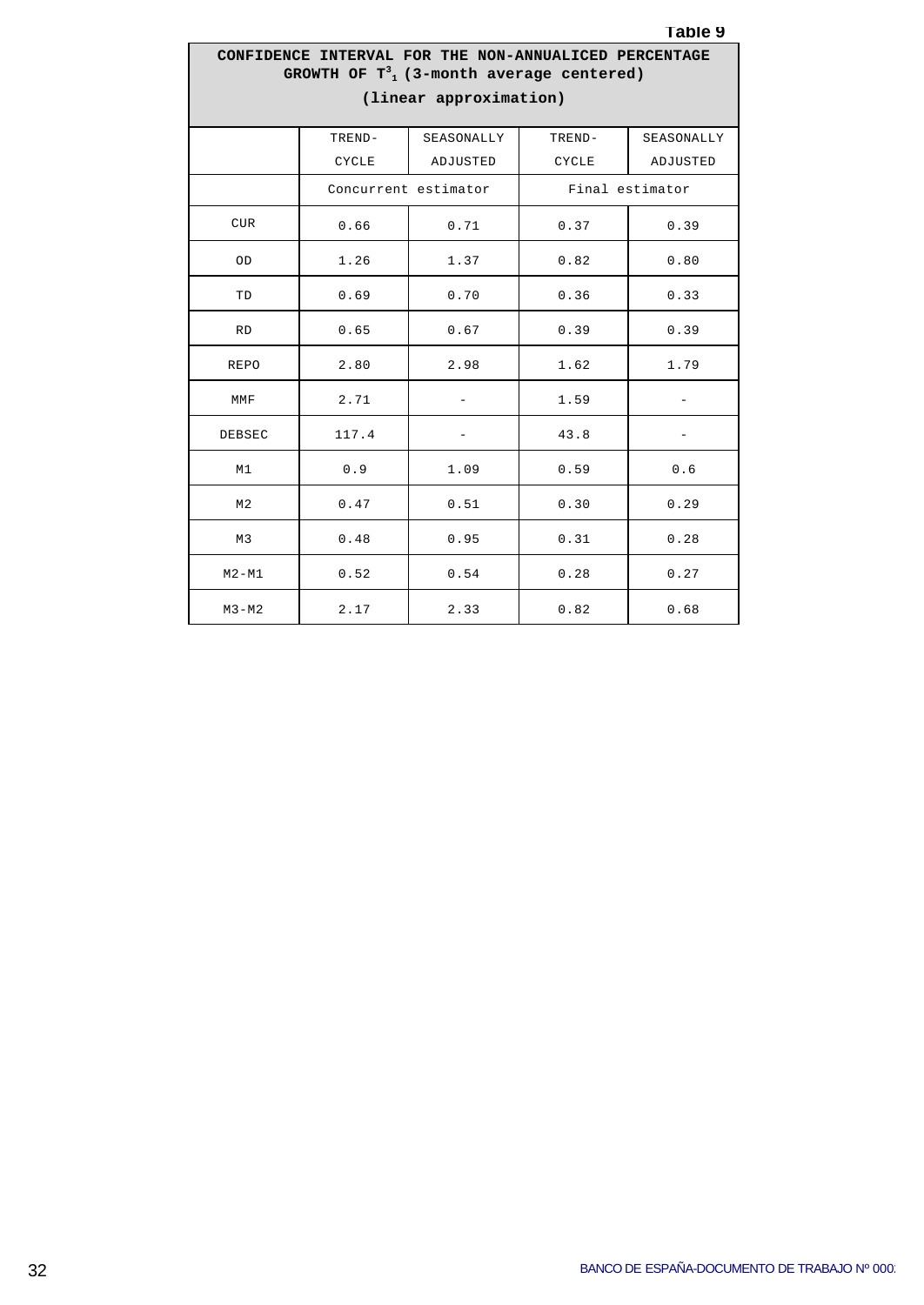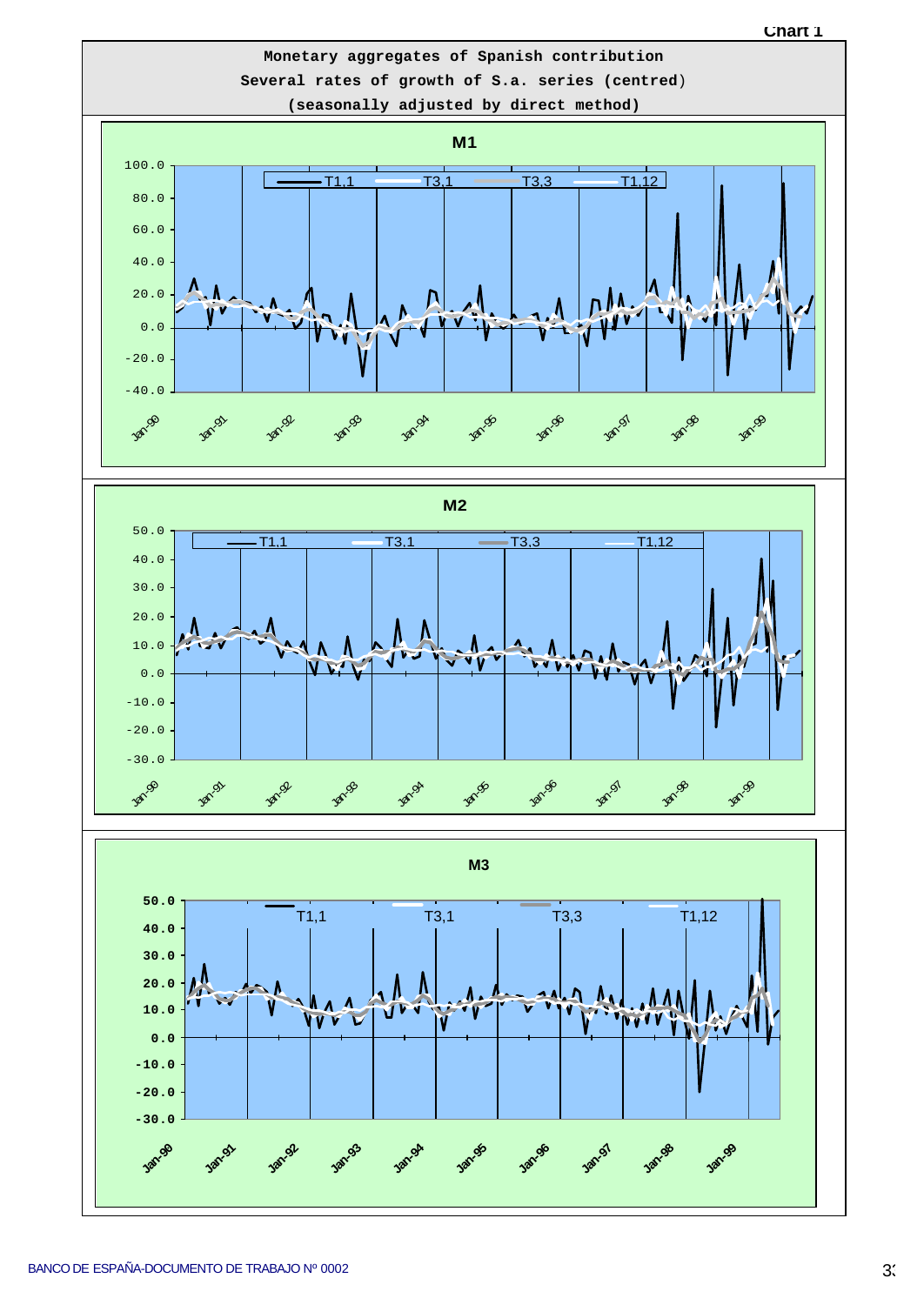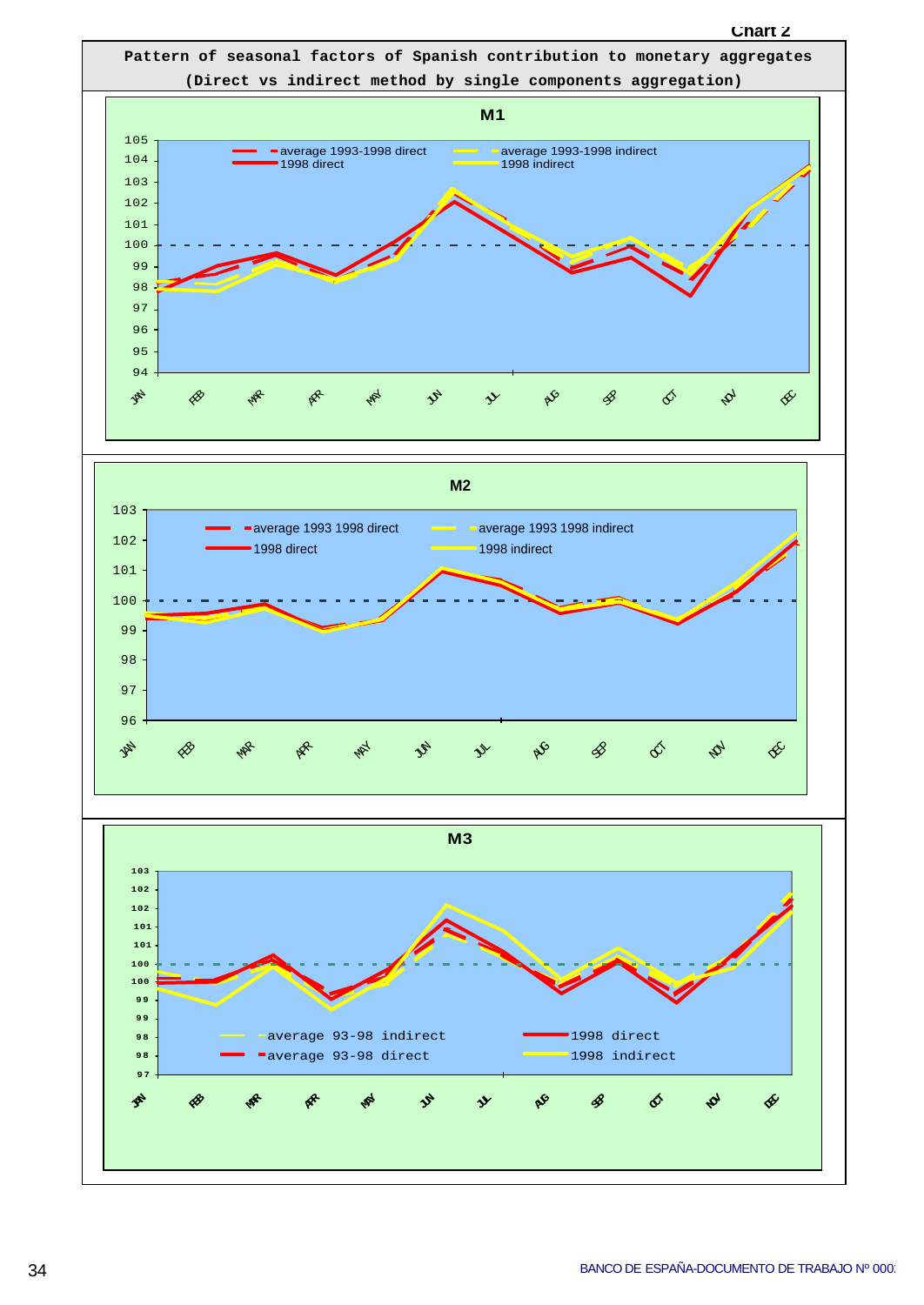



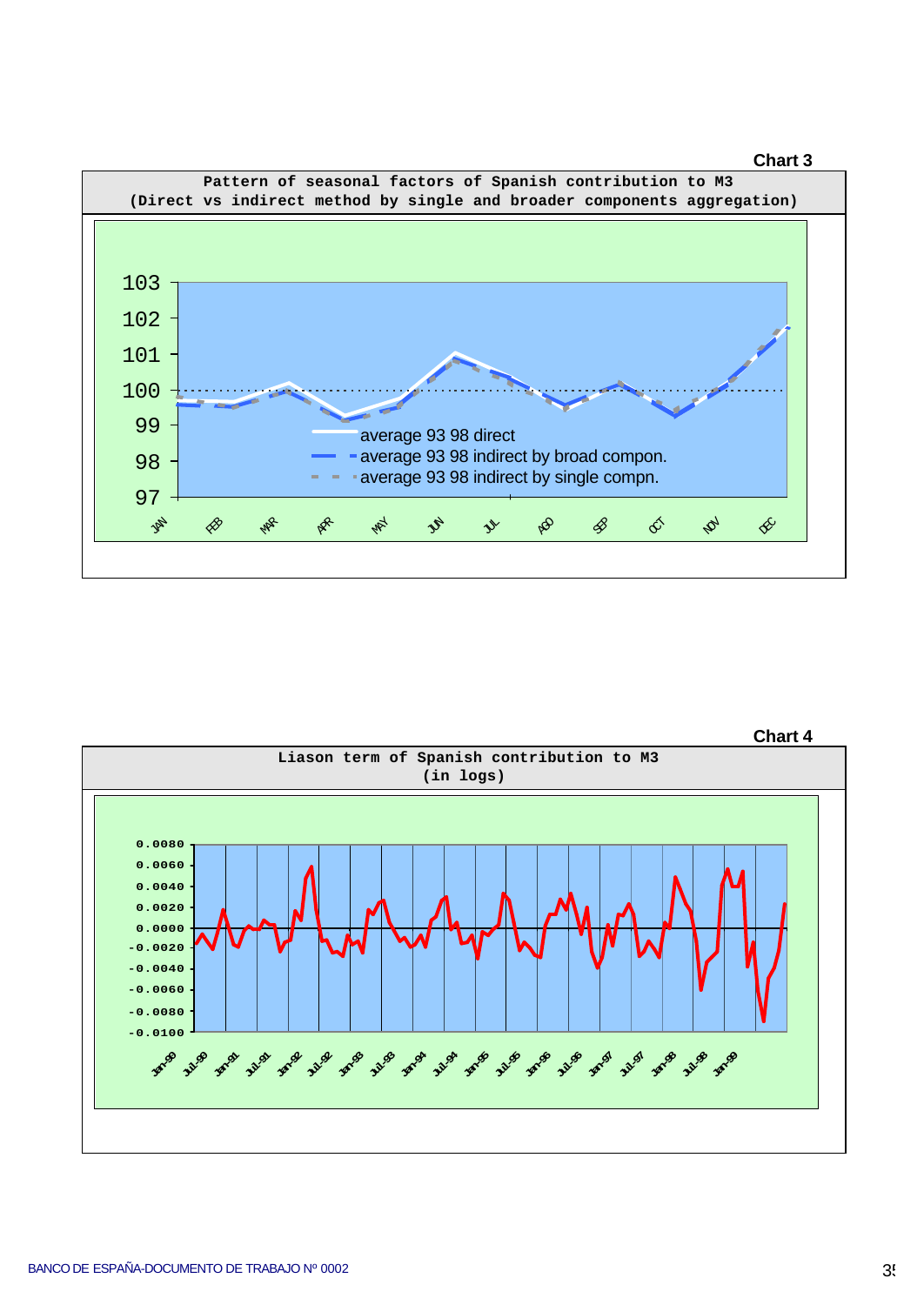#### **Chart 5**

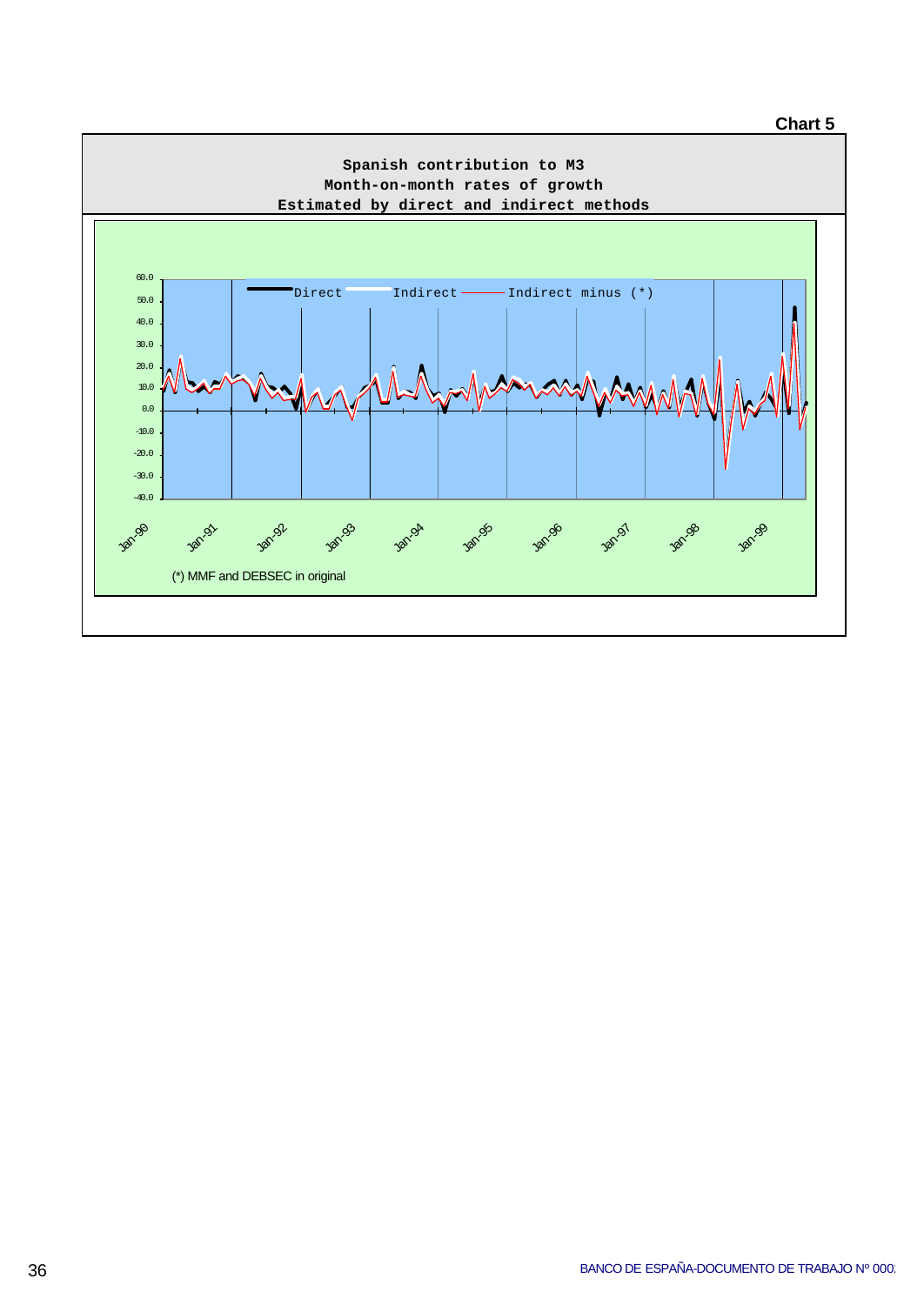**ANNEX 1**: **Estimation errors in the non-observable components**

**ANNEX 2: Complementary charts**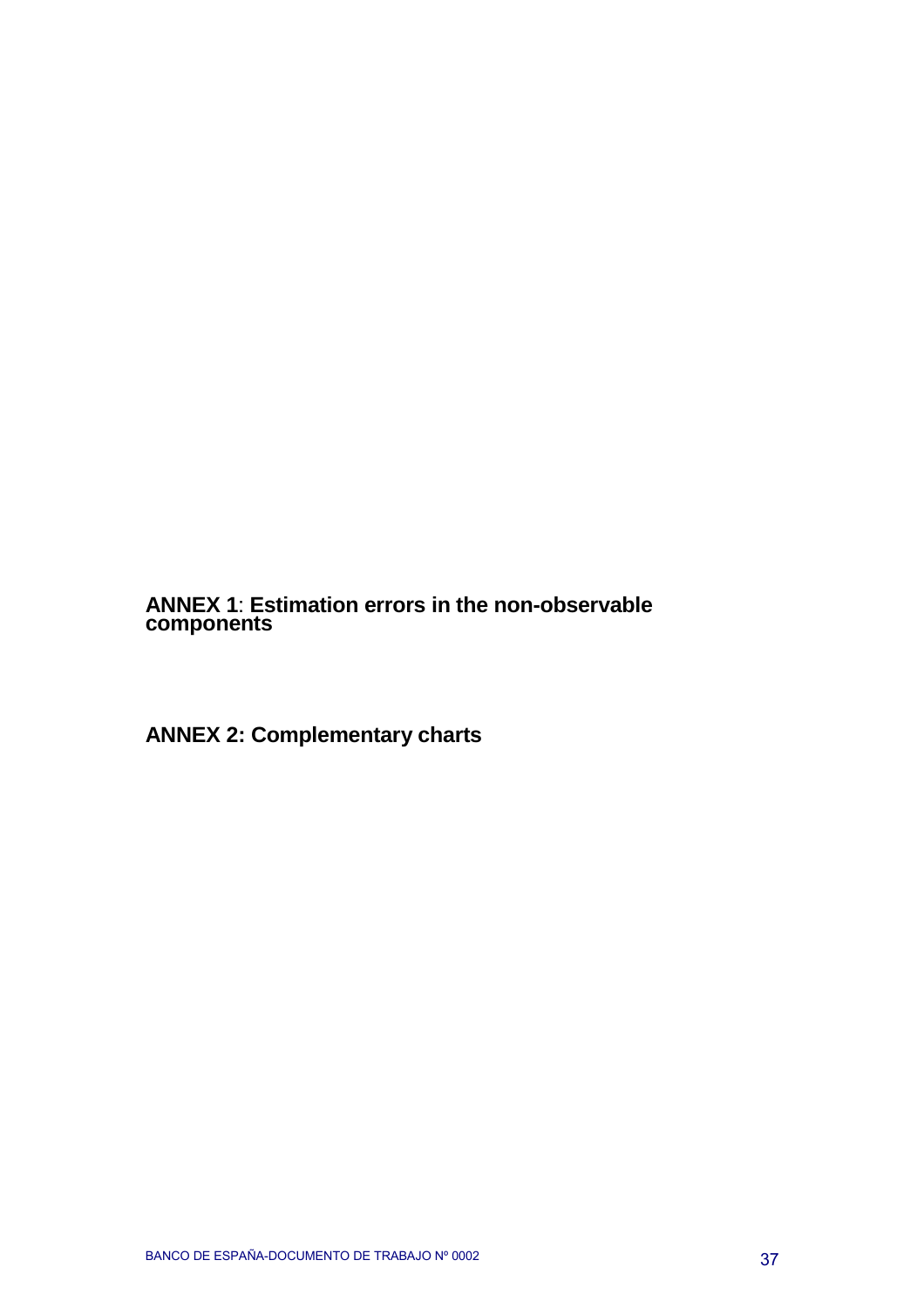#### **ANNEX 1**: **Estimation errors in the non-observable components**

Let  $z_t$  be the stationary transformation of the observed series  $X_t$ . Let us assume that  $z_t$  can be decomposed into several independent components  $z_{it}$ which are, for example, the trend  $(z_{\text{ot}})$ , seasonal  $(z_{\text{st}})$ , cyclical  $(z_{\text{ct}})$  and irregular  $(z_{\text{ut}})$ components, such that

$$
z_t = \sum_{i} z_{it} + u_t \quad \text{where } u_t \approx \text{niid}(0, \sigma_u^2) \tag{1}
$$

Let us assume that the components follow a linear process of the type

$$
z_{it} = \psi_i(B) a_{it} \quad \text{where} \quad a_{it} = \text{mid}(0, \sigma_{ai}^2)
$$
 (2)

The series observed also follows a linear model

$$
z_t = \psi \t(B) a_t \twhere \t a_t\_niid(0, \sigma_a^2)
$$
 (3)

it being possible to express the polynomial Ψ(B) as the ratio of the two finiteorder polynomials:

$$
\psi(B) = \frac{\theta(B)}{\phi(B)}\tag{4}
$$

From the foregoing expressions it is obtained that:

$$
z_t = \frac{\theta_i(B)}{\varphi_i(B)} a_{it} + u_t \tag{5}
$$

That is to say, both the components and the series observed follow ARIMA models. One approximation that allows the models of the non-observable components to be obtained is to use the specification of the ARIMA model for  $z_t$ , which would be like the "reduced form" of the former.

In this connection the estimator of the component  $z_{it}$  with minimum mean square error is used, which is given by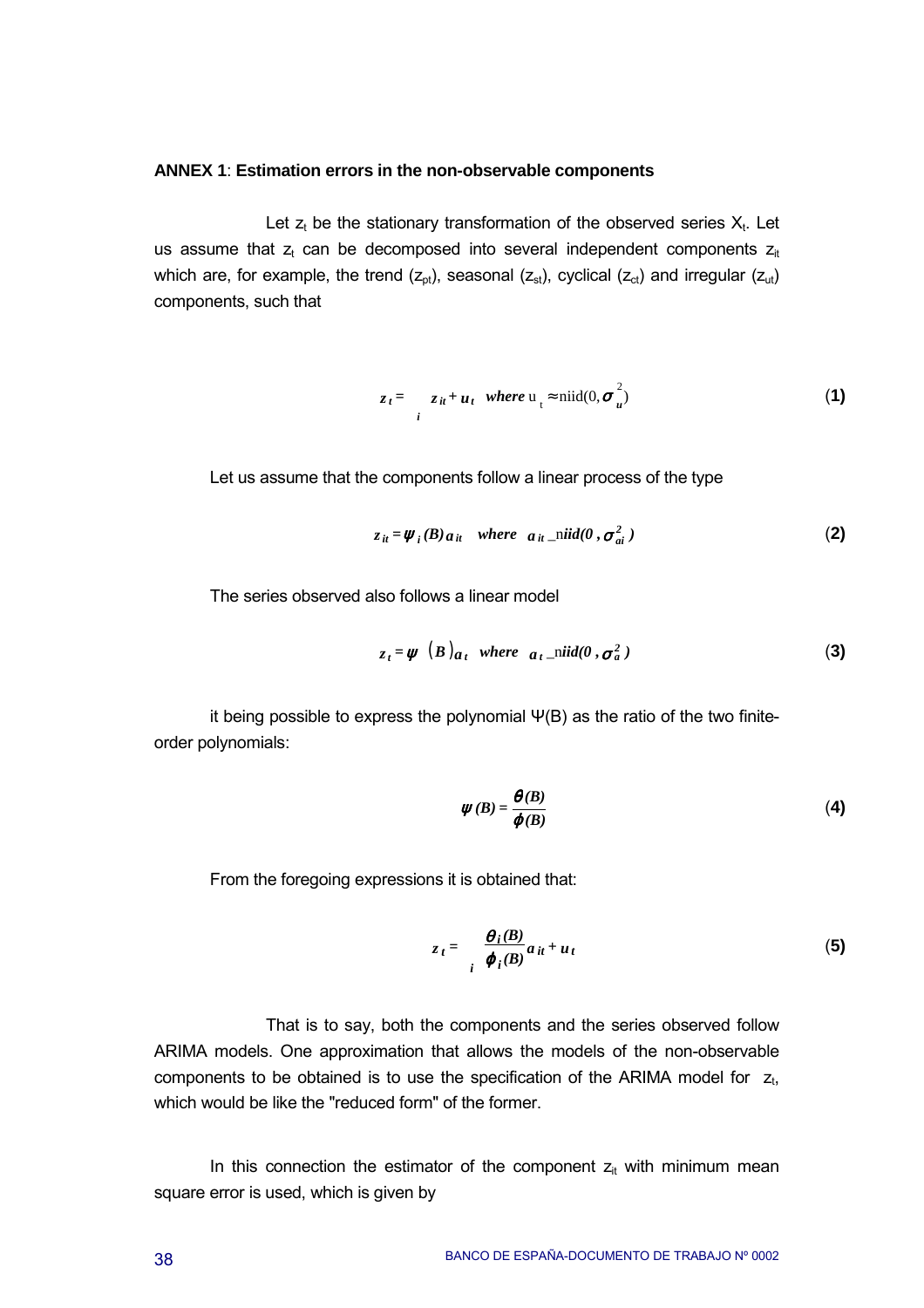$$
Z_{i_t} = K_i \frac{\psi_i(B)\psi_i(F)}{\psi(B)\psi(F)} z_t = v_i(B, F) z_t
$$
\n(6)

where 
$$
k_i = \frac{\sigma_i^2}{\sigma_a^2}
$$

In the case of the ARIMA models, the filter  $u_i(B, F)$  can be expressed as

$$
\nu_{i}(B,F) = k_{i} \frac{\theta_{i}(B)\theta_{i}(F)\phi_{i}^{*}(B)\phi_{i}^{*}(F)}{\theta(B)\theta(F)}
$$
(7)

The filter  $V_i(B, F)$  is symmetrical and centred, of infinite order. However, the invertibility of  $z_t$  ensures the convergence of the filter, whereby the latter may be truncated and applied to a series with a finite number of observations.

Based on (6), we can thus define the final estimator of  $z_{it}$  as

$$
m
$$
  

$$
\hat{z}_{i_{t}} = \nu_{0} z_{t} + \nu_{j} (z_{t-j} + z_{t+j})
$$
 (8)

m being the lag on the basis of which the filter is truncated.

To obtain  $z_{it}$ ,  $z_{t-m}$ .....  $z_{t+m}$  observations are required. To calculate the estimator in a period t, so that t<m or t>m, observations preceding  $z_1$  or following  $z_T$ will be necessary. Nonetheless, an estimator of  $z_{it}$  can be obtained in the period t=1...T by replacing the unavailable observations by the forecasts made at t with horizon j:  $\chi_t(J)$  9.

The estimator obtained in this way is called the concurrent estimator and is defined by:

$$
\hat{z}_{it}^{0} = \nu_0 z_t + \sum_{j=1}^{m} \nu_j (z_{t-j} + \hat{z}_t(j))
$$
 (9)

These two estimators give rise to two types of estimation errors: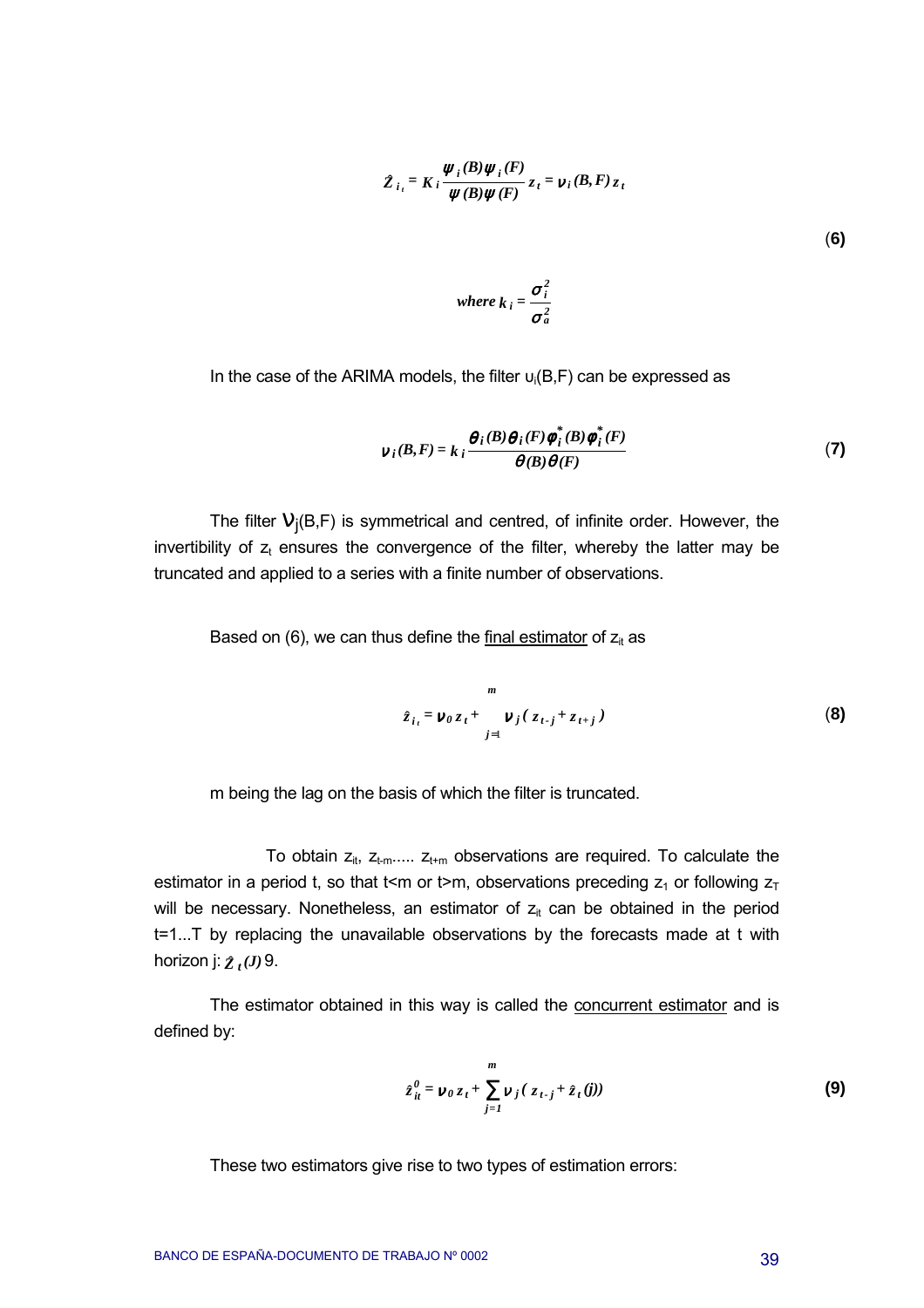Error in the final estimator error, owing to the truncation of the filter  $V_{\infty}(L)$ 

 $e^{f} = z^{i} + z^{i}$ 

Revision error, which gives an idea of the degree of revision recorded by the concurrent estimator in relation to the final estimator, by using forecasts for the tails:  $e_r = z_{it} - z_{it}^0$ 

 $\frac{1}{2}$  Error in the total estimator<sup>(\*)</sup>, which is the sum of both errors. This is the error committed by using the concurrent estimator  $e_t = e_f + e_r = z_{it} \cdot z_{it}^0$ 

 $(*)$  In new SEATS, given that the unobserved component, and hence its "final estimator error", is never known, it is of little applied relevance. New SEATS uses "Total Estimation error" for testing signal of seasonally. "Revision error" to asses imprecision of the previous estimation in short-term monitoring of series.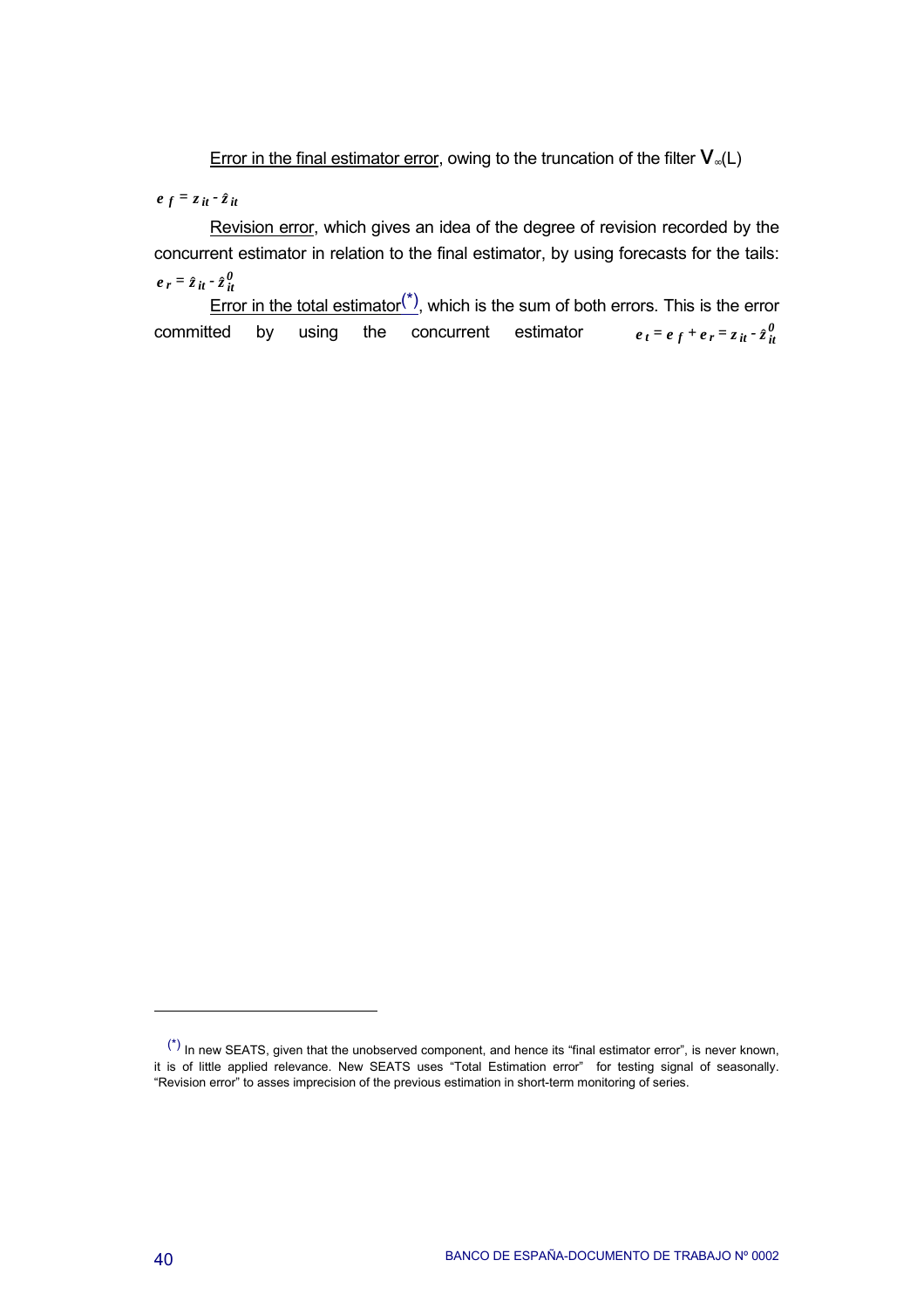#### **ANNEX 2: Complementary charts Chart A2.1**



#### **Spanish contribution to the monetary aggregates of euro area. Original adjusted Index of components**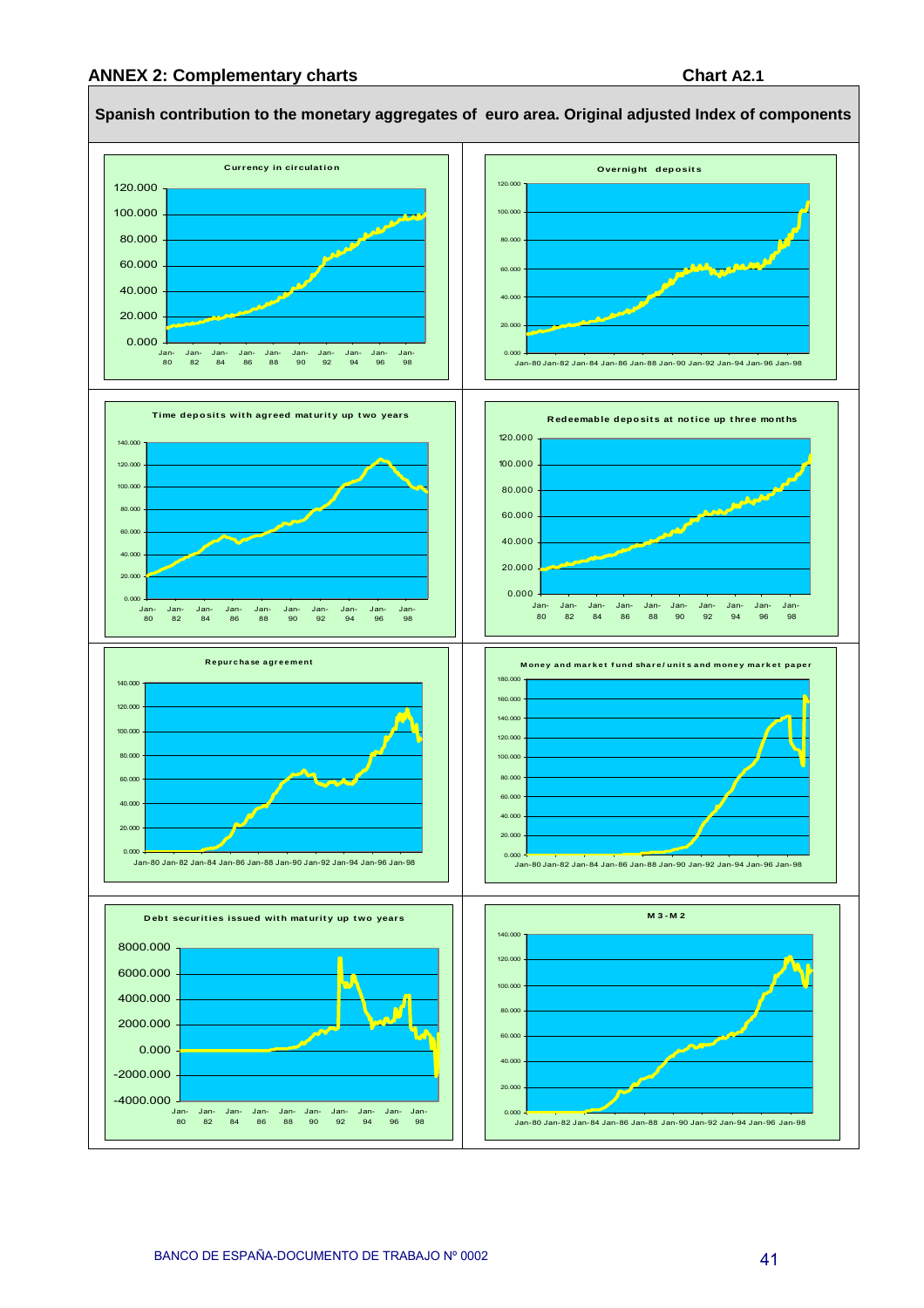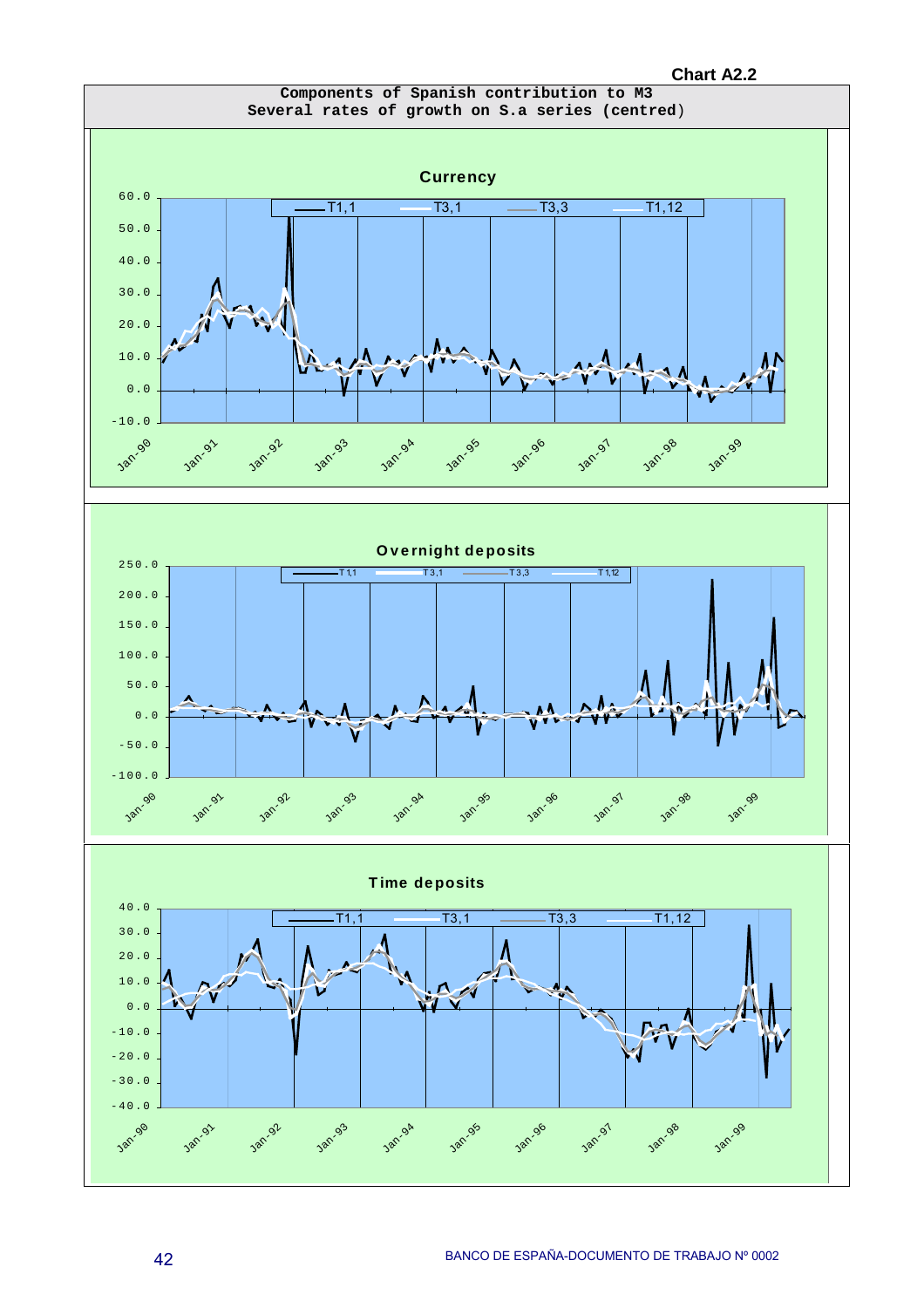